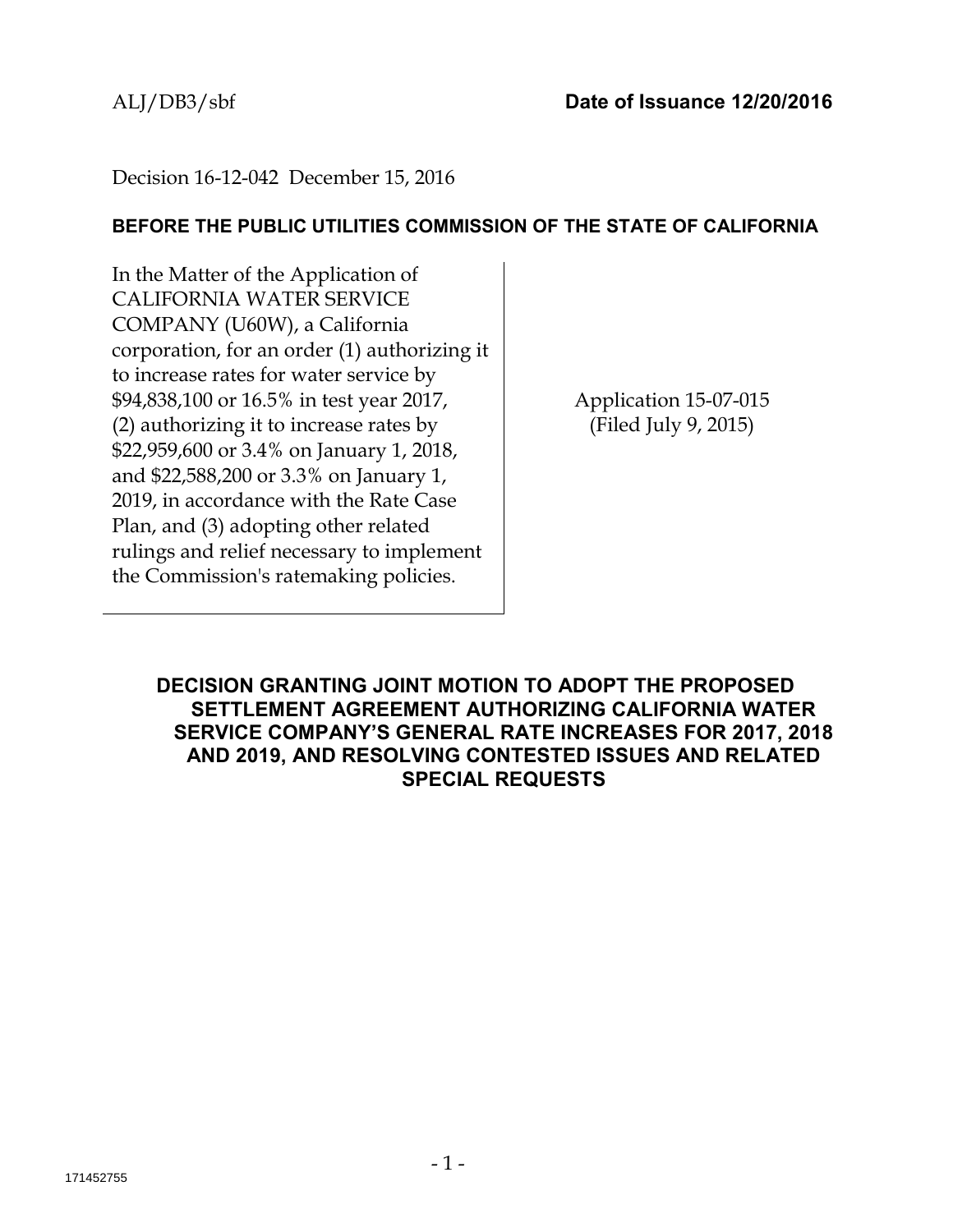|        | DECISION GRANTING JOINT MOTION TO ADOPT THE PROPOSED               |  |
|--------|--------------------------------------------------------------------|--|
|        | SETTLEMENT AGREEMENT AUTHORIZING CALIFORNIA WATER                  |  |
|        | SERVICE COMPANY'S GENERAL RATE INCREASES FOR 2017, 2018            |  |
|        | AND 2019, AND RESOLVING CONTESTED ISSUES AND RELATED               |  |
|        |                                                                    |  |
|        |                                                                    |  |
|        |                                                                    |  |
|        |                                                                    |  |
|        | 1.2. Protests by the Office of Ratepayer Advocates and the City of |  |
|        |                                                                    |  |
|        |                                                                    |  |
|        |                                                                    |  |
|        |                                                                    |  |
|        |                                                                    |  |
|        |                                                                    |  |
|        |                                                                    |  |
|        |                                                                    |  |
|        | 1.10. Joint Motion to Adopt Proposed Settlement Agreement 7        |  |
|        |                                                                    |  |
|        |                                                                    |  |
|        | 2.1. Proposed Revenue Requirements for Test Year 2017  11          |  |
|        | 2.2. Proposed Revenue Increases for Test Year 2017  12             |  |
|        | 2.3. Typical Residential Bill Comparison Showing                   |  |
|        | Current Rates, Cal Water's Proposal, ORA's Proposal, and the       |  |
|        |                                                                    |  |
|        |                                                                    |  |
|        |                                                                    |  |
|        |                                                                    |  |
|        |                                                                    |  |
|        |                                                                    |  |
| 2.5.1. |                                                                    |  |
| 2.5.2. |                                                                    |  |
| 2.5.3. |                                                                    |  |
|        |                                                                    |  |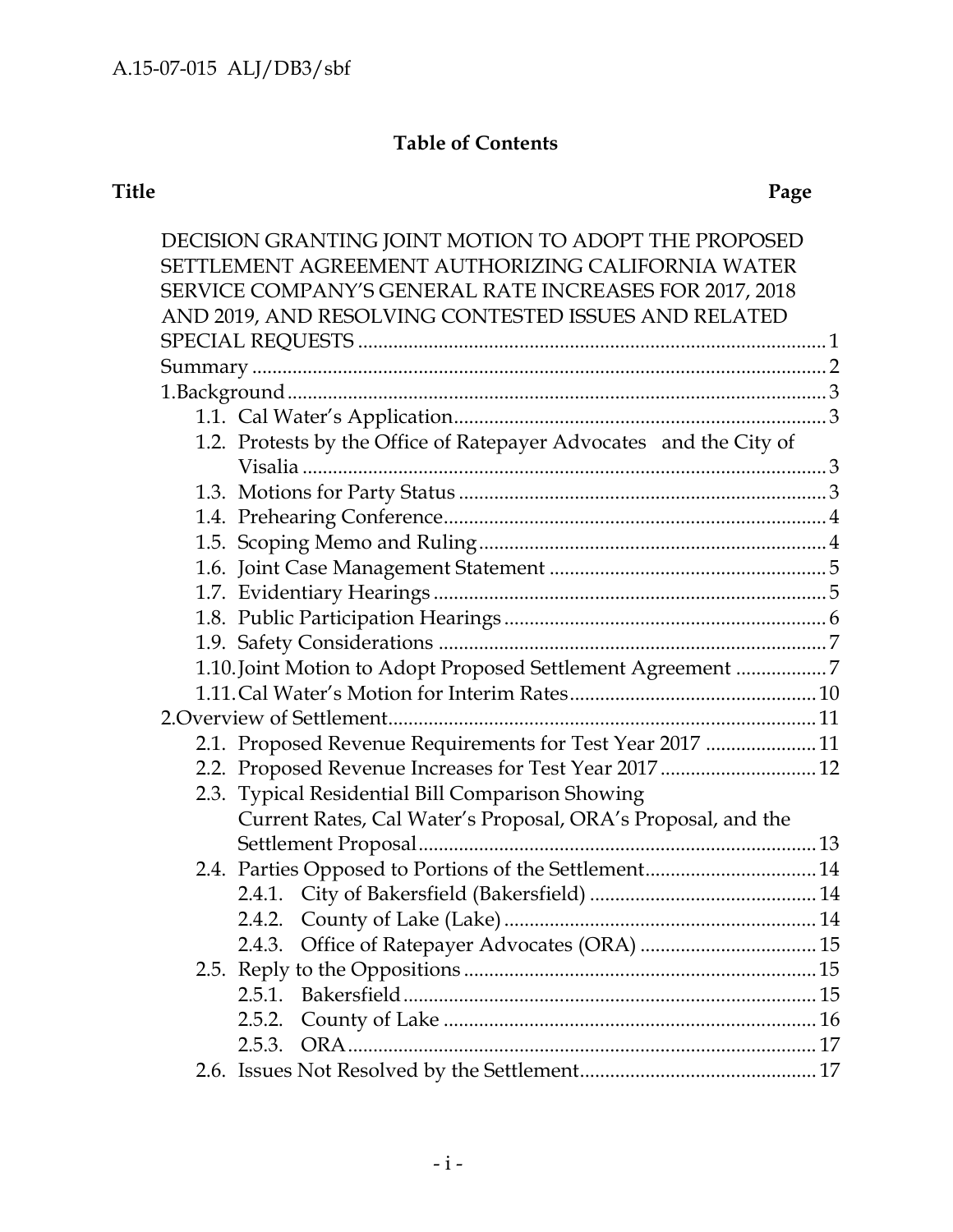| 2.6.1. Recovery of Costs for South Bakersfield Water               |    |
|--------------------------------------------------------------------|----|
|                                                                    |    |
|                                                                    |    |
| 3. Application of the Standard of Review to the Settlement  19     |    |
| 3.1. The Settlement is Reasonable in Light of the Whole Record  19 |    |
| 3.1.1. Promotion of Affordability Through Regional                 |    |
| Consolidation, and the RSF and LIRA Programs 19                    |    |
|                                                                    |    |
|                                                                    |    |
| 3.1.1.3. Low Income Ratepayer Assistance                           |    |
|                                                                    |    |
|                                                                    |    |
|                                                                    |    |
|                                                                    |    |
|                                                                    |    |
|                                                                    |    |
| 5.1. Preliminary Statement F: MTBE Memo Account 30                 |    |
|                                                                    |    |
| 5.2. Preliminary Statement H: Low-Income Ratepayer Assistance      |    |
|                                                                    |    |
|                                                                    |    |
| 5.3. Preliminary Statement X: Operational Energy                   |    |
|                                                                    |    |
| 5.4. Preliminary Statement W: TCP Memo Account  36                 |    |
| 5.5. Preliminary Statement Z2: Conservation Expense Balancing      |    |
|                                                                    |    |
| 5.6. Preliminary Statement Z3: Conservation Expense Balancing      |    |
|                                                                    | 38 |
| 5.7. Preliminary Statement AA2: Pension Cost Balancing             |    |
|                                                                    |    |
| 5.8. Preliminary Statement AA3: Pension Cost Balancing             |    |
|                                                                    |    |
| 5.9. Preliminary Statement AB2: Health Cost Balancing              |    |
|                                                                    |    |
| 5.10. Preliminary Statement AB3: Health Cost Balancing             |    |
|                                                                    |    |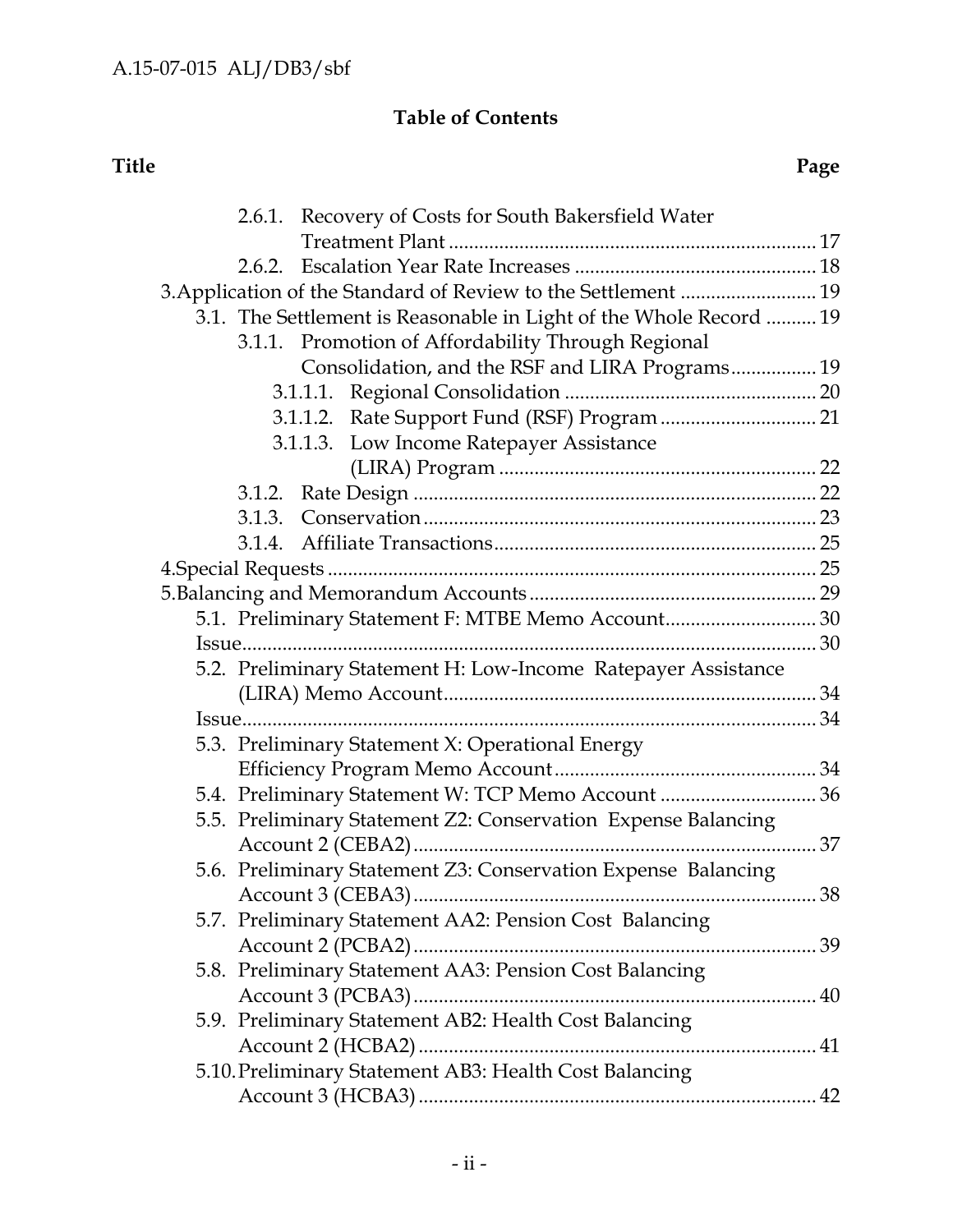| 5.12. Preliminary Statement AI: Chromium 6 Memo Account<br>5.13. Preliminary Statement AL: Drought Memo Account<br>5.14. Preliminary Statement AM: Rate Support Fund<br>5.15. Preliminary Statement AQ: East Los Angeles Memo<br>5.16. Preliminary Statement AR: Sales Reconciliation Mechanism<br>5.18. International Financial Reporting Standards Memo Account<br>11. Customer Support Services and District-Specific Issues  59 | 5.11. Preliminary Statement AE: Bonus Tax Depreciation |  |
|-------------------------------------------------------------------------------------------------------------------------------------------------------------------------------------------------------------------------------------------------------------------------------------------------------------------------------------------------------------------------------------------------------------------------------------|--------------------------------------------------------|--|
|                                                                                                                                                                                                                                                                                                                                                                                                                                     |                                                        |  |
|                                                                                                                                                                                                                                                                                                                                                                                                                                     |                                                        |  |
|                                                                                                                                                                                                                                                                                                                                                                                                                                     |                                                        |  |
|                                                                                                                                                                                                                                                                                                                                                                                                                                     |                                                        |  |
|                                                                                                                                                                                                                                                                                                                                                                                                                                     |                                                        |  |
|                                                                                                                                                                                                                                                                                                                                                                                                                                     |                                                        |  |
|                                                                                                                                                                                                                                                                                                                                                                                                                                     |                                                        |  |
|                                                                                                                                                                                                                                                                                                                                                                                                                                     |                                                        |  |
|                                                                                                                                                                                                                                                                                                                                                                                                                                     |                                                        |  |
|                                                                                                                                                                                                                                                                                                                                                                                                                                     |                                                        |  |
|                                                                                                                                                                                                                                                                                                                                                                                                                                     |                                                        |  |
|                                                                                                                                                                                                                                                                                                                                                                                                                                     |                                                        |  |
|                                                                                                                                                                                                                                                                                                                                                                                                                                     |                                                        |  |
|                                                                                                                                                                                                                                                                                                                                                                                                                                     |                                                        |  |
|                                                                                                                                                                                                                                                                                                                                                                                                                                     |                                                        |  |
|                                                                                                                                                                                                                                                                                                                                                                                                                                     |                                                        |  |
|                                                                                                                                                                                                                                                                                                                                                                                                                                     |                                                        |  |
|                                                                                                                                                                                                                                                                                                                                                                                                                                     |                                                        |  |
|                                                                                                                                                                                                                                                                                                                                                                                                                                     |                                                        |  |
|                                                                                                                                                                                                                                                                                                                                                                                                                                     |                                                        |  |
|                                                                                                                                                                                                                                                                                                                                                                                                                                     |                                                        |  |
|                                                                                                                                                                                                                                                                                                                                                                                                                                     |                                                        |  |
|                                                                                                                                                                                                                                                                                                                                                                                                                                     |                                                        |  |
|                                                                                                                                                                                                                                                                                                                                                                                                                                     |                                                        |  |
|                                                                                                                                                                                                                                                                                                                                                                                                                                     |                                                        |  |
|                                                                                                                                                                                                                                                                                                                                                                                                                                     |                                                        |  |
|                                                                                                                                                                                                                                                                                                                                                                                                                                     |                                                        |  |
|                                                                                                                                                                                                                                                                                                                                                                                                                                     |                                                        |  |
|                                                                                                                                                                                                                                                                                                                                                                                                                                     |                                                        |  |
|                                                                                                                                                                                                                                                                                                                                                                                                                                     |                                                        |  |

| Exhibit A: Settlement Agreement                |
|------------------------------------------------|
| Exhibit B: Corrections to Settlement Agreement |
| Exhibit C: Attachments to Settlement Agreement |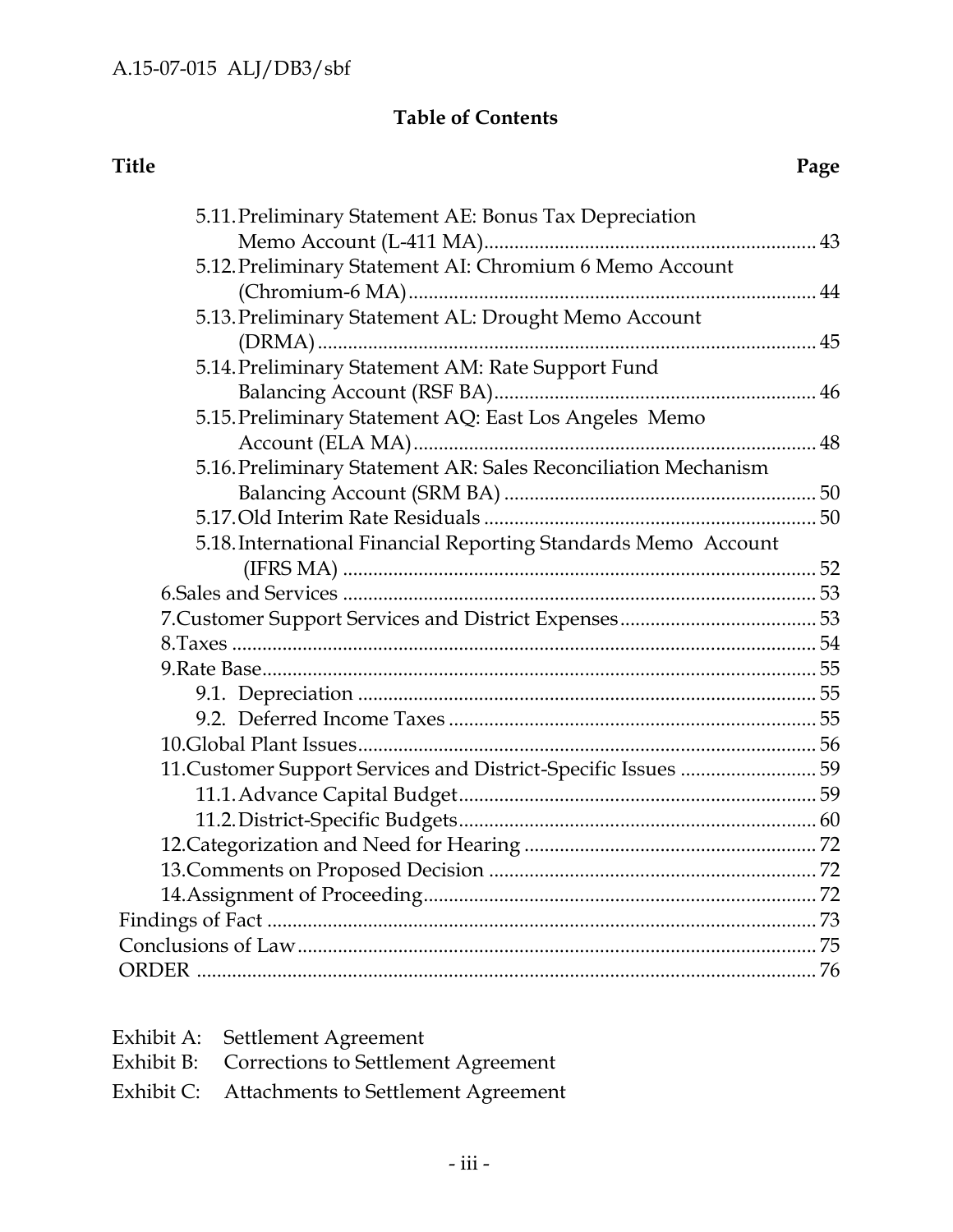**Title Page**

Exhibit D: Tariffs and Tables

Attachment to Cal Water Service Company and the Office of Ratepayer Advocates' Joint Motion to Accept Tables and Tariffs Associated with Proposed Settlement Agreement, filed October 3, 2016

Exhibit E: List of Exhibits Admitted into Evidence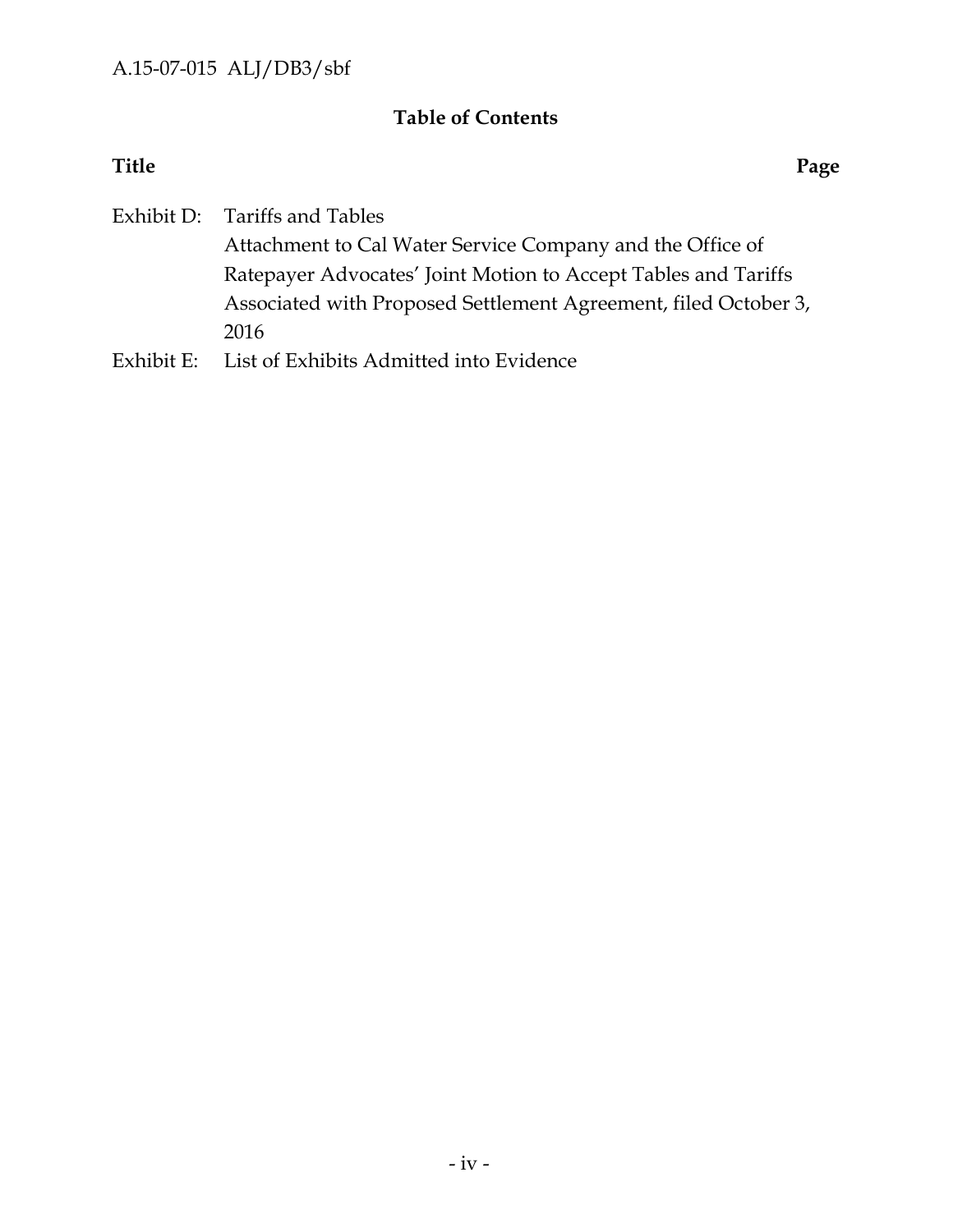## **DECISION GRANTING JOINT MOTION TO ADOPT THE PROPOSED SETTLEMENT AGREEMENT AUTHORIZING CALIFORNIA WATER SERVICE COMPANY'S GENERAL RATE INCREASES FOR 2017, 2018 AND 2019, AND RESOLVING CONTESTED ISSUES AND RELATED SPECIAL REQUESTS**

### **Summary**

This decision grants the joint motion to adopt the proposed settlement agreement authorizing California Water Service Company's (Cal Water's) general rate case (GRC) increases for 2017, 2018 and 2019. The decision adopts an overall revenue requirement for test year 2017 of \$645,575,900. This represents an increase of \$44.97 million, in 2017 over 2016 revenues, a 7.5 percent increase.

The settlement agreement was signed by the following parties (jointly, referred to as the "Settling Parties"), with some parties providing conditional support as specified in Chapter 1 of the settlement agreement: California Water Service Company, the Office of Ratepayer Advocates, the California Water Utility Council (the Utility Workers Union of America, AFL-CIO), the City of Visalia, the County of Kern, the County of Lake, Timothy Groover-Merrick (customer in the Kern River Valley District), the Leona Valley Town Council (LVTC), Jeffrey Young (customer in the Coast Springs area of the Redwood Valley District).

The decision grants Cal Water's request to keep the currently approved drought Sales Reconciliation Mechanism in place as a pilot for this GRC period. It also resolves the contested issues relating to Cal Water's request for recovery of costs for the South Bakersfield Water Treatment Plant and implements escalation year formulas for the escalation and attrition years of this GRC.

This proceeding is closed.

- 2 -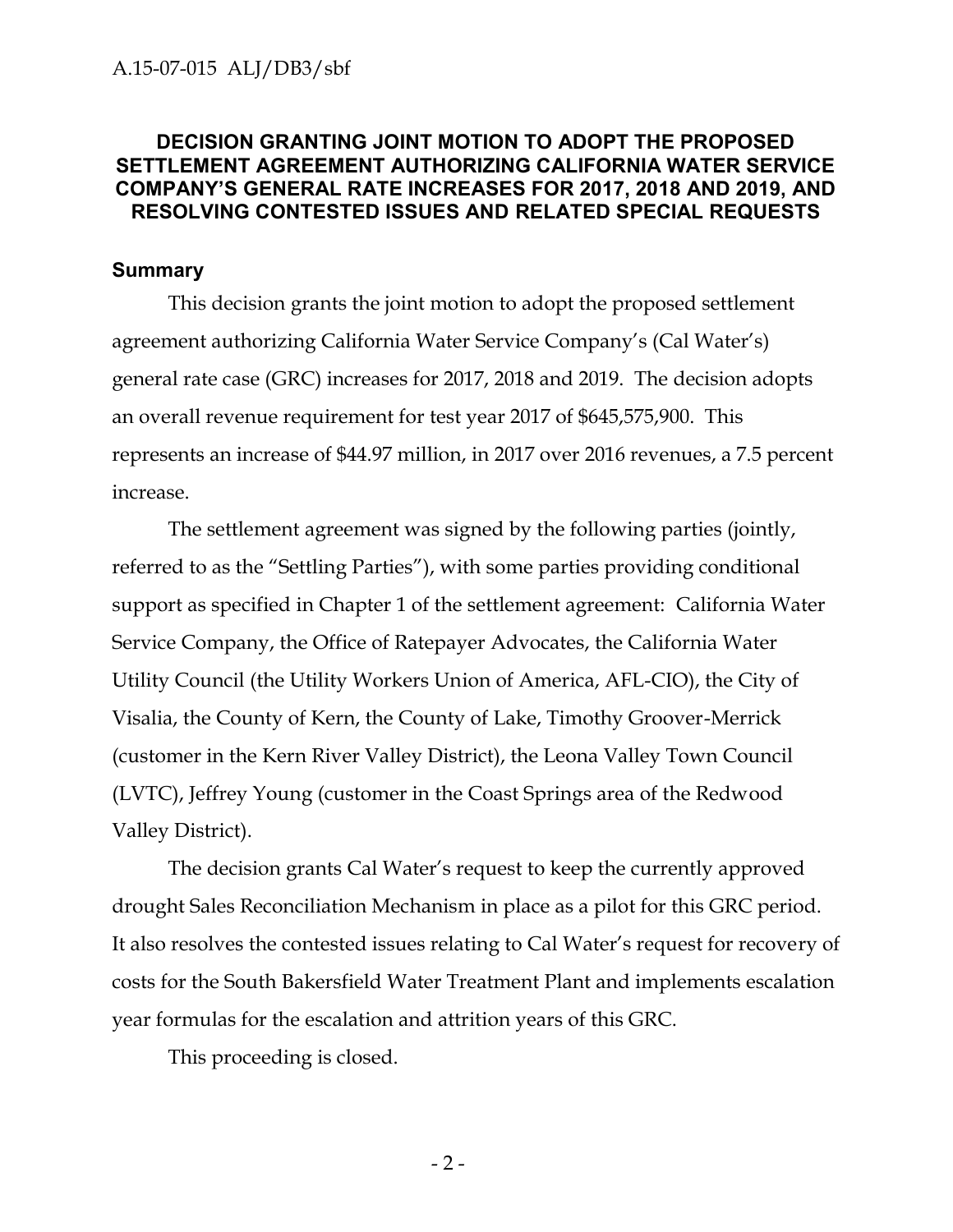## **1. Background**

## **1.1. California Water Service Company's Application**

On July 9, 2015, California Water Service Company (Cal Water) filed this general rate case (GRC) application for an order (1) authorizing it to increase rates for water service in 23 districts by \$94,838,100 or 16.5 percent in test year 2017; (2) authorizing it to increase rates on January 1, 2018 by \$22,858,600 or 3.4 percent and on January 1, 2019 by \$22,588,200 or 3.3 percent in accordance with the Rate Case Plan; and (3) adopting other related rulings and relief necessary to implement the Commission's ratemaking policies.

## **1.2. Protests by the Office of Ratepayer Advocates and the City of Visalia**

On August 13, 2015, protests to Cal Water's application were filed by the Office of Ratepayer Advocates (ORA) and the City of Visalia. ORA's protest primarily objected to the inclusion of several special requests which had not been included in Cal Water's proposed application reviewed and approved by ORA, and sought to have these special requests stricken as outside the scope of the application. The City of Visalia filed its protest to address the reasonableness of Cal Water's rate increases generally, and specifically in the Visalia District. On August 24, 2015, Cal Water filed a reply to the protests.

#### **1.3. Motions for Party Status**

In addition to those who are parties as the result of filing an application or protest, motions for party status were granted for the Cities of Thousand Oaks, Marysville, Bakersfield, Selma and Chico; the Counties of Butte, Kern and Lake; Jeffrey Young, Lisa Carter, Timothy Wayne Groover (aka Timothy Groover-Merrick), the Kern County Taxpayers' Association, the Leona Valley Town Council and the California Water Utility Council (the Utility Workers Union of America, AFL-CIO) (CWUC). No motions for party status were denied.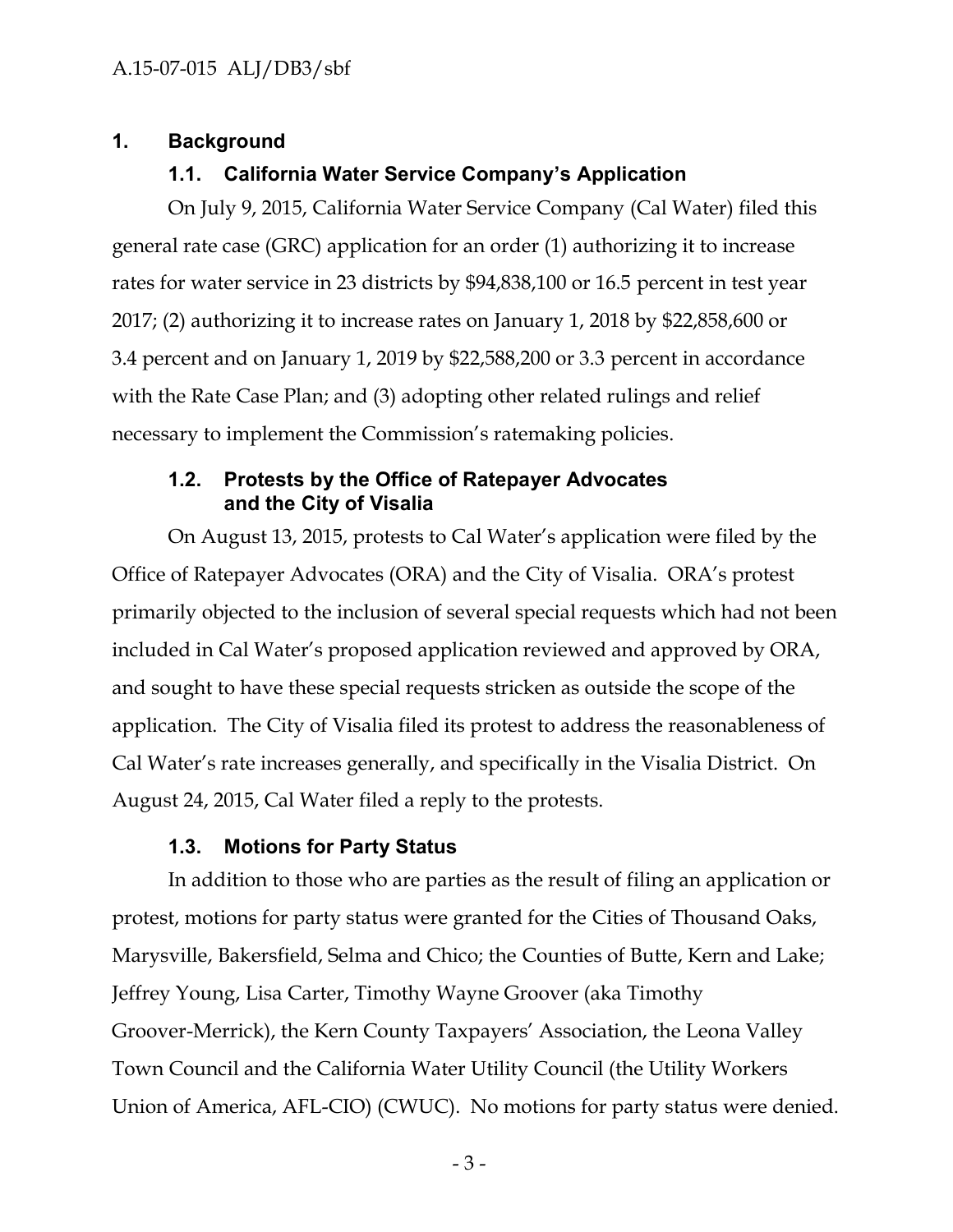# **1.4. Prehearing Conference**

On September 21, 2015, a prehearing conference (PHC) was held. The assigned Administrative Law Judge (ALJ), Commissioner and parties discussed the scope and schedule for the proceeding, including how many public participation hearings (PPHs) should be held to ensure the availability of that process for the majority of Cal Water's customers throughout the state. The parties reiterated their willingness to have on-going settlement negotiations in the hope of settling most, if not all, of the issues relevant to the proceeding.

# **1.5. Scoping Memo and Ruling**

On January 7, 2016, a scoping memo and ruling (Scoping Memo) was issued by the assigned Commissioner and ALJ which identified preliminary **issues** for resolution in this proceeding:

- Establish just and reasonable rates in each of Cal Water's 23 ratemaking areas (districts) for the period January 1, 2017 through December 31, 2019, and
- Make all other necessary orders for Cal Water to offer safe and reliable water service.

In addition, on January 20, 2016, Cal Water, ORA and eight intervenors

filed a Joint Statement Identifying Cross-Cutting Issues, specifically:

- Affordability (including rate impacts, rate design, Low-Income Ratepayer Assistance (LIRA), Rate Support Fund (RSF), and district consolidation);
- Communications Technology (including Supervisory Control And Data Acquisition (SCADA), Advanced Metering Infrastructure (AMI), power meters, and flow meters);
- Infrastructure Safety (including water storage, main replacements, and emergency generators); and
- The sharing of customer water usage information for conservation purposes.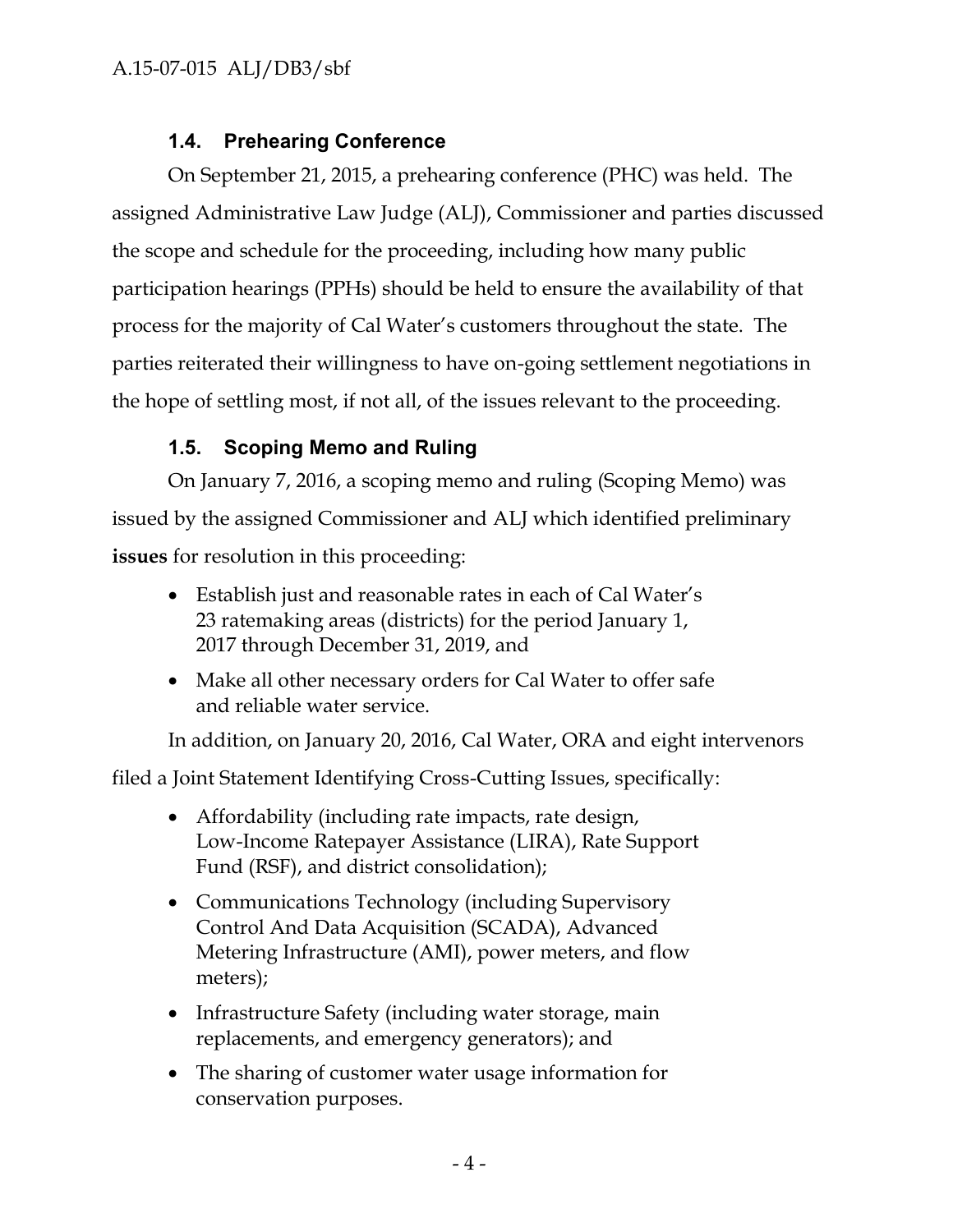### A.15-07-015 ALJ/DB3/sbf

On April 25, 2016, the parties filed a joint motion to revise the Scoping Memo schedule to give the parties more time to try and reach a settlement. On April 26, 2016, the assigned ALJ issued an e-mail ruling cancelling a scheduled workshop, setting a telephonic status conference and postponing evidentiary hearings. On May 9, 2016, the ALJ issued another e-mail ruling setting the dates for a Joint Case Management Statement and Settlement Conference Report, a Pre-Evidentiary Hearing Telephonic Status Conference and Evidentiary Hearings and/or Workshops. On June 20, 2016, ALJ Dan H. Burcham was co-assigned to this proceeding.

#### **1.6. Joint Case Management Statement**

On July 1, 2016, a joint case management statement was filed on behalf of Cal Water, ORA, Jeffrey Young, the Leona Valley Town Council, the Cities of Bakersfield and Visalia, and Kern and Lake Counties. Those parties which did not participate in the joint case management statement are Butte County, the Cities of Thousand Oaks, Selma, Marysville and Chico, the Kern County Taxpayers' Association, Timothy Groover, Lisa Carter and CWUC. The participating parties reported the issues on which they reached settlement, and those that remained in dispute.

## **1.7. Evidentiary Hearings**

A Pre-Evidentiary Hearing Status Conference was held on July 6, 2016, during which the parties reported significant progress in settlement negotiations, and requested that some of the days reserved for evidentiary hearings be allowed for continued settlement talks. It was later determined that one day of evidentiary hearings would be held, on July 18, 2016, on the issue of cost recovery for the South Bakersfield Water Treatment Plant. The remaining disputed issues would be addressed through briefing.

- 5 -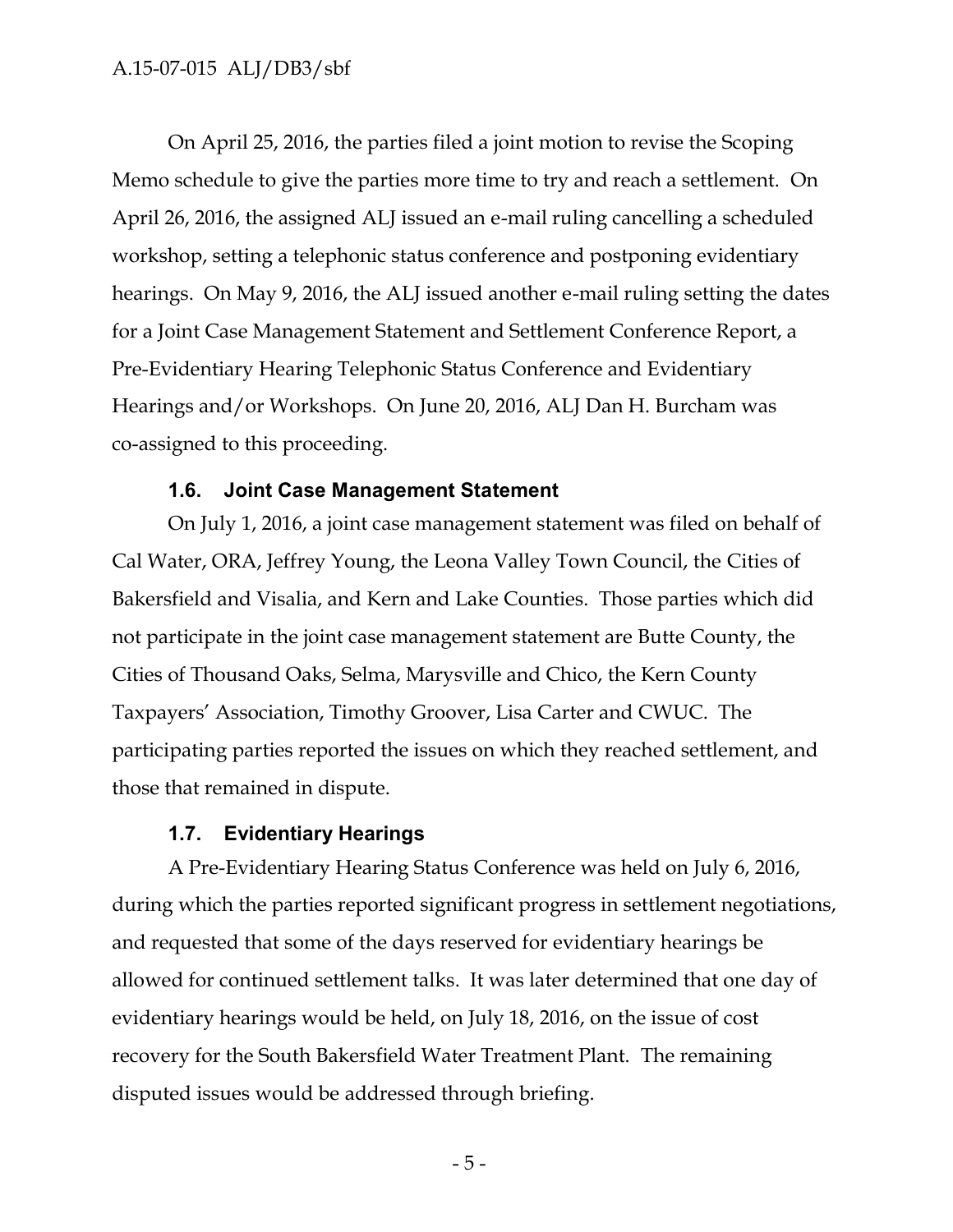# **1.8. Public Participation Hearings**

Public Participation Hearings (PPHs) were held as follows:

- March 22, 2016 in Bakersfield (Kern County);
- March 23, 2016 in Lake Isabella (Kern County);
- March 24, 2016 in Palmdale (Los Angeles County);
- April 26, 2016 in Chico (Butte County);
- April 27, 2016 in Marysville (Yuba County);
- April 28, 2016 in Dixon (Solano County);
- August 23, 2016 in Guerneville (Sonoma County);
- August 25, 2016 (2 PPHs) in Lucerne (Lake County);
- September 6, 2016 in Montebello (Los Angeles County);
- September 7, 2016 in Westlake Village (Los Angeles County);
- September 8, 2016 in Visalia (Tulare County);
- September 14, 2016 in King City (Monterey County); and
- October 4, 2016 in San Carlos (San Mateo County).

Overall, the PPHs were well attended, and the consensus was that

customers were opposed to the proposed rate increases. The major points raised

by customers and local elected officials<sup>1</sup> were as follows:

- Cal Water's requested rate increases are higher than both the rate of inflation and what is charged by municipal water utilities who serve nearby residents;
- Customers feel as though they are penalized with higher rates when they conserve and use less water;

 $1$  In addition to comments from municipalities which are parties, written comments were received from Lake County Supervisor Jim Steele and King City Councilmember Mike LeBarre.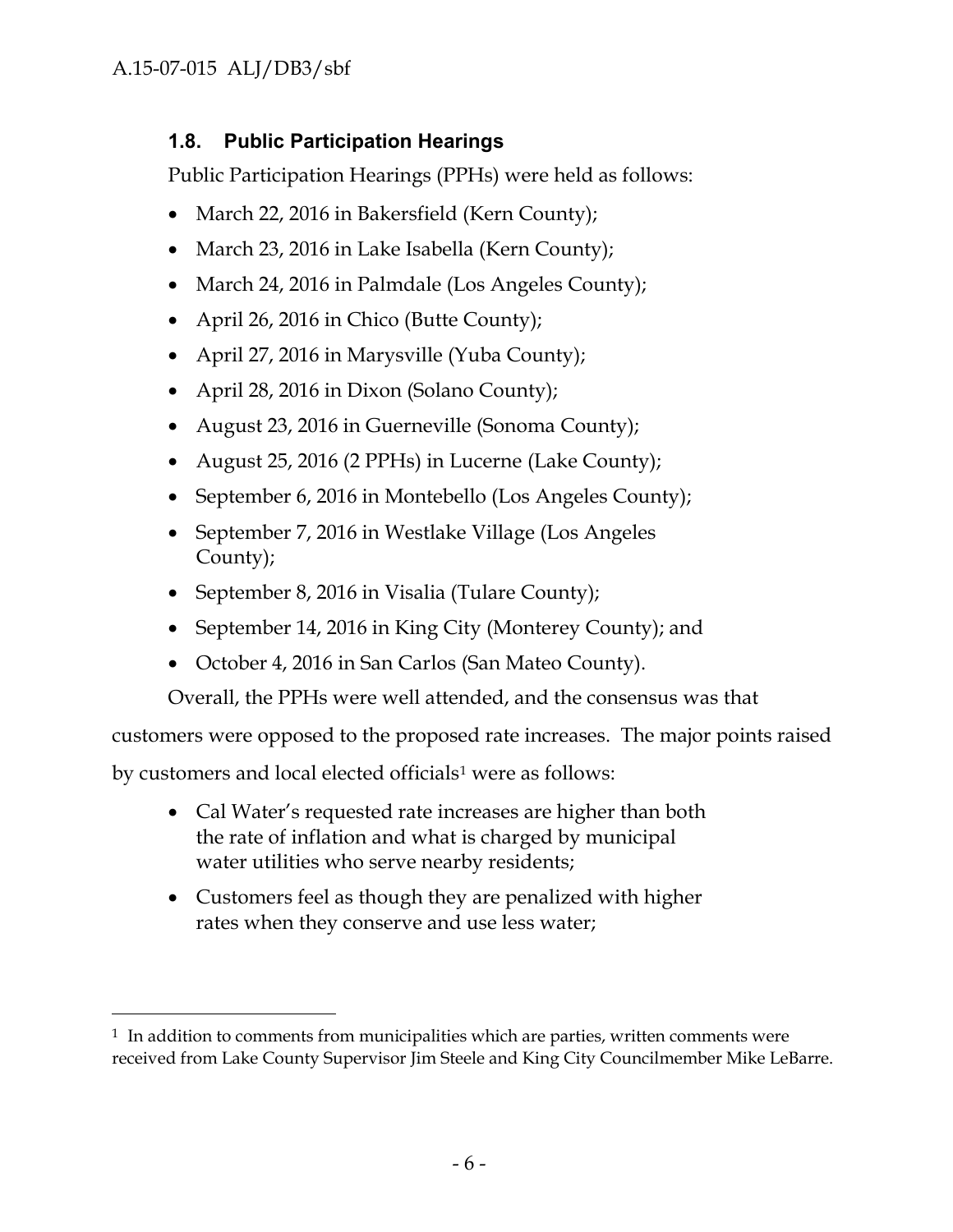# A.15-07-015 ALJ/DB3/sbf

- Water is a necessity of life, and low-income and fixed income customers have difficulty paying increasing water rates;
- The Low-Income Ratepayer Assistance (LIRA) program should be retained and expanded;
- Customers oppose the Water Revenue Adjustment Mechanism (WRAM) as a guaranteed rate of return despite conservation efforts; and
- Concerns that rate increases will be used for executive compensation rather than infrastructure improvements.

In analyzing the record in this proceeding, the Commission gave full consideration to these concerns and objections.

## **1.9. Safety Considerations**

We must ensure that Cal Water will provide a safe and reliable source of water at reasonable rates.

#### **1.10. Joint Motion to Adopt Proposed Settlement Agreement**

The parties reached settlement on all but three issues which were briefed by the parties. These issues were cost recovery of expenses incurred by Cal Water for a possible South Bakersfield Water Treatment Plant, and the appropriate rate increases for escalation years 2018 and 2019.

On September 2, 2016, Cal Water, ORA, CWUC, the City of Visalia, the County of Kern, the County of Lake, Timothy Groover-Merrick, the Leona Valley Town Council and Jeffrey Young (Settling Parties, or Parties) filed a Joint Motion to Adopt the Proposed Settlement Agreement (Joint Motion). Opening briefs were filed by Cal Water, ORA and the City of Bakersfield on September 2, 2016. Reply briefs were filed by ORA on September 16, 2016 and by Cal Water on September 23, 2016. Comments in opposition to the proposed settlement agreement were filed by the City of Bakersfield.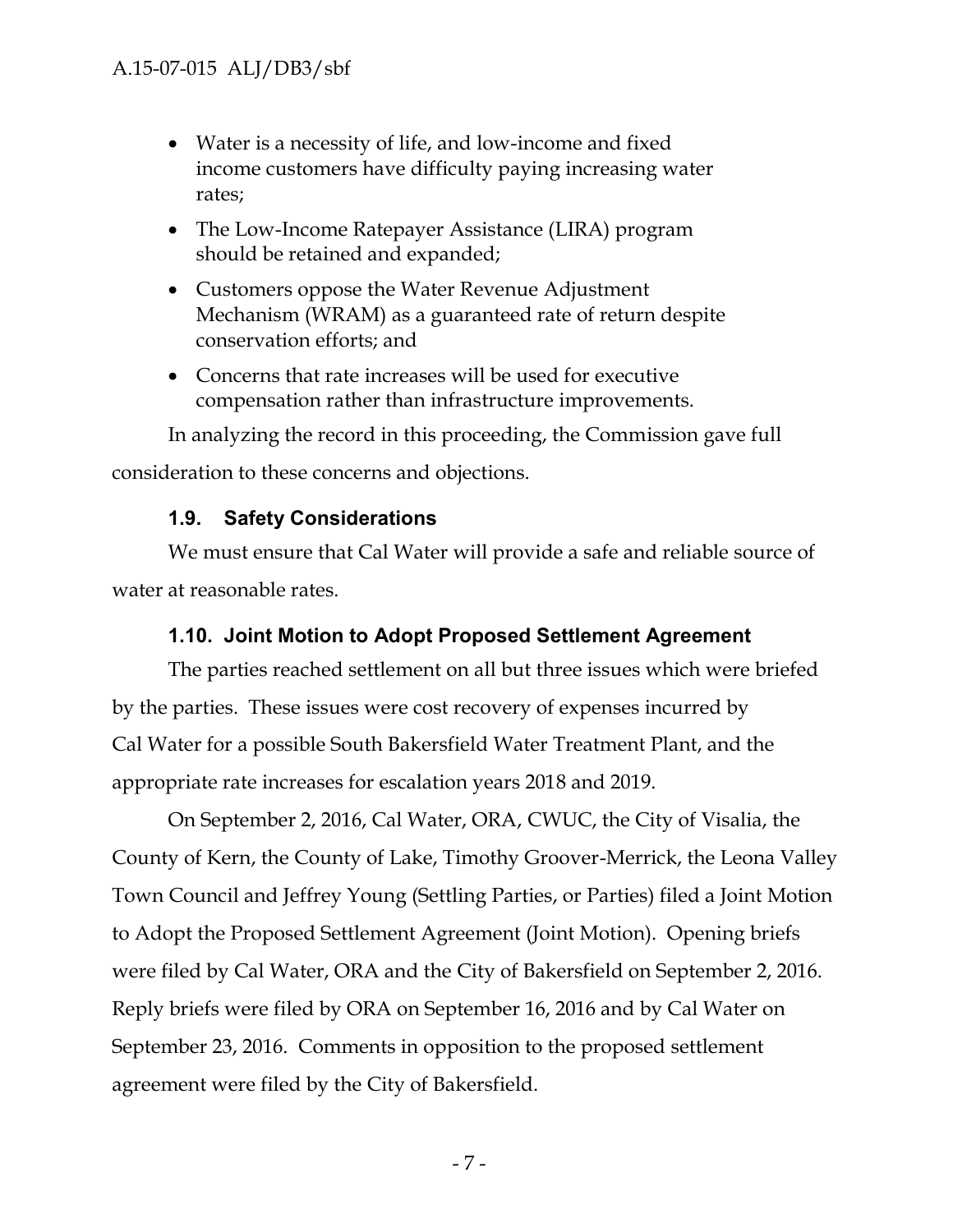The Proposed Settlement Agreement (Settlement or Agreement) resolved the following issues in this GRC:

- General issues pertaining to consolidated regions and revenue increases / decreases (Chapter 1);
- Affordability issues (Chapter 2);
- Rate design issues (Chapter 3);
- Conservation program (Chapter 4);
- Affiliate transactions and non-tariffed services (Chapter 5);
- Special requests (Chapter  $6$ );
- Balancing and memorandum accounts (Chapter 7);
- Sales and services (Chapter 8);
- Customer support services and district expenses (Chapter 9);
- Taxes (Chapter 10);
- Rate base (Chapter 11);
- Global plant issues (Chapter 12);
- Customer support services plant (Chapter 13);
- Specific water district issues involving advance capital budget projects, carryover projects, Advice Letter (AL) projects, projects excluded from plant additions, and adjustment to recorded plant balances (Chapters 14-37).

Most Settling Parties were focused on negotiations in one or more of the following general areas: revenue requirement determination for a specific area; modification of LIRA and the RSF (collectively, "affordability" issues); and rate design (the shift in revenues recovered through the service charge versus the quantity charges). To the extent that an issue was specifically negotiated between a subset of the parties, the Settlement identifies those parties at the beginning of the relevant section or chapter.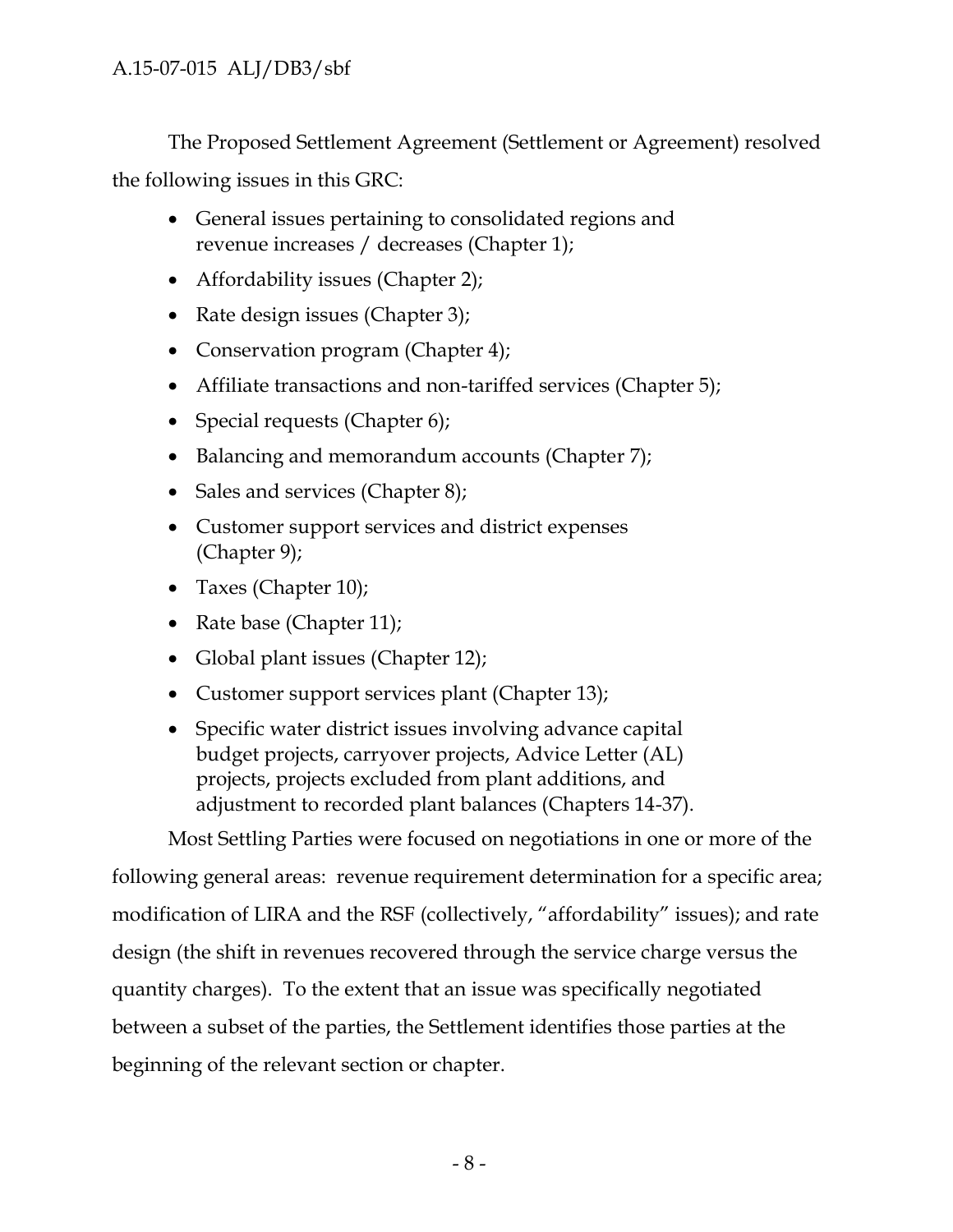The Settlement is attached as Exhibit A to this decision, and Corrections to the Settlement are attached as Exhibit B

Along with the Settlement, the Parties appended the following attachments:

- Attachment 1: Summary of Earnings Comparison Tables, by district;
- Attachment 2: Rate base comparison tables, by district;
- Attachment 3: List of Authorized Advice Letter Rate Base Offsets;
- Attachment 4: List of Carryovers;
- Attachment 5: Summary of Annual Depreciation Rates;
- Attachment 6: Selected draft tariffs;
- Attachment 7: Draft preliminary statements;
- Attachment 8: Main replacement program 2016 sub-projects;
- Attachment 9: Selected tables for global plant issues;
- Attachment 10: List of subsequent offsets; and
- Attachment 11: List of vehicle projects.

These Attachments are contained in Exhibit C to this decision. Of note is the fact that the Settlement does not include specific rates or tariffs. Also, the Settlement does not resolve two issues addressed below, and some parties did not fully agree with all aspects of the Settlement and reserved the right to present alternative proposals.

The Parties were given the opportunity to serve and file opening and reply comments regarding the Settlement as well as briefs on the following issues that were not resolved by the Settlement: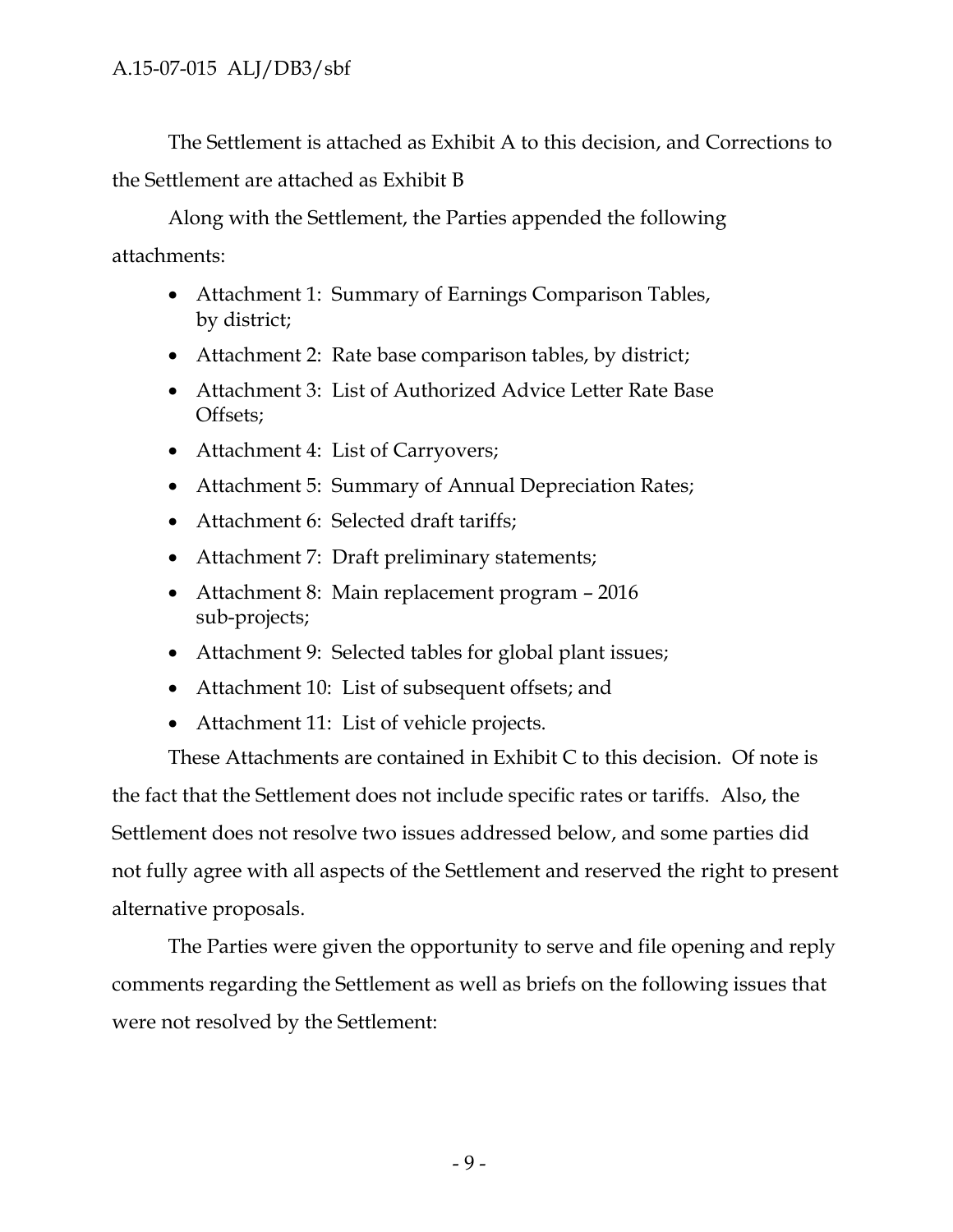• Cal Water's request to recover \$1.6 million of the costs incurred in the planning of the South Bakersfield Water Treatment Plant; and

# Appropriate escalation year increases for 2018 and 2019.

On October 3, 2016, the Settling Parties filed a Joint Motion to Correct Proposed Settlement Agreement. On the same date, Cal Water and ORA filed a Joint Motion to Accept Tariffs and Tables Associated with Proposed Settlement Agreement. These motions are granted.

Opening briefs were filed by the parties on September 2, 2016. ORA filed its Reply Brief on September 16, 2016, and Cal Water filed its Reply Brief on September 23, 2016.

## **1.11. Cal Water's Motion for Interim Rates**

On September 23, 2016, Cal Water filed its Motion for Interim Rates which will allow Cal Water to maintain the existing water rates until such time as the Commission rules on this GRC. Cal Water's motion was unopposed.

On October 7, 2016, the assigned ALJ issued a ruling granting Cal Water's motion in part and denying it in part, and directing Cal Water to file a Tier 1 advice letter with the Commission implementing the interim rates, and establishing a Memorandum Account to track the authorized interim rates for a later true-up with the rates authorized in this decision in the event a final decision on this application is not effective in time for Cal Water's new rates to be effective on January 1, 2017. The ruling denied Cal Water's requests to implement sub-accounts and accounting mechanisms proposed in Cal Water's application, since they have not yet been approved by the Commission. Such a request would implement new rates and thus exceeds the jurisdiction of the ALJ to approve by ruling. We affirm the ALJ's ruling.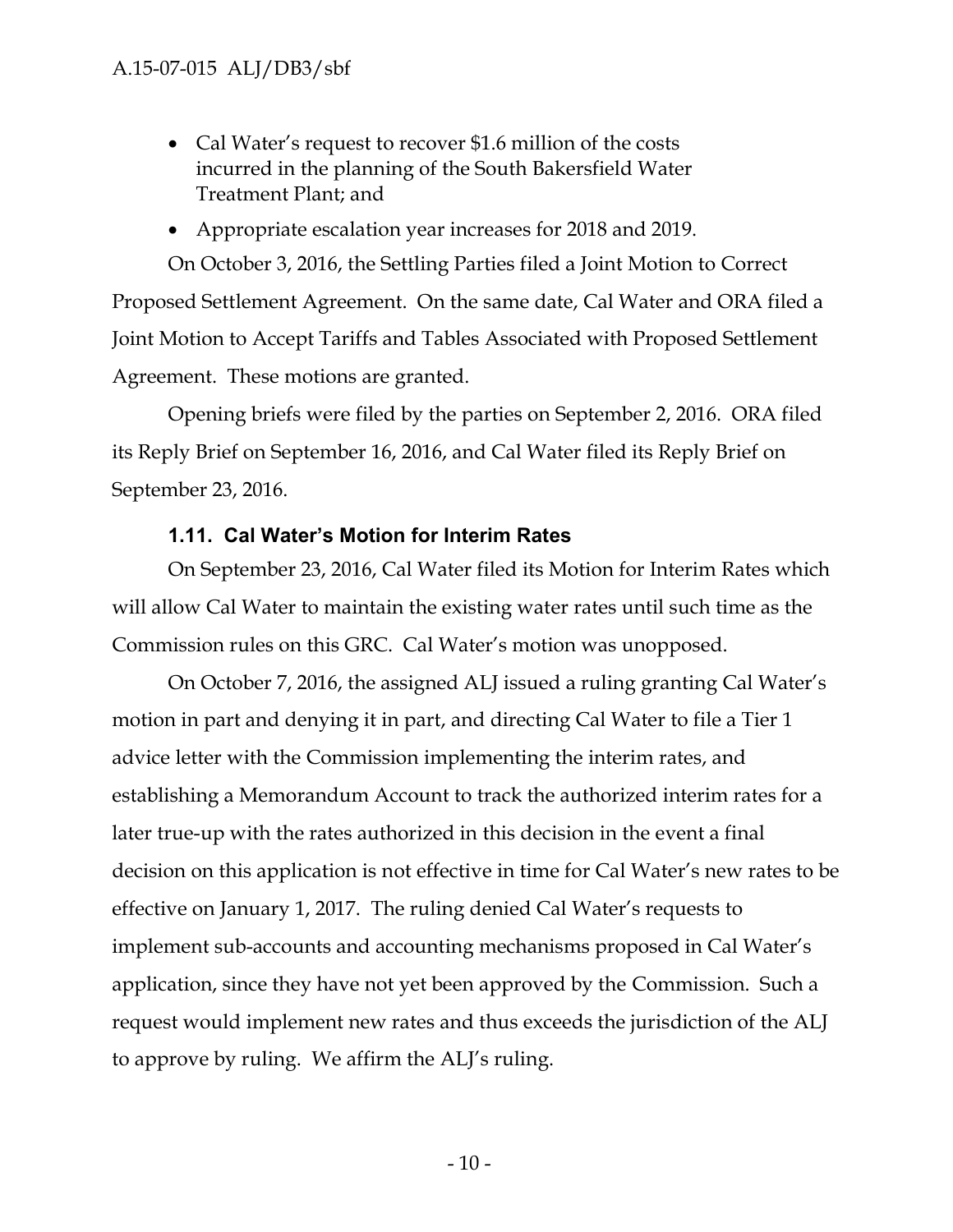On October 20, 2016, Cal Water and ORA filed a joint motion for reconsideration of the ALJ's ruling, and proposed the Commission approve the parties' modified proposal for interim rate relief. On November 1, 2016, the ALJ issued a ruling granting the modified proposal for interim rates.

## **2. Overview of Settlement**

In this portion of the decision, we detail, in chart form, the key revenue requirements, revenue increase, and typical ratepayer water bill increases for the 2017 test year to which the Settling Parties have agreed.

# **2.1. Proposed Revenue Requirements for Test Year 2017**

### **Proposed Revenue Requirements for Test Year 2017 California Water Service Company 2015 GRC Table 1: Proposed Revenue Requirements for Test Year 2017 (\$ in thousands)**

| <b>District</b>           |    | <b>Cal Water</b><br>Proposal | <b>ORA</b><br>Proposal | <b>Settlement</b><br>Proposal |          |  |
|---------------------------|----|------------------------------|------------------------|-------------------------------|----------|--|
| Bay Area Region           | \$ | 87,675.2                     | \$<br>80,551.7         | \$                            | 85,353.5 |  |
| <b>Bakersfield</b>        | \$ | 79,845.9                     | \$<br>69,526.4         | \$                            | 76,671.8 |  |
| Bear Gulch                | \$ | 55,029.6                     | \$<br>49,509.2         | \$                            | 54,151.0 |  |
| Chico                     | \$ | 25,843.8                     | \$<br>22,001.7         | \$                            | 23,353.6 |  |
| Dixon                     | \$ | 3,857.0                      | \$<br>3,227.3          | \$                            | 3,427.0  |  |
| Dominguez                 | \$ | 73,901.5                     | \$<br>69,238.1         | \$                            | 70,456.4 |  |
| East Los Angeles          | \$ | 37,818.4                     | \$<br>32,062.9         | \$                            | 34,359.2 |  |
| Hermosa Redondo           | \$ | 30,815.3                     | \$<br>27,764.0         | \$                            | 29,712.0 |  |
| Kern River Valley         | \$ | 6,876.3                      | \$<br>5,990.5          | \$                            | 6,717.6  |  |
| Livermore                 | \$ | 22,531.6                     | \$<br>20,226.0         | \$                            | 24,363.3 |  |
| Los Altos                 | \$ | 33,624.7                     | \$<br>31,709.7         | \$                            | 35,761.7 |  |
| Los Angeles County Region | \$ | 52,816.1                     | \$<br>47,384.6         | \$                            | 49,525.7 |  |
| Marysville                | \$ | 4,229.7                      | \$<br>3,787.3          | \$                            | 3,953.8  |  |
| Monterey Region           | \$ | 41,059.5                     | \$<br>34,702.3         | \$                            | 37,623.9 |  |
| Oroville                  | \$ | 5,383.0                      | \$<br>4,718.9          | \$                            | 5,222.6  |  |
| Selma                     | \$ | 6,293.9                      | \$<br>5,262.2          | \$                            | 5,631.4  |  |
| Stockton                  | \$ | 45,325.6                     | \$<br>39,954.7         | \$                            | 48,888.2 |  |
| Visalia                   | \$ | 34,083.7                     | \$<br>27,270.5         | \$                            | 29,554.7 |  |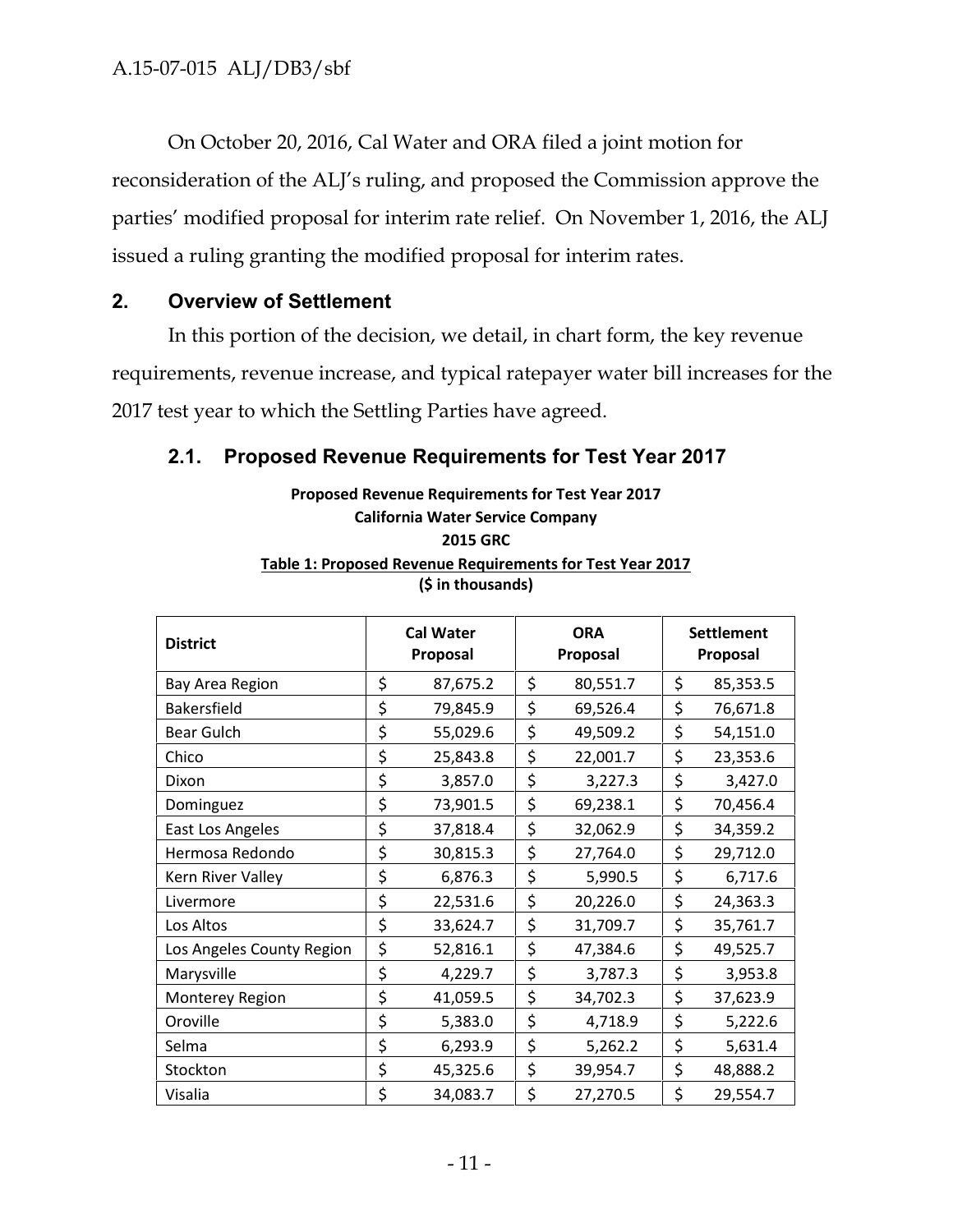| Westlake | 19,104.7  | 17,795.3  | 18,380.7  |
|----------|-----------|-----------|-----------|
| Willows  | 3.324.4   | 2,280.1   | 2,467.8   |
| Total    | 669,439.9 | 594,963.4 | 645,575.9 |

# **2.2. Proposed Revenue Increases for Test Year 2017**

**Proposed Revenue Increases for Test Year 2017 California Water Service Company 2015 GRC Table 2: Proposed Revenue** *Increases* **for Test Year 2017 (\$ in thousands)**

| <b>District</b>    | <b>Cal Water</b><br>Proposal | <b>ORA</b><br>Proposal | <b>Settlement</b><br>Proposal |           |  |
|--------------------|------------------------------|------------------------|-------------------------------|-----------|--|
| Bay Area Region    | \$<br>10,286.7               | \$<br>3,672.1          | \$                            | 3,720.6   |  |
| Bakersfield        | \$<br>6,424.2                | \$<br>(3,487.8)        | \$                            | 1,529.7   |  |
| <b>Bear Gulch</b>  | \$<br>5,785.2                | \$<br>514.6            | \$                            | 1,509.0   |  |
| Chico              | \$<br>2,777.9                | \$<br>(965.0)          | \$                            | (1,411.8) |  |
| Dixon              | \$<br>826.7                  | \$<br>237.7            | \$                            | 170.8     |  |
| Dominguez          | \$<br>11,792.4               | \$<br>1,361.0          | \$                            | 5,336.3   |  |
| East Los Angeles   | \$<br>3,925.4                | \$<br>(1,549.6)        | \$                            | (1,672.7) |  |
| Hermosa Redondo    | \$<br>2,866.4                | \$<br>(271.6)          | \$                            | 685.4     |  |
| Kern River Valley  | \$<br>647.5                  | \$<br>(193.4)          | \$                            | 348.2     |  |
| Livermore          | \$<br>1,179.7                | \$<br>(1, 145.8)       | \$                            | 1,031.0   |  |
| Los Altos          | \$<br>2,639.5                | \$<br>895.6            | \$                            | 968.1     |  |
| Los Angeles County |                              |                        |                               |           |  |
| Region             | \$<br>7,521.8                | \$<br>2,118.1          | \$                            | 1,930.5   |  |
| Marysville         | \$<br>814.2                  | \$<br>500.2            | \$                            | 389.4     |  |
| Monterey Region    | \$<br>9,602.9                | \$<br>3,582.5          | \$                            | 4,738.3   |  |
| Oroville           | \$<br>478.5                  | \$<br>(84.2)           | \$                            | (322.2)   |  |
| Selma              | \$<br>1,616.3                | \$<br>429.7            | \$                            | 548.2     |  |
| Stockton           | \$<br>7,188.1                | \$<br>2,042.9          | \$                            | 4,029.4   |  |
| Visalia            | \$<br>4,369.6                | \$<br>(805.7)          | \$                            | 19.1      |  |
| Westlake           | \$<br>1,829.3                | \$<br>587.7            | \$                            | 129.1     |  |
| Willows            | \$<br>857.8                  | \$<br>47.2             | \$                            | 110.4     |  |
| <b>Total</b>       | \$<br>83,430.1               | \$<br>7,486.2          | \$                            | 23,786.8  |  |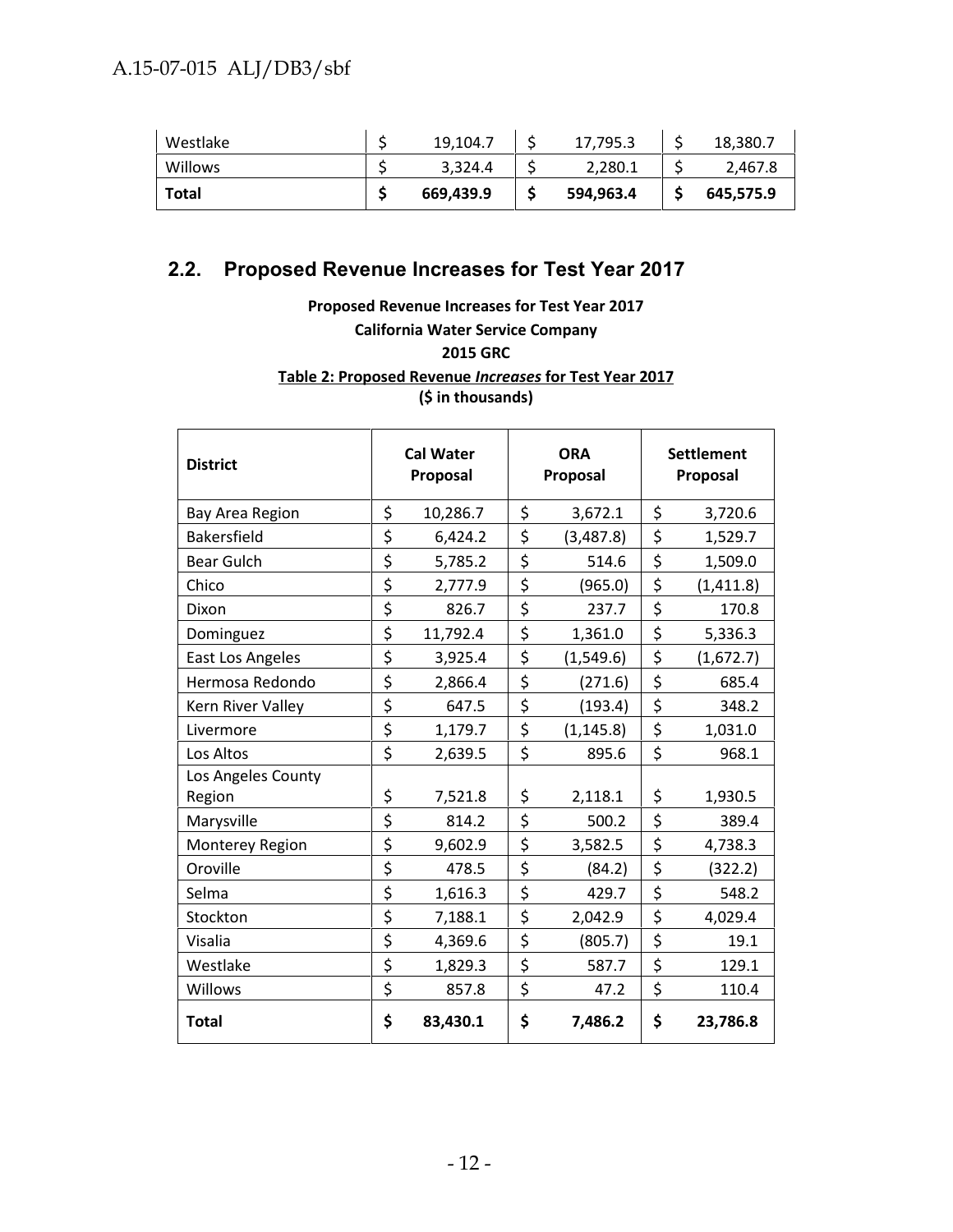## **2.3. Typical Residential Bill Comparison Showing Current Rates, Cal Water's Proposal, ORA's Proposal, and the Settlement Proposal**

#### **Typical Residential Bill Comparison Showing Current Rates, Cal Water's Proposal, ORA's Proposal, and the Settlement Proposal Table 3: Typical Residential Bill Comparison (2015 GRC)**

This table compares the bill amounts of a typical residential customer under current rates, as well as under the proposals of Cal Water, ORA, and the Settlement Agreement. Each bill amount reflects the total of (1) the monthly service charge, (2) the relevant quantity charges assuming consumption at the average residential usage in the given area, and, (3) in Rate Support Fund (RSF) areas, the offsetting RSF credit.

| <b>Estimated Typical Residential Monthly Bill</b> |                                  |                               |    |                              |                        |                               |        |  |  |
|---------------------------------------------------|----------------------------------|-------------------------------|----|------------------------------|------------------------|-------------------------------|--------|--|--|
| <b>District</b>                                   | Average<br><b>Usage</b><br>(CCF) | At<br><b>Current</b><br>Rates |    | <b>Cal Water</b><br>Proposal | <b>ORA</b><br>Proposal | <b>Settlement</b><br>Proposal |        |  |  |
| Bay Area Region                                   |                                  |                               |    |                              |                        |                               |        |  |  |
| Bayshore                                          | 10                               | \$<br>72.96                   | \$ | 81.72                        | \$<br>76.61            | \$                            | 79.11  |  |  |
| Redwood - Coast Springs                           | $\overline{2}$                   | \$<br>86.90                   | \$ | 92.46                        | \$<br>90.38            | \$                            | 38.77  |  |  |
| Redwood - Lucerne                                 | 5                                | \$<br>91.53                   | \$ | 97.39                        | \$<br>104.34           | \$                            | 64.16  |  |  |
| Redwood - Unified                                 | 6                                | \$<br>94.09                   | \$ | 100.11                       | \$<br>88.44            | \$                            | 52.99  |  |  |
| Bakersfield                                       | 23                               | \$<br>58.06                   | \$ | 63.29                        | \$<br>55.16            | \$                            | 59.23  |  |  |
| <b>Bear Gulch</b>                                 | 25                               | \$<br>187.14                  | \$ | 209.41                       | \$<br>189.01           | \$                            | 192.68 |  |  |
| Chico                                             | 21                               | \$<br>50.08                   | \$ | 60.15                        | \$<br>48.08            | \$                            | 47.25  |  |  |
| Dixon                                             | 13                               | \$<br>72.96                   | \$ | 92.81                        | \$<br>78.80            | \$                            | 76.78  |  |  |
| Dominguez                                         | 12                               | \$<br>51.23                   | \$ | 60.81                        | \$<br>52.25            | \$                            | 55.36  |  |  |
| East Los Angeles                                  | 13                               | \$<br>67.51                   | \$ | 75.27                        | \$<br>64.13            | \$                            | 64.12  |  |  |
| Hermosa Redondo                                   | 11                               | \$<br>56.35                   | \$ | 61.99                        | \$<br>55.79            | \$                            | 57.68  |  |  |
| Kern River Valley                                 | 6                                | \$<br>91.46                   | \$ | 97.31                        | \$<br>88.72            | \$                            | 84.44  |  |  |
| Livermore                                         | 16                               | \$<br>74.72                   | \$ | 79.20                        | \$<br>70.98            | \$                            | 77.95  |  |  |
| Los Altos                                         | 21                               | \$<br>110.22                  | \$ | 120.14                       | \$<br>113.53           | \$                            | 113.10 |  |  |
| Los Angeles County Region                         |                                  |                               |    |                              |                        |                               |        |  |  |
| Antelope Valley                                   | 23                               | \$<br>195.22                  | \$ | 207.71                       | \$<br>222.55           | \$                            | 120.90 |  |  |
| Palos Verdes                                      | 23                               | \$<br>114.28                  | \$ | 121.59                       | \$<br>118.85           | \$                            | 120.90 |  |  |
| Marysville                                        | 10                               | \$<br>43.89                   | \$ | 52.76                        | \$<br>48.94            | \$                            | 48.35  |  |  |
| Monterey Region                                   |                                  |                               |    |                              |                        |                               |        |  |  |
| King City                                         | 13                               | \$<br>58.74                   | \$ | 62.50                        | \$<br>66.38            | \$                            | 58.83  |  |  |
| Salinas                                           | 13                               | \$<br>50.70                   | \$ | 67.48                        | \$<br>56.28            | \$                            | 58.83  |  |  |
| Oroville                                          | 13                               | \$<br>66.51                   | \$ | 70.77                        | \$<br>65.18            | \$                            | 66.36  |  |  |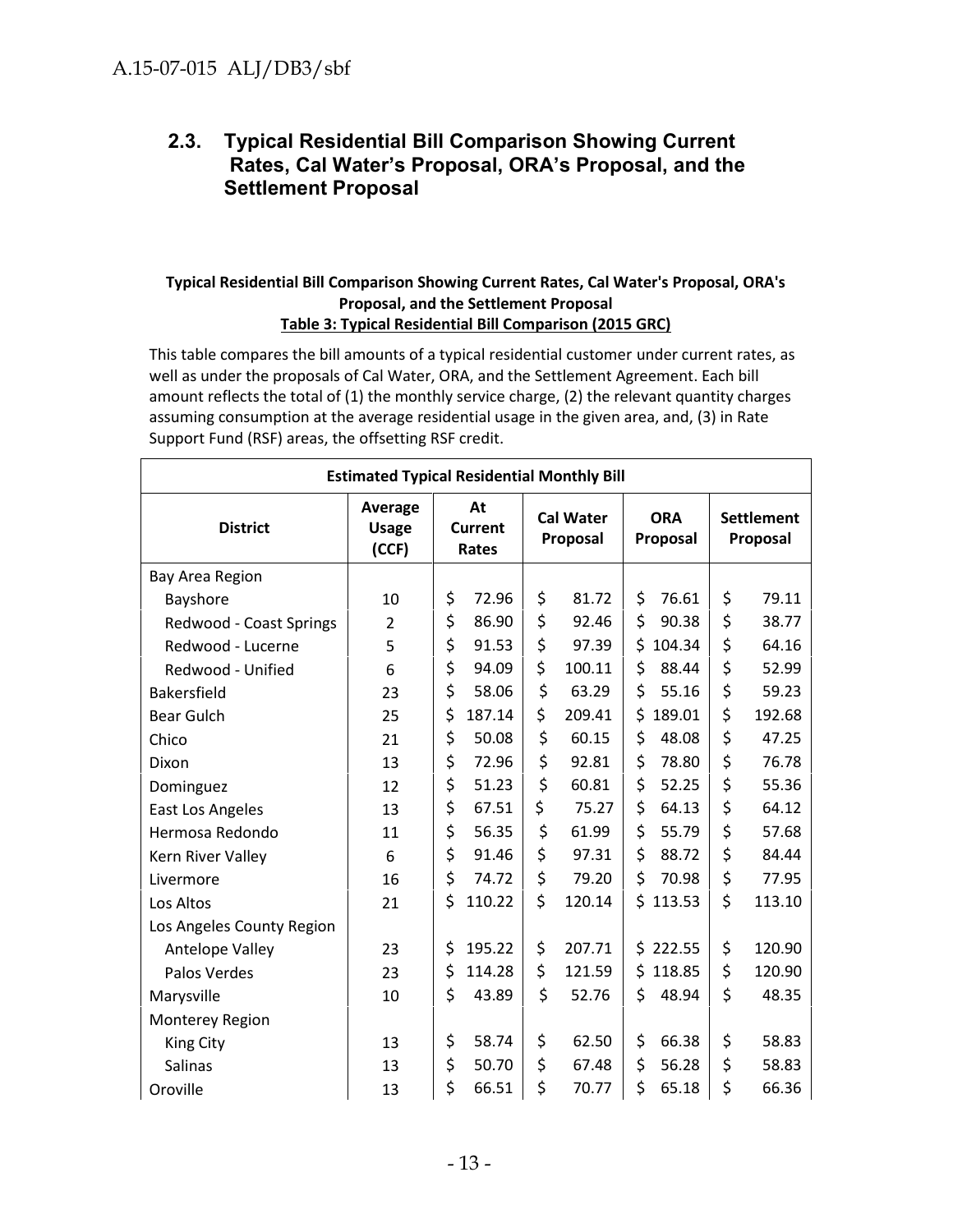| Selma    | 22 | 52.89  | 71.40  | 57.65  | 58.59  |  |
|----------|----|--------|--------|--------|--------|--|
| Stockton | 12 | 49.98  | 59.48  | 52.48  | 54.46  |  |
| Visalia  | 19 | 37.41  | 43.02  | 36.29  | 37.38  |  |
| Westlake | 31 | 162.63 | 180.52 | 167.51 | 163.49 |  |
| Willows  | 14 | 64.16  | 68.27  | 65.44  | 66.89  |  |

# **2.4. Parties Opposed to Portions of the Settlement 2.4.1. City of Bakersfield (Bakersfield)**

The City of Bakersfield opposes the requested rate increases for 2017, 2018 and 2019, finding they are not just, reasonable and fair in light of the significant disparities between the rates charged by Cal Water to Bakersfield residents and the rates charged by the city to customers in its separate municipal water utility service area and the stringent water conservation requirements imposed during the drought. Further, the city opposes any recovery by Cal Water of costs incurred in planning for a possible South Bakersfield Water Treatment Plant on the grounds that Cal Water never applied for or received permission from the Commission to plan or construct this project, and therefore never had authority to incur such costs. Finally, the city never formally agreed to partner with Cal Water on this project, and its residents and ratepayers should not be required to pay for a project which is not necessary, practical or feasible, and which will not provide any benefit to ratepayers in Bakersfield.<sup>2</sup>

# **2.4.2. County of Lake (Lake)**

While approving of the Affordability, Rate Design, and Redwood Valley – Lucerne portions of the Proposed Settlement Agreement, the County of Lake, on behalf of its approximately 3,000 residents who reside in Lucerne in Cal Water's service territory, is concerned that these do not directly address the general

<sup>2</sup> Opening Brief of the city of Bakersfield, at 2.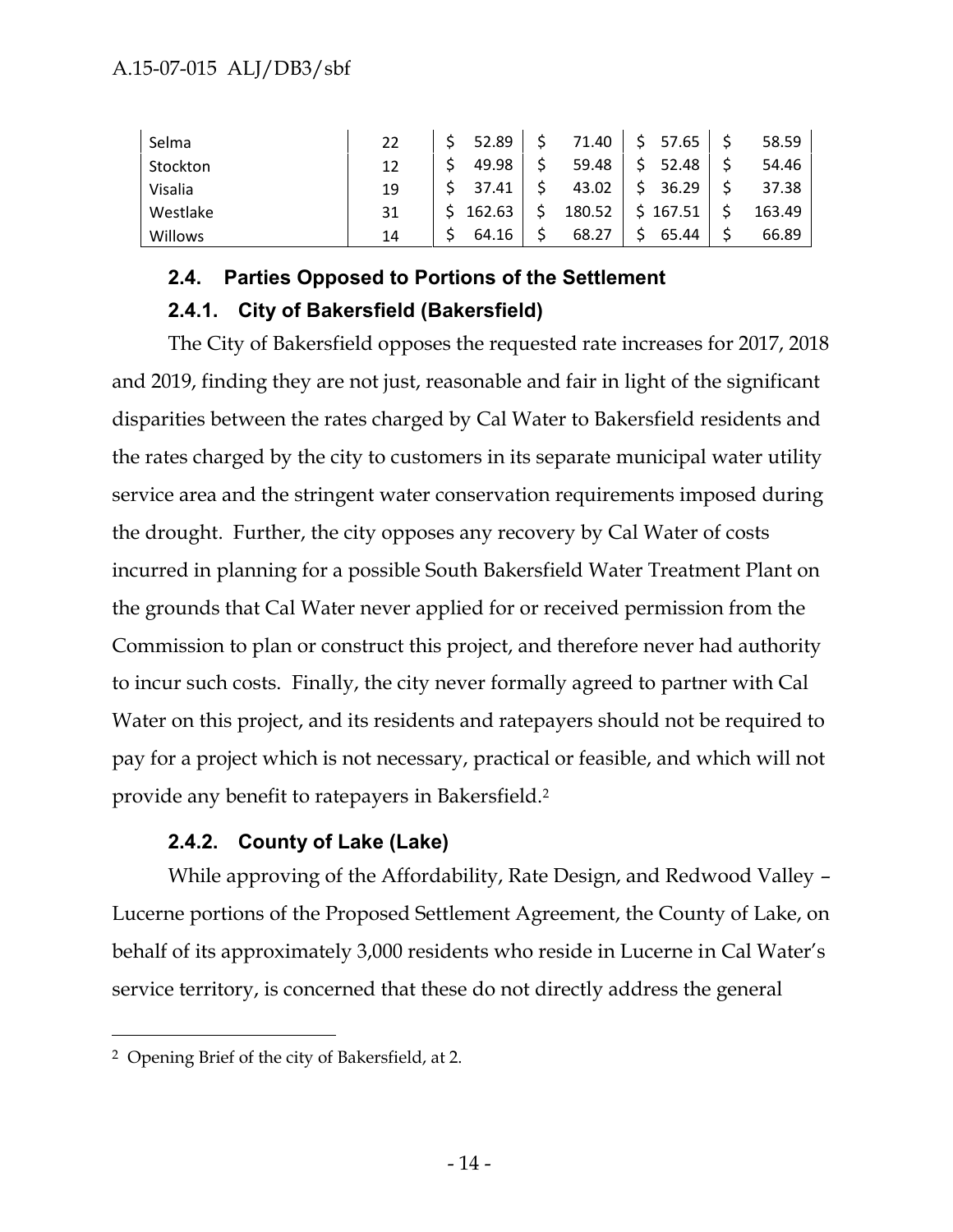# A.15-07-015 ALJ/DB3/sbf

affordability concerns caused by successive water rate increases on Lucerne residents. Lucerne is an economically depressed area, and state regulators and water utility companies should share the responsibility for turning the downward economic cycle around for disadvantaged communities like Lucerne. At a minimum, a threshold criteria for certain charges such as the Water Revenue Adjustment Mechanism (WRAM) should be imposed so the most disadvantaged residents can save when not using water down to a lower level. Further changes to the current rate structure model are also needed to make any profit portion of rate increases contingent on the overall economic success of the local community served, the county argues.

## **2.4.3. ORA**

ORA, a party to the Joint Motion to Adopt the Settlement Agreement, expressed opinions on topics not agreed upon in the Settlement. ORA urges the Commission to adopt an ordering paragraph that would require Cal Water to file escalation year advice letters to revise revenue requirements and corresponding tariff schedules in each of its 23 districts, regardless of whether Cal Water is over- or under-earning.<sup>3</sup> ORA also recommends the Commission use the pro forma earnings test in lieu of adopting fixed amounts in escalation year filings.

# **2.5. Reply to the Oppositions**

## **2.5.1. Bakersfield**

Cal Water clarifies that, contrary to Bakersfield's repeated claims,

Cal Water does not seek to recover all of the \$4.6 million invested in the South

<sup>&</sup>lt;sup>3</sup> Note that this is the same language ORA proposed to be adopted in its Report on Results of Operations, except that the reference to the Commission's Division of Water and Audits is replaced by a reference to the Water Division, presumably in recognition of the recent reorganization of these Commission divisions.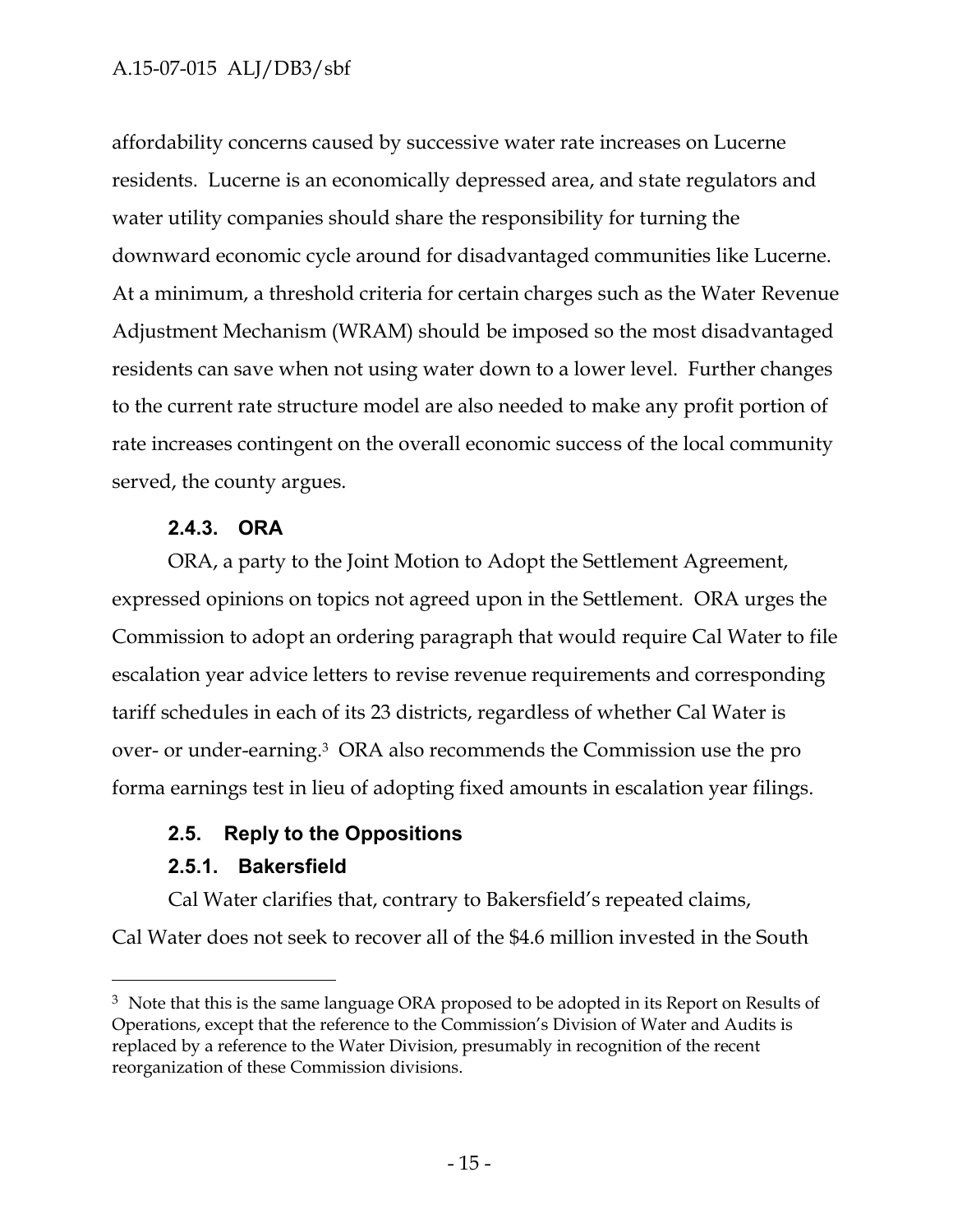Bakersfield Water Treatment Plant. As stated in the Proposed Settlement Agreement, Cal Water agreed in settlement to request recovery of \$1.6 million of the total costs incurred.

Bakersfield contends that any cost recovery associated with the South Bakersfield Water Treatment Plant would constitute retroactive ratemaking. Cal Water disagrees, stating Commission-regulated utilities are not required to request advance authorization from the Commission in order to pursue capital projects. While a utility provides detail on specific projects in its GRC to justify its requested budget, it retains the discretion to implement any projects necessary to provide service to customers, even if they were not previously presented to the Commission. Further, the Revised Rate Case Plan for Class A Water Utilities provides that regulated utilities disclose in their GRC application plant improvements built in the last ten years but not authorized, which recognizes that some capital projects will be built without prior authorization from the Commission.

#### **2.5.2. County of Lake**

The County of Lake's proposal to modify the ratemaking model to "any profit portion of rate increases contingent upon the overall economic success of the local community" is inconsistent with traditional rate regulation. However, in order to address the affordability challenge in areas like Lucerne (Lake County), the Settling Parties propose to use transitional rate consolidation between the Bayshore District and the Redwood Valley District (which includes Lucerne), effective January 1, 2017. This is in addition to the Rate Support Fund subsidy that Redwood Valley District customers will continue to receive, although the subsidy will be embedded in rates and will not appear as a credit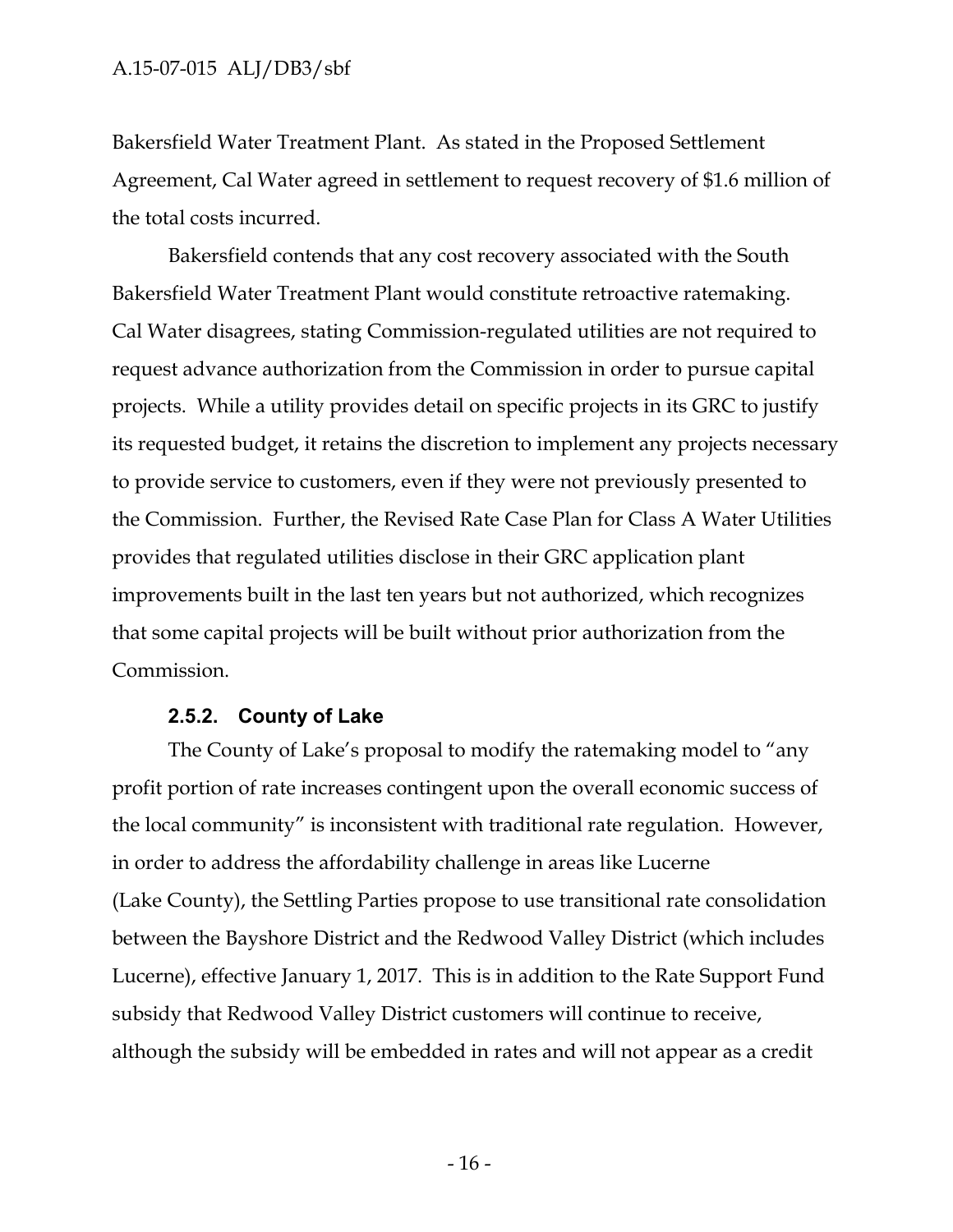on customers' bills. Using this method, the average customer will see a decrease of approximately 29.9 percent in their monthly bill.

## **2.5.3. ORA**

While Cal Water believes it to be unnecessary, it would not oppose the filing of ALs for each of its 23 districts for each escalation year, provided they are Tier 1 rather than Tier 2 ALs. Cal Water opposes any interpretation of this filing which would require it to true-up its rates by decreasing rates in "over-performing" districts in the second and third years of the GRC cycle, or include a pro forma earnings test in any escalation year filings.

## **2.6. Issues Not Resolved by the Settlement**

## **2.6.1. Recovery of Costs for South Bakersfield Water Treatment Plant**

Cal Water spent approximately \$4.6 million in developing plans for a potential South Bakersfield Water Treatment Plant, a project which was ultimately abandoned after the City of Bakersfield declined to become a partner in the project. Cal Water contends that its actions in exploring this project were prudent and reasonable, and seeks to recover approximately one-third of the actual costs incurred, approximately \$1.6 million. The City of Bakersfield opposes any recovery of costs incurred on this project because it was not pre-approved by the Commission.

After having thoroughly examined the positions of the parties, we find that Cal Water's actions in exploring the possibility of developing a South Bakersfield Water Treatment Plant were reasonable infrastructure investments in light of the drought and the scarcity of available groundwater in and around the Bakersfield area. As Cal Water has pointed out, the Rate Case Plan does envision that utilities may explore some projects before obtaining Commission approval.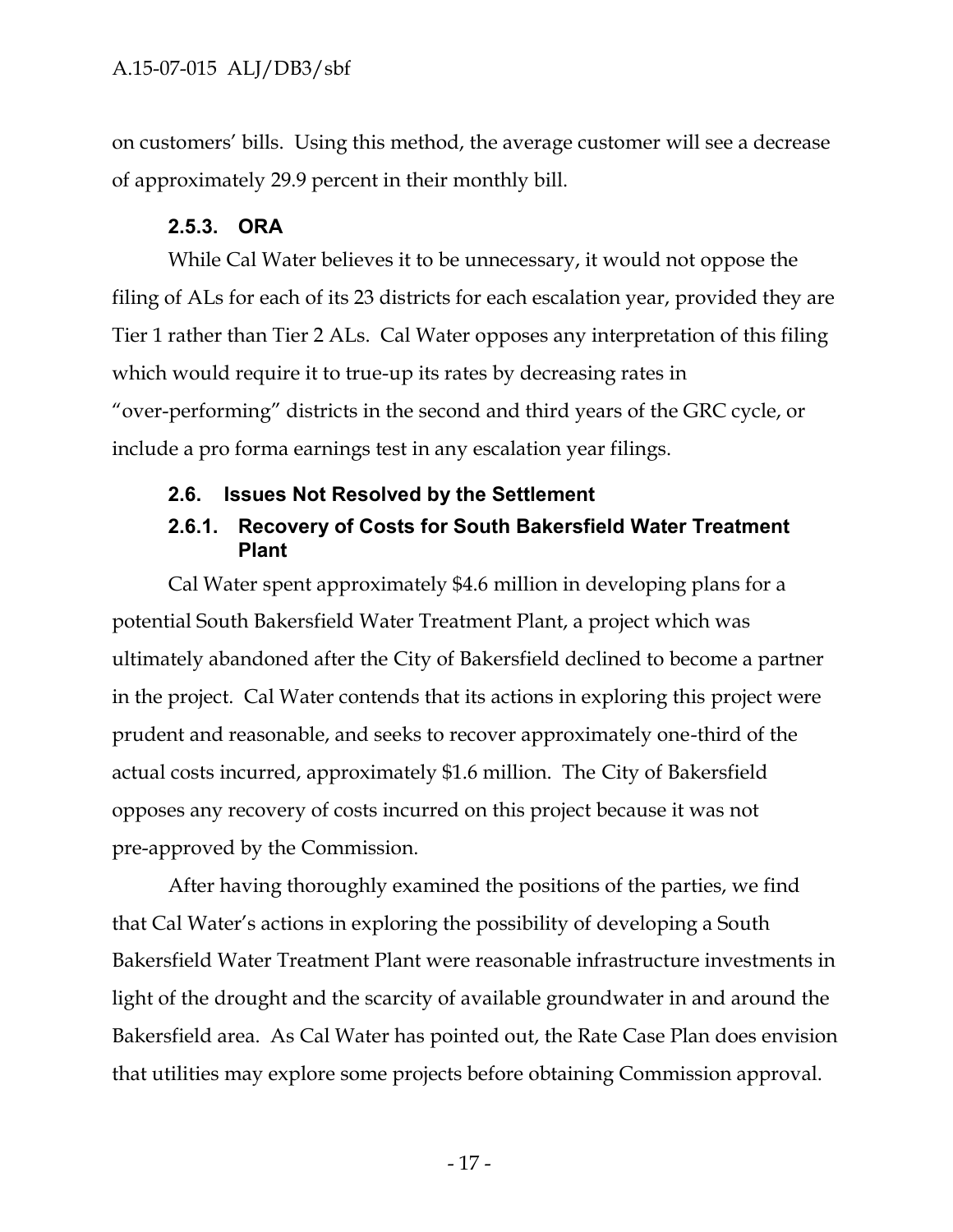The project had the potential of benefiting both Cal Water's customers as well as Bakersfield's municipal water customers. We find the recovery of approximately \$1.6 million, as specified in the Proposed Settlement Agreement, to be reasonable and in the public interest.

## **2.6.2. Escalation Year Rate Increases**

The parties were unable to agree on an appropriate methodology to use for the escalation year filings for 2018 and 2019. Cal Water proposed the Commission abandon the requirement that Class A Water Utilities include a pro forma earnings test as part of the escalation and attrition advice letter procedure for the second and third years of the GRC cycle, and instead adopt fixed amounts for those years. ORA argued the pro forma earnings test is an integral part of the escalation and attrition advice letter procedure, and necessary for the Commission to fully understand how a utility is performing. We note that the Rate Case Plan contains the provision "The requested rate increase *shall* be subject to the pro forma earnings test, as specified in Decision (D.) 04-06-018"<sup>4</sup> (emphasis added). The use of the term "shall" is mandatory, not permissive. Further, while we recognize that requiring the filing of an advice letter in each of Cal Water's 23 districts is something of an administrative burden, Cal Water has recently filed advice letters to seek a rate increase in most of its districts. Requiring them to file in all of their districts will not pose a significant additional burden on them, and will aid in transparency both to the Commission and Cal Water's customers.

<sup>4</sup> D.07-05-062, Appendix A at 19.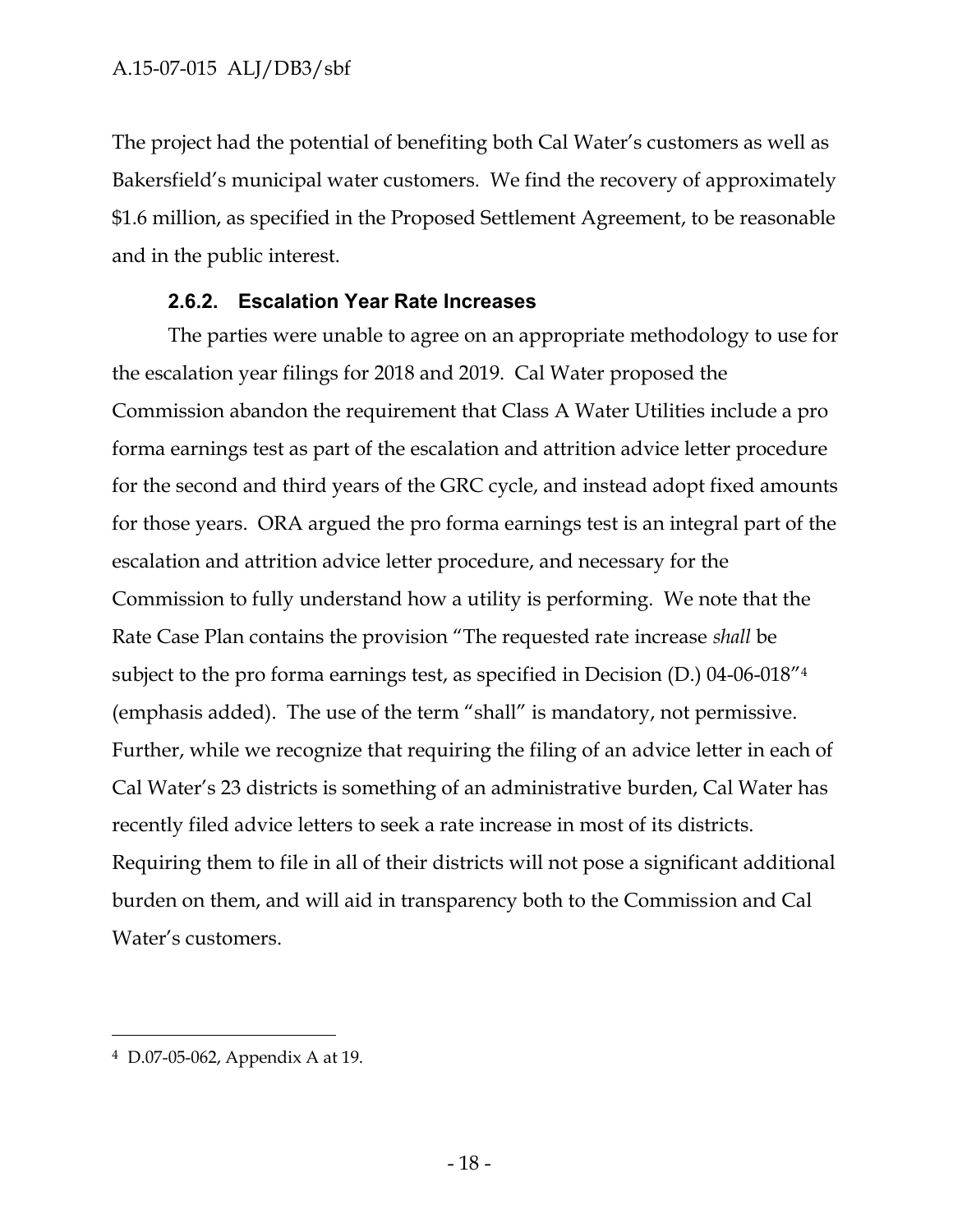# **3. Application of the Standard of Review to the Settlement**

## **3.1. The Settlement is Reasonable in Light of the Whole Record**

The Settlement commands the full support of the vast majority of the parties. This gives the Commission sufficient information to resolve the contested issues before us, approve the Settlement as reasonable, implement its provisions, terms and conditions, and discharge our future regulatory obligations with respect to Cal Water. Given the length and complexity of the Settlement and the supporting documents, we will not repeat each provision of the settlement here, but instead attach the same as Exhibits A (Settlement) and B (Corrections to Settlement) to this decision, respectively, and incorporate the terms herein by reference. We do, however, discuss some of the Settlement terms to explain how they are consistent with Rule 12.1(d).

## **3.1.1. Promotion of Affordability through Regional Consolidation, and the RSF and LIRA Programs**

We must determine whether the rate increases proposed in this Settlement are reasonable in light of the economic concerns expressed by ratepayers and parties in this proceeding. Many participants at the PPHs argued that Cal Water should not be allowed any rate increases due to the state of the economy. Residents in Cal Water's districts who are unemployed or on fixed incomes may be severely impacted by rate increases. These are legitimate concerns as it is the Commission's duty to establish just and reasonable rates pursuant to Pub. Util. Code § 451. The proposed Settlement takes these economic issues into account, and has proposed mechanisms to offset the potentially negative impacts that the rate increase may have on ratepayers with fixed or limited incomes.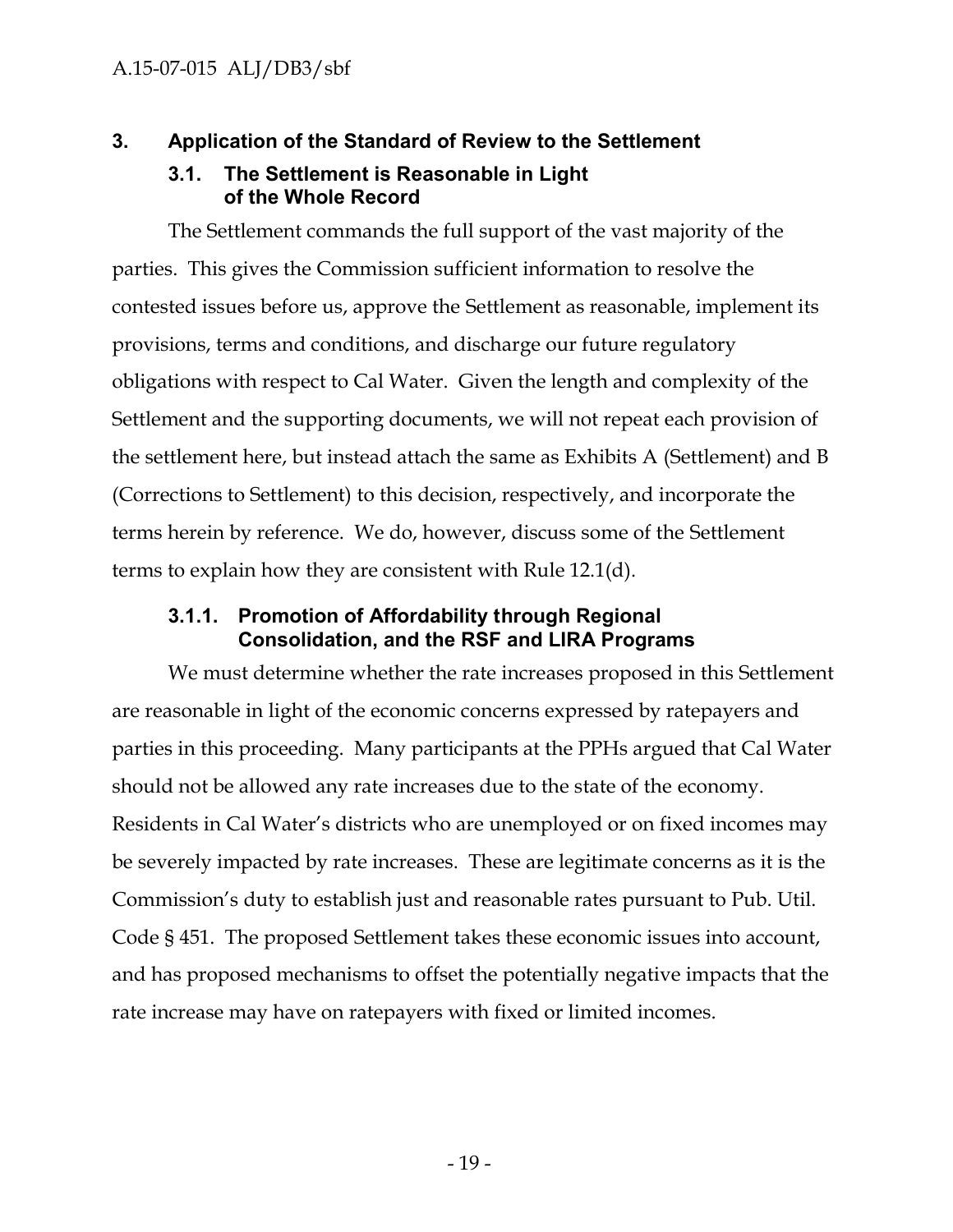# **3.1.1.1. Regional Consolidation**

In its application, Cal Water proposed to consolidate the following existing districts into regional districts for ratemaking purposes:

- Northern Region
	- o Chico, Oroville, Marysville and Willows
- Bay Area Region
	- o Bayshore District and Redwood Valley District (consisting of three ratemaking areas – Coast Springs, Lucerne and Unified)
- Kern County Region
	- o Bakersfield and Kern River Valley
- Los Angeles County Region
	- o Palos Verdes and Antelope Valley District (consisting of three tariff areas – Fremont Valley / Lake Hughes, Lancaster, and Leona Valley)
- Monterey Region
	- o Salinas and King City

Cal Water proposed that the rate base and summary of earnings for the districts within each region be combined for ratemaking purposes upon Commission approval. Cal Water also proposed that, instead of establishing a single set of tariffs for each of the consolidated regions, tariff base rates (service charges and quantity charges) for the smaller service areas within a region increase in the Test Year (from the base rates in effect immediately prior to implementation of the new GRC rates) by a Consumer Price Index (CPI) factor. The balance of the revenue increase needed in the Test Year would be applied to the larger service area. After that point, rate base offsets, purchased water offsets, escalation, SRM adjustments, WRAM/ modified cost balancing account (MCBA) surcharges and surcredits, and other charges and credits that would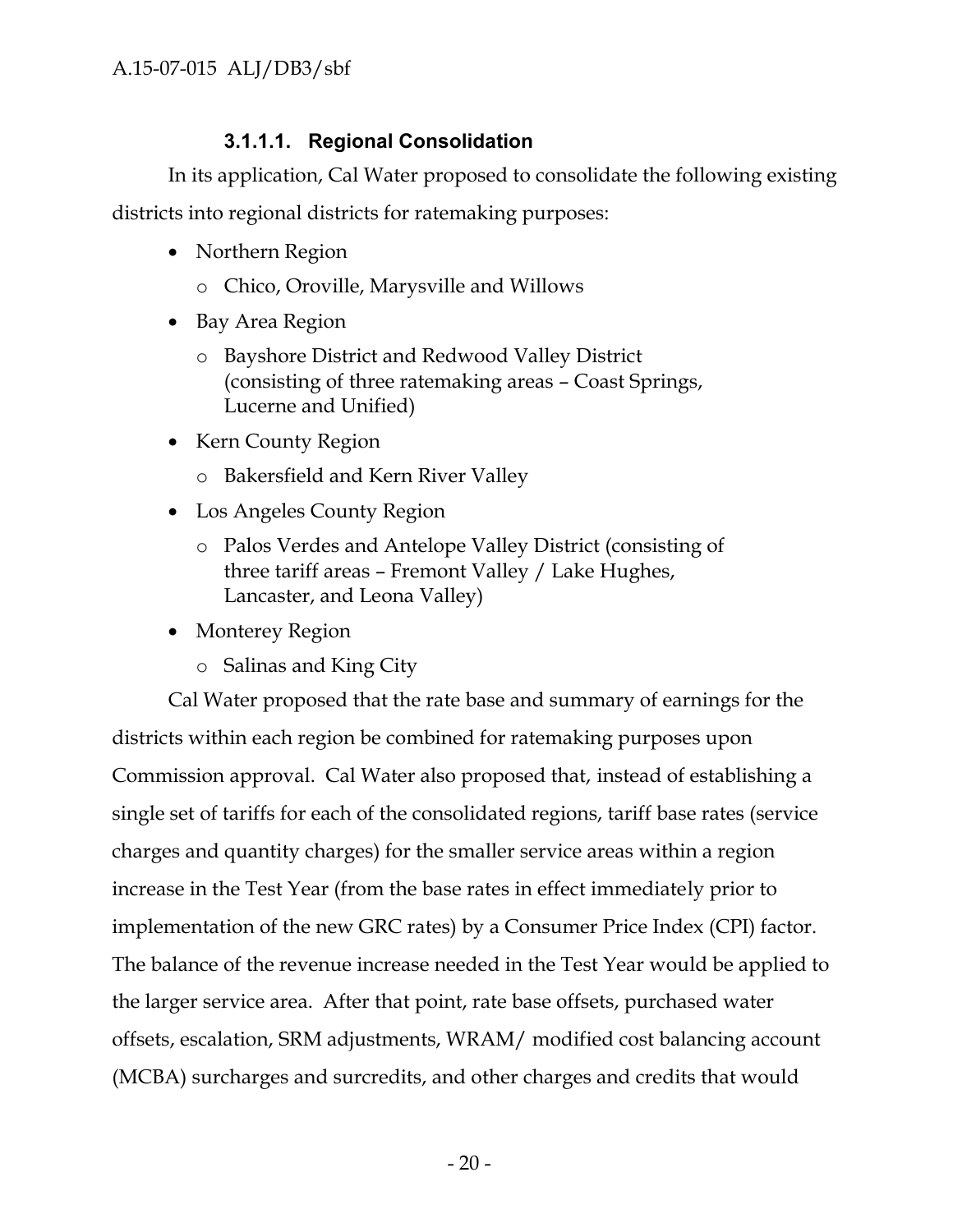have previously affected a part of the consolidated region would instead be applied across the consolidated region equally. ORA initially opposed Cal Water's consolidation requests, believing they are not in the public interest, and instead wanted modifications to the RSF.

In Settlement, the parties propose the following:

- Cal Water and ORA agreed not to consolidate the Northern Region or the Kern County Region.
- Cal Water and ORA agreed to full consolidation of the Salinas and King City Districts into the Monterey Region. Tariffs and rates will be the same for similar customer classes in each region. Rate Design in all areas will be based on the Salinas District's rate design.
- Cal Water and ORA agreed to <u>full consolidation</u> of the Palos Verdes and Antelope Valley Districts into the Los Angeles County Region. Rate design for all areas will be based on the Palos Verdes District's rate design. RSF program subsidies will no longer be applied to any areas of the Antelope Valley District.
- Cal Water and ORA agree to transitional consolidation of the Bay Area Region (Bayshore and Redwood Valley Districts). Tariffs and rates will be the same for similar customer classes in each region. Rate Design in all areas will be based on the Bayshore District's rate design. This transitional consolidation will remain in effect only during the three years of this GRC cycle. The parties and Commission may revisit the approach established in this GRC in the next GRC cycle.

# **3.1.1.2. Rate Support Fund (RSF) Program**

Cal Water and ORA agree that the Kern River Valley (KRV) District will continue to be identified as an "RSF District" and that KRV customers will continue to receive the RSF Credit specified in Cal Water's RSF Tariff. The mechanism for giving the RSF credit and collecting RSF surcharges to fund the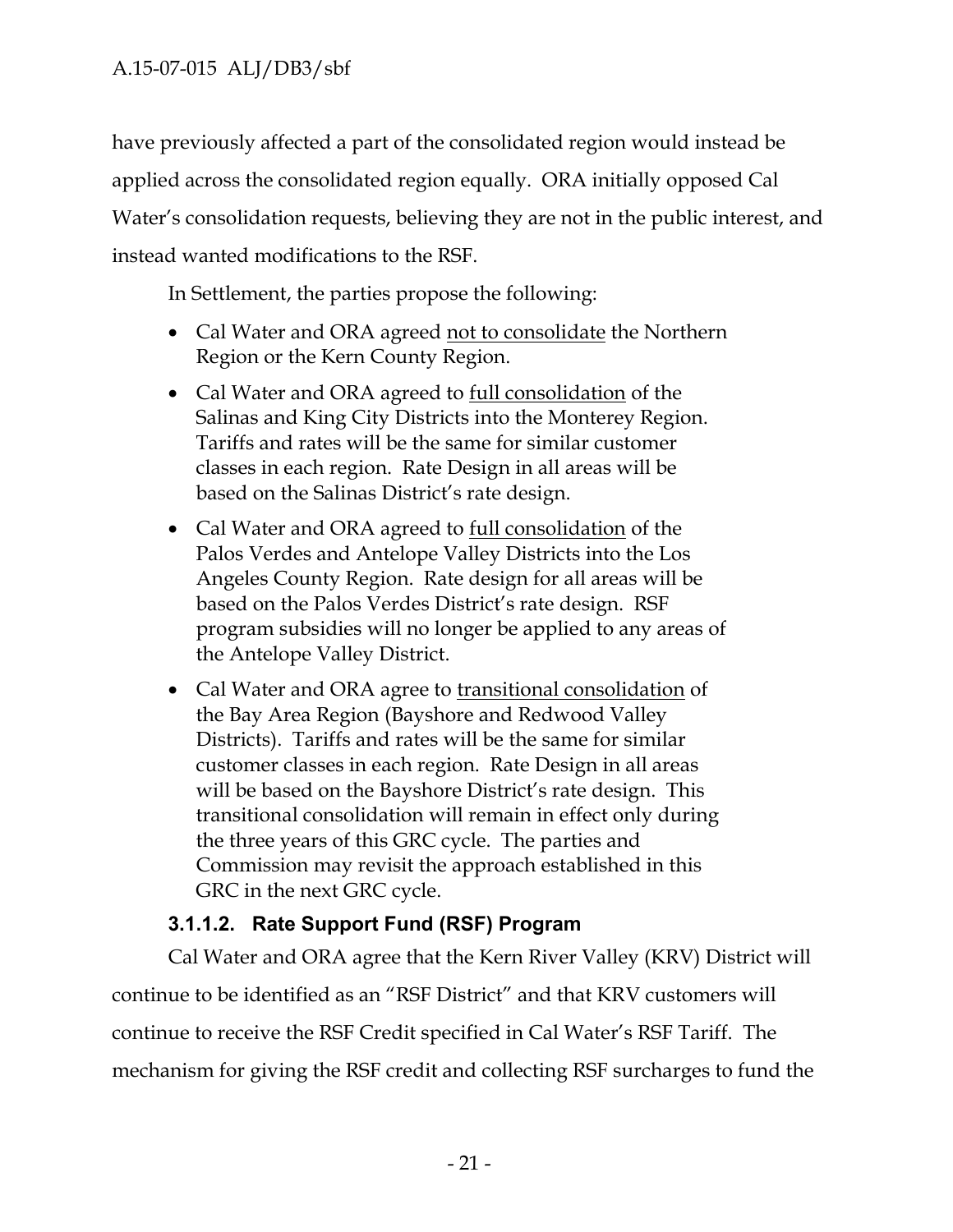program will remain the same. The RSF program will continue to be subject to the RSF Balancing Account discussed in Chapter 7 of the Settlement.

# **3.1.1.3. Low Income Ratepayer Assistance (LIRA) Program**

As part of the Settlement of the affordability issues, the Settling Parties agree to a modification of the LIRA program, as summarized below and described more fully in Attachment 6 (Schedule No. LIRA tariff):

- LIRA program eligibility will continue unchanged from current standards, and will continued to be offered in all districts.
- The LIRA benefit (credit) is equal to 50 percent of the monthly service charge; however, the current benefit caps of \$18 for non-RSF Districts and \$30 for RSF Districts is increased to \$48. This resolves Special Request 3 as discussed in Chapter 6 of the Settlement.
- The LIRA program will be funded by an estimated surcharge of 1.542 percent applied only to a customer's monthly service charge and quantity charges. This surcharge applies to all customers in all districts except LIRA customers, raw water delivery customers along the Powers Canal in the Oroville District, and fire protection services.

These settlement provisions relating to affordability, and others, are

designed to address ratepayers' economic concerns.

# **3.1.2. Rate Design**

Once the revenue requirement for a rate case has been finalized, a determination is made about apportioning the revenue requirement among different customer classes: residential, non-residential, flat-rate, fire service, etc. Once that apportionment is made, another determination is made within a customer class as to what portion of the revenue requirement is to be derived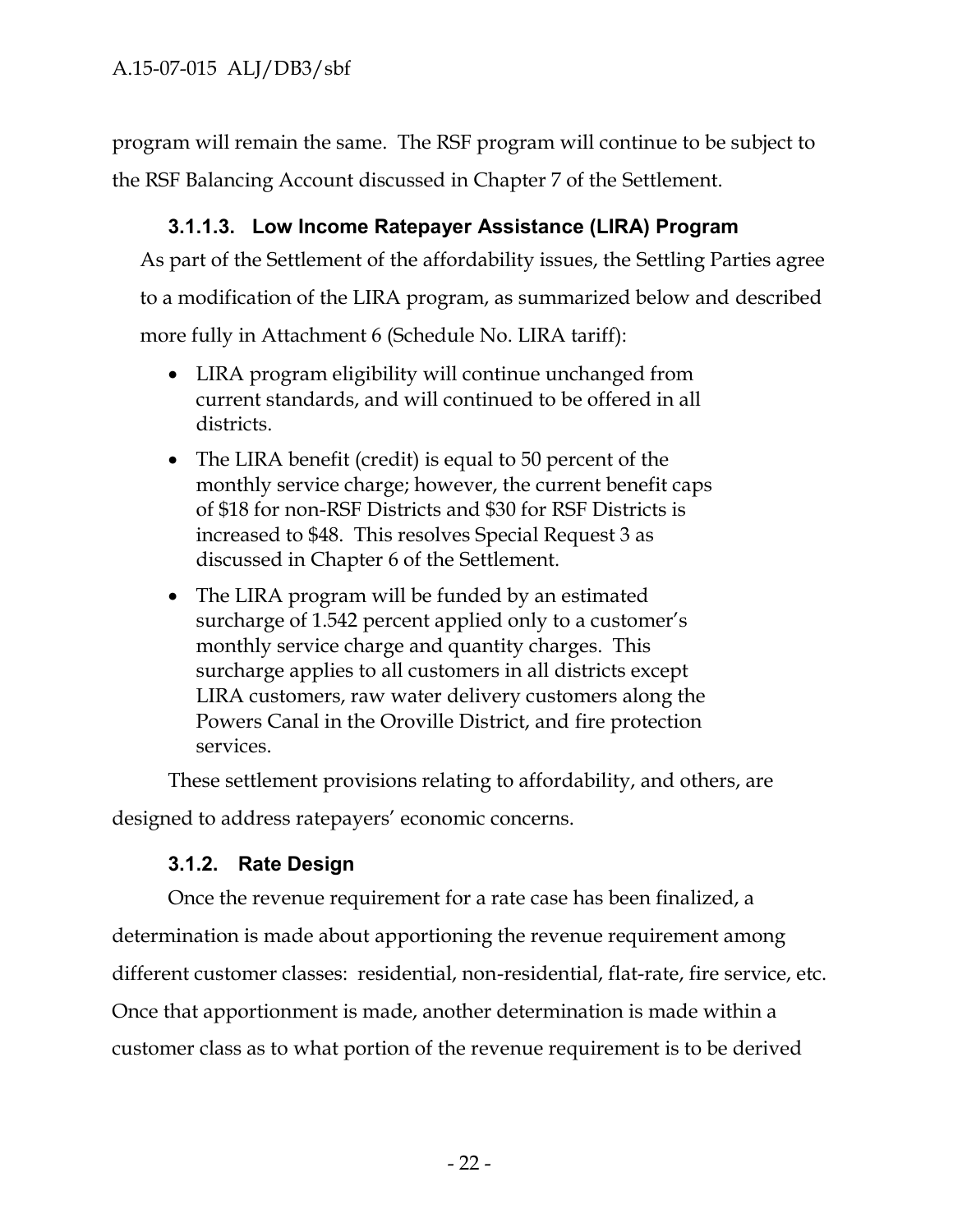from fixed monthly charges and what portion is derived from variable usage charges.

In all Cal Water districts except Stockton and Visalia, the tariff for non residential customers has a single consumption-based rate. The Settling Parties agree there should be no change of the allocation of revenue requirement within a customer class between fixed and variable charges, except as follows:

- In the Stockton District, the Tier 1 and Tier 2 quantity rates should be merged into a single quantity rate for all non-residential usage, such that the total revenue attributed to the non-residential customer class remains unchanged from what it would be if the rates were not merged.
- In the Visalia District, where the non-residential tariff has one quantity rate for meters up to 6 inches, and a lower quantity rate for meters that are 8 inches and higher, with a 13 cent difference between the two rates, Cal Water and ORA agree to begin to merge the non-residential quantity rates into a single quantity rate for all non-residential meter sizes. This step should not result in a change in the total revenue attributed to the non-residential customer class from what it would be if the rates were not adjusted closer together.
- In the Kern River Valley District, in order to increase the incentive to conserve, the rate design should be modified such that approximately 40 percent of the revenue requirement is obtained from the service charge, and approximately 60 percent of the revenue requirement is obtained from the quantity rates.

# **3.1.3. Conservation**

Ratepayers argue that conservation measures have not lead to a lessening of their bills and that their bills continue to rise even when they use little or no water during a monthly billing cycle as a result of a presence of the WRAM and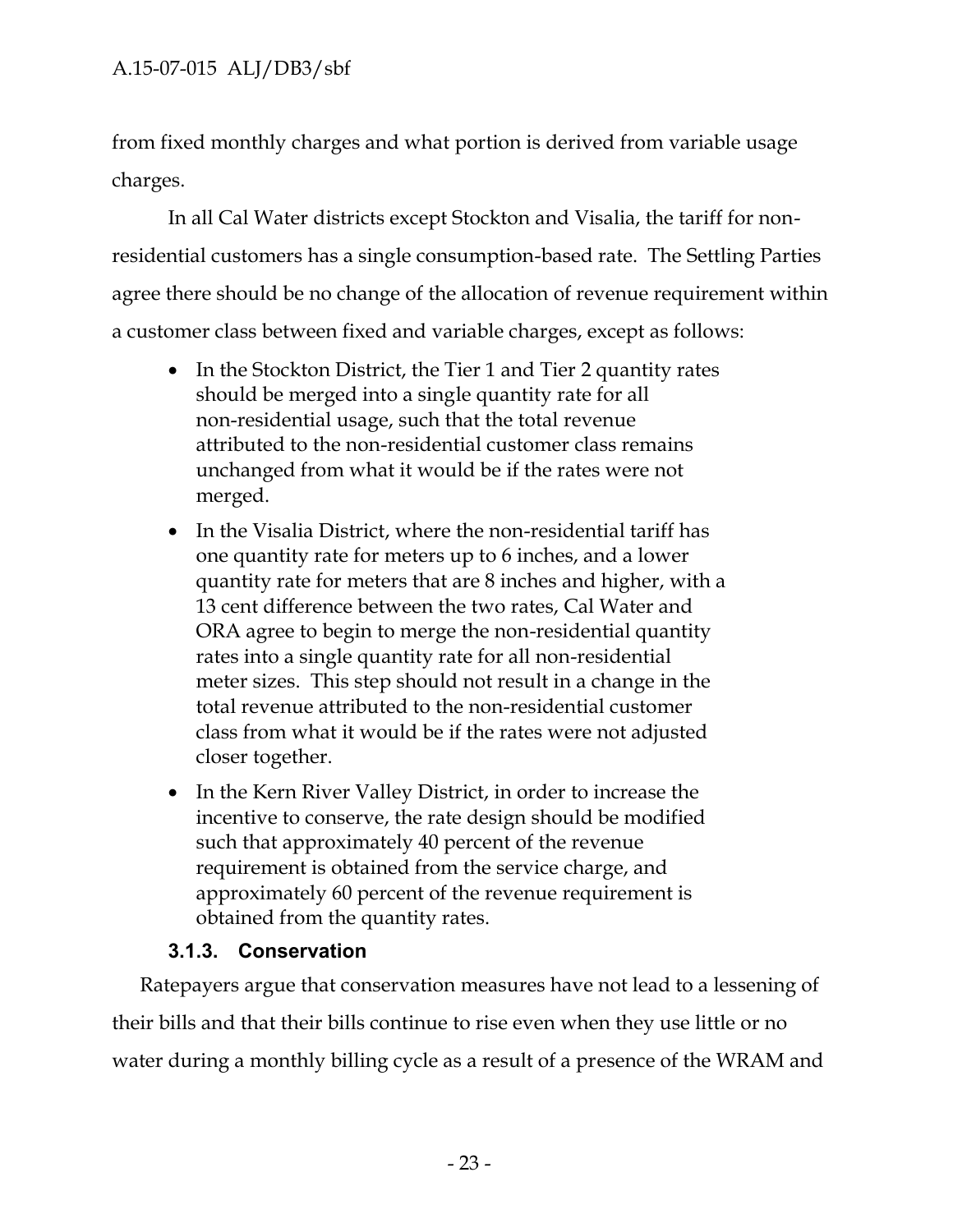the MCBA. Ratepayers find it counterintuitive that conservation efforts should lead to higher monthly water bills.

Cal Water and ORA used a targeted approach to conservation funding for each district in this GRC. With multiple regulatory and legal requirements to reduce consumption, the parties agree that it is prudent for Cal Water to have a program in this GRC cycle to reduce water use that will comply with Senate Bill X7-7.<sup>5</sup>

The parties developed a three-year conservation program that establishes overall district budgets, criteria for the flexible use of conservation funding, a one-way balancing account to ensure any unspent balance is refunded to the ratepayers, and annual reporting requirements. The parties also agree to fund two additional conservation staff out of the administrative / research budget to help implement and measure the success of conservation programs. Cal Water and ORA agree to an average annual conservation budget of \$7,307,766 for Test Year 2017, Escalation Year 2018 and Escalation Year 2019, for a total three-year budget not to exceed \$21,923,298. These budgets are excluded from escalation and instead use the average annual budget in calculating the allowed revenue requirement for each year in this GRC cycle. Budgets may be used in a district at any time during the three-year rate case cycle as long as the total amount spent over the three years does not exceed the total three-year budget. Funds are not transferable across districts. Any unspent monies left from the total three-year budget for each district will be refunded to the ratepayers at the end of this GRC cycle.

<sup>5</sup> The Water Conservation Act of 2009, Chapter 4, 2009 Cal. Stat. 93.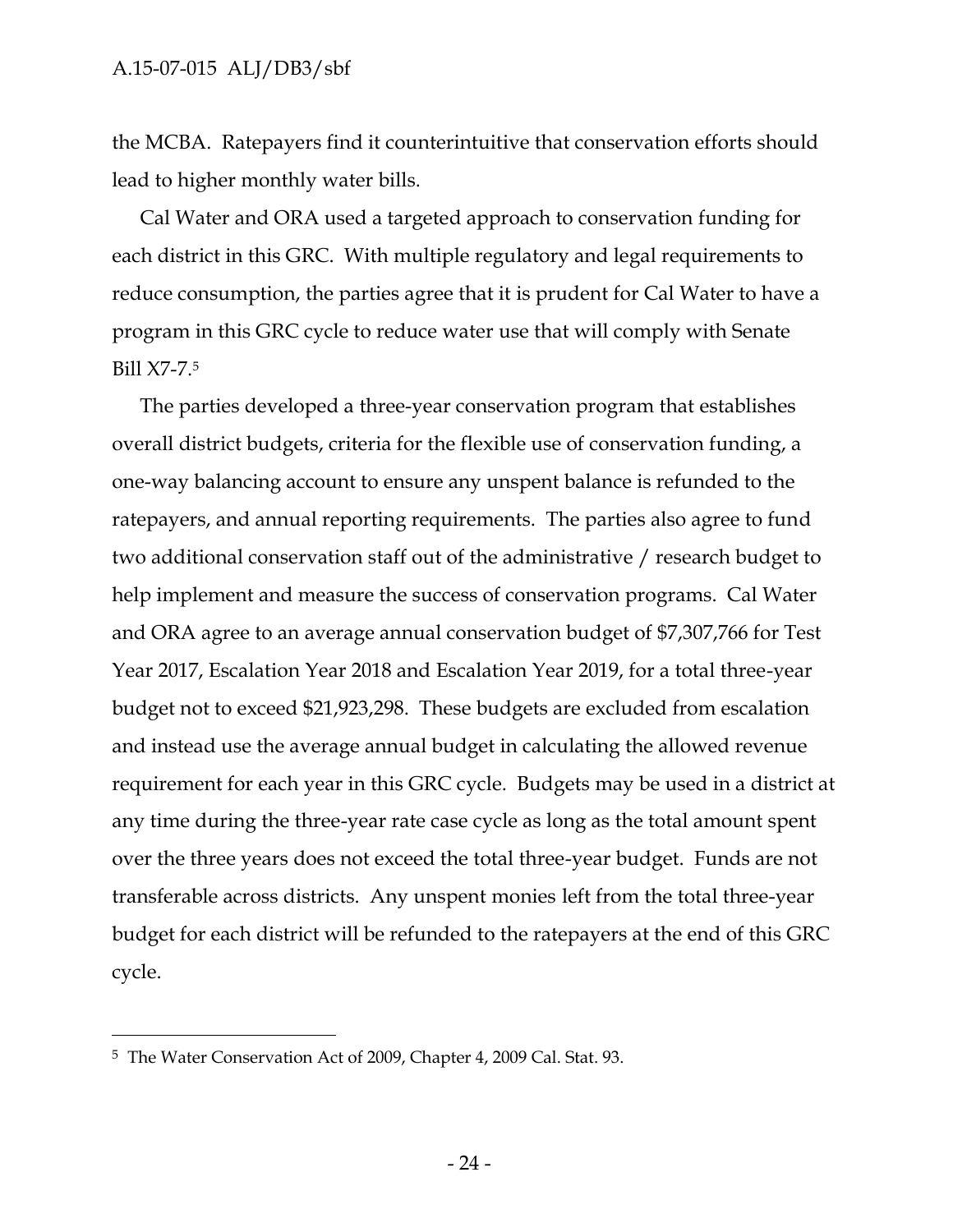Cal Water may implement programs as it deems beneficial and that are consistent with the California Urban Water Conservation Council (CUWCC) Memorandum of Understanding (MOU) and industry best practices following the parameters set forth in condition #1 listed in Section 2 – Settlement Budget (above), except Turf Buy-Back. Turf Buy-Back spending is excluded from the conservation budget.

## **3.1.4. Affiliate Transactions**

Cal Water has six affiliates, of which three are unregulated affiliates and three are regulated affiliates. After reviewing the transactions between Cal Water and its affiliates, ORA concluded that Cal Water appears to be in compliance with the accounting procedures for segregating transactions between Cal Water and its affiliated entities. We agree with ORA's conclusion.

## **4. Special Requests**

The proposed Settlement resolves all of the Special Requests (SR) in Cal Water's application, as follows:

- SR 1 **Request for consolidation of certain districts into regional areas** (*see* Section 3.1.1.1 above).
- SR 2 **Request for phasing out the Rate Support Fund (RSF)** (*see* Section 3.1.1.2. above).
- SR 3 **Request for cap on Low-Income Ratepayer Assistance (LIRA) credits.** The LIRA benefit provided to customers is a 50 percent discount off of the service charge for a residential customer with a 5/8 inch meter (regardless of the actual size of a customer's meter). This benefit is currently capped at \$30 in RSF Districts, and \$18 in all other districts. Cal Water and ORA agree the Commission should retain the overall benefit methodology outlined above, and increase the cap on the monthly benefit to \$48 for all districts in this GRC cycle (see Attachment 6 – Schedule No. LIRA tariff).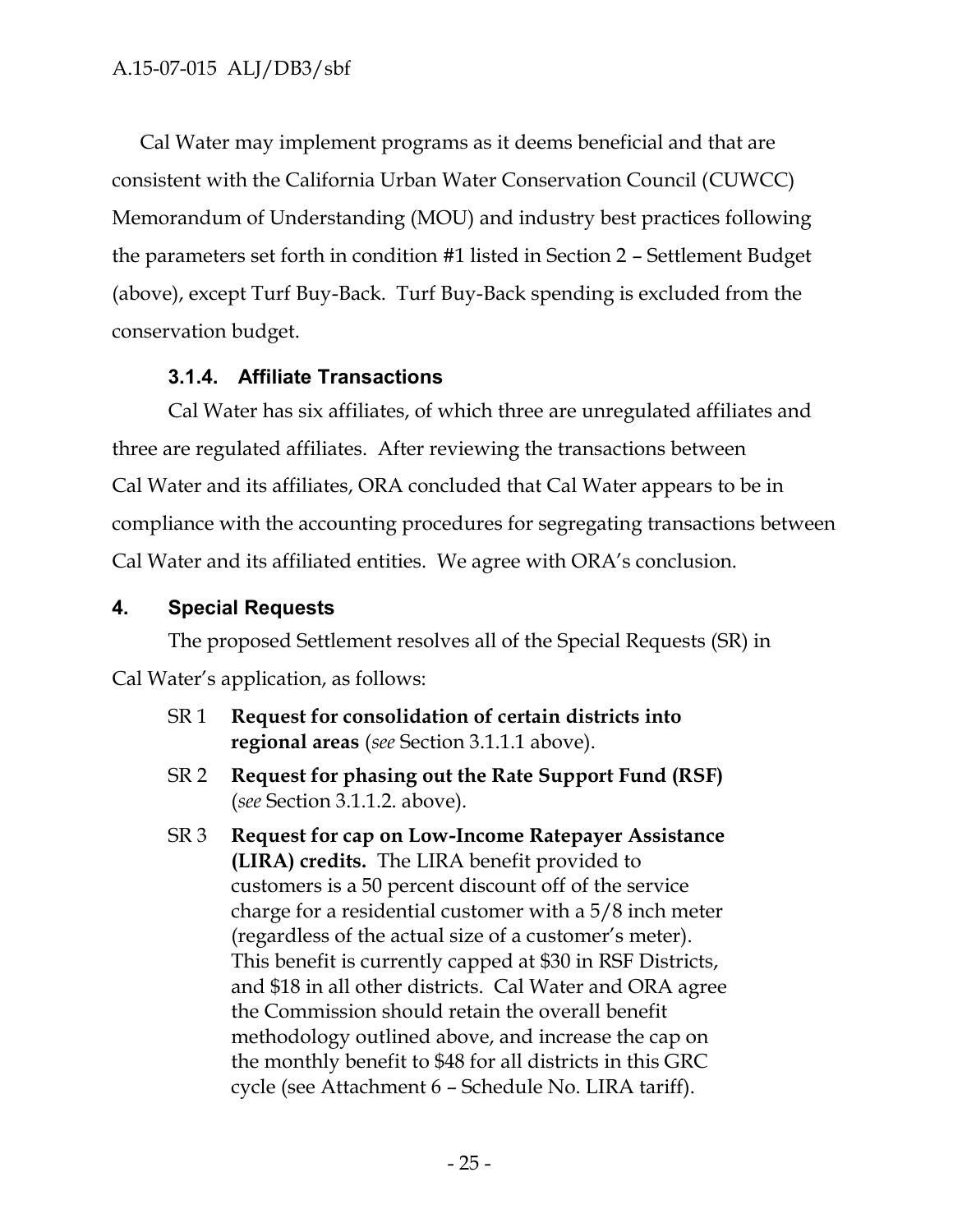# **SR 4 Request for additional process for tariff**

**development.** Cal Water requested additional scheduling steps in this proceeding to ensure the rates, tariffs and tables that support and accompany a final decision in this proceeding are accurate and consistent with the Commission's policies. The Settling Parties propose to file draft tariff sheets for the Commission's review within 30 days of filing the Settlement.

- **SR 5 Request for monthly cross-connection fee.** Cal Water requests applying a monthly fee of \$1.50 to residential and commercial customers with an installed cross-connection assembly to fund a Cross-Connection Control Manager's salary of \$125,000. The settling parties propose to fund the salary in CSS payroll, rather than through monthly cross-connection fees.
- **SR 6 Recycled Water Tariff in the East Los Angeles District.** Cal Water proposed creation of a new recycled water tariff to serve customers in its East Los Angeles District, to purchase recycled water from the local wholesaler, the Central Basin Municipal Water District, and resell it to irrigation and industrial customers who are currently using potable water. Cal Water and ORA agree on this recommendation and a water rate calculation methodology.
- **SR 7 Construction Work in Progress (CWIP) in Rate Base.** This issue is addressed in Chapter 12 of the Settlement – Global Plant Issues.
- **SR 8 WRAM Amortization Cap of 10percent of Revenues.** Cal Water withdraws its request to eliminate the existing annual cap on the Water Revenue Adjustment Mechanism / Modified Cost Balancing Account (WRAM / MCBA) amortization.
- **SR 9 Sales Reconciliation Mechanism (SRM).** Cal Water requests 2 changes to the SRM approved by the Commission in its last GRC. In response, ORA made five proposals regarding the SRM. Cal Water and ORA agree to retain the drought SRM for this GRC period,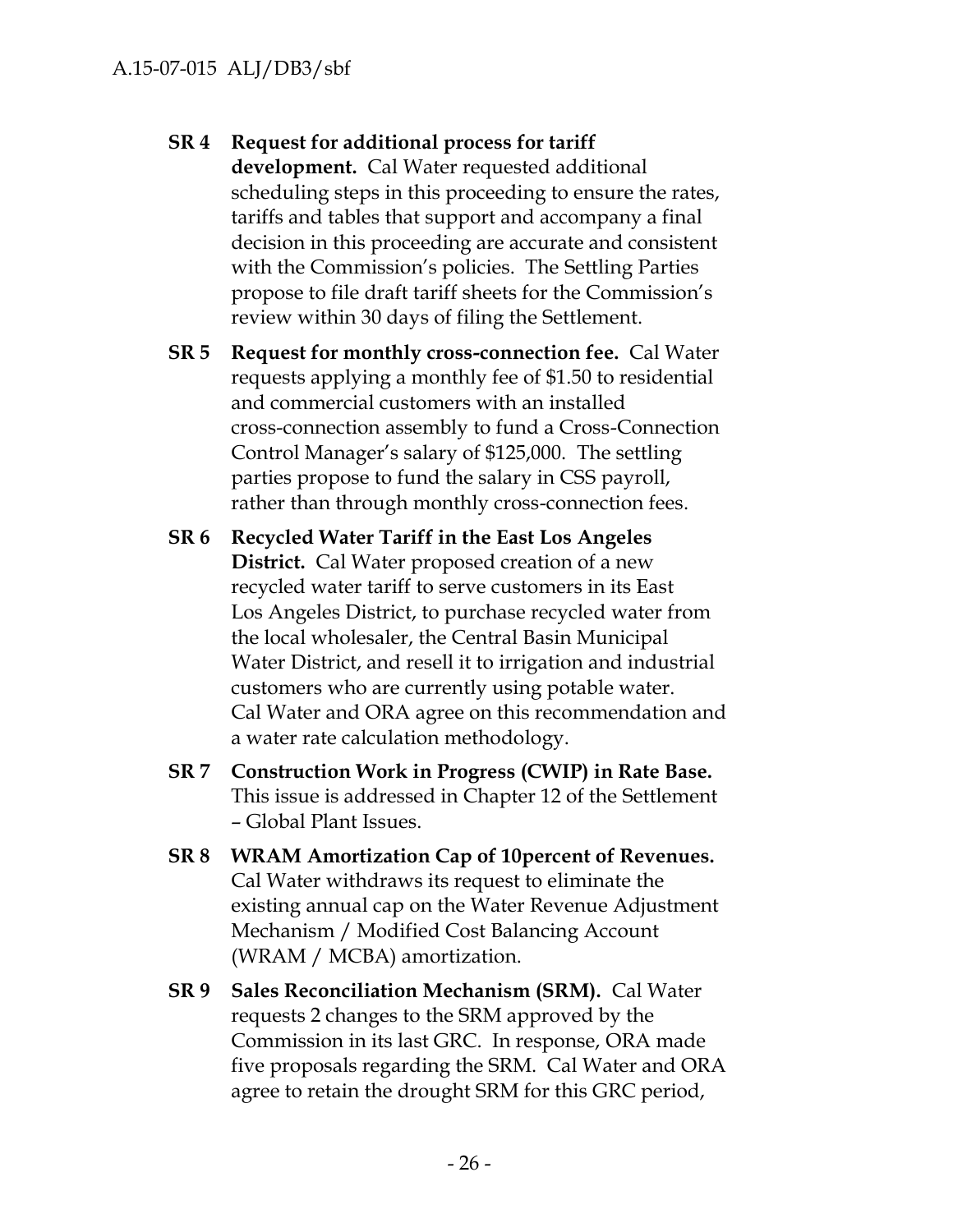and eliminate the SRM Balancing Account (Preliminary Statement AR) from Cal Water's tariff.

**SR 10 Continued Balanced Payment Plan Authority.** Cal Water requests to extend the authorization received in D.14-08-011 to implement a Balanced Payment Plan (BPP) for customers to sign up for the plan and receive bills equal to their 12-month average bill, or a representative neighborhood bill if their consumption history is less than 12 months. Cal Water was unable to implement the BPP during the 2014-2016 rate case cycle. Cal Water seeks continued authorization with the flexibility to roll out the BPP to a subset of its customers, if necessary. ORA concurs, and both parties agree that Cal Water must re-justify in the next GRC any request for authority to implement a BPP.

- **SR 11 Increase in Water Supply Fees.** Cal Water requested to update its water supply fees in Tariff Rule 15 by Tier 1 advice letter. ORA agrees with Cal Water's proposal, provided the agreed upon language is incorporated into Rule 15.
- **SR 12 Future Building-Related Applications**. In its application, Cal Water identified four building construction or improvement projects that are not being proposed as capital projects in this rate case, but that Cal Water believes may be appropriate as separate applications filed outside of its GRC cycle. ORA acknowledges these projects, and advises Cal Water to file its application when it considers appropriate to pursue this request or in the next GRC.
- **SR 13 Waiver of Additional Customer Notice.** Cal Water withdraws its request for an order from the Commission waiving the notice requirement under Rule 3.2(c-d) or General Order (G.O.) 96B if the actual escalation year increase in a given district exceeds the rates reflected in the notices given to customers about this GRC application.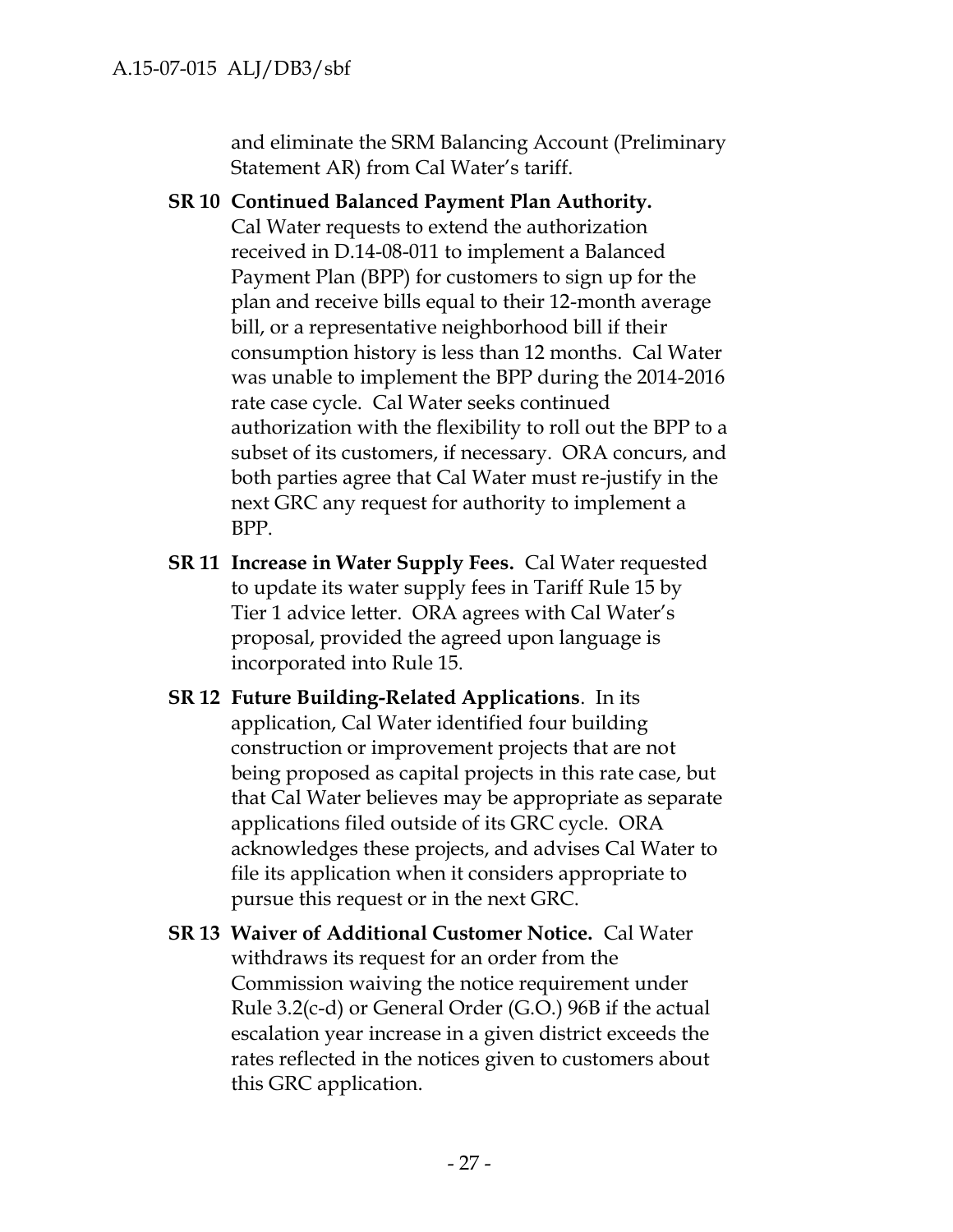- **SR 14 Coordination with Open Commission Proceedings & and Recognizing Subsequent Offsets.** Cal Water requested
- **SR 16** that the final decision in this proceeding reflect the outcomes of certain open proceedings to the extent that they are resolved in a timely manner. ORA expressed concerns about the cumulative impact of reflecting the outcome of those proceedings in final rates. Specifically, ORA was concerned that the inclusion of other proceedings and offsettable expenses could potentially lead to the perception of higher revenue changes than what Cal Water has requested in its filing. The parties agree that revenue requirement changes that the Commission approved after the July, 2015, filing of Cal Water's GRC application should be incorporated into the calculation of new rates.
- **SR 15 Permanent "Conservation" Rate Design.** Cal Water requested adoption of the Conservation Rate Design Pilot as a permanent component of Cal Water's rate structure. Cal Water and ORA agree that the pilot conservation rate design that has been in effect for Cal Water since 2008 should be considered permanent going forward, with the possibility for future modifications and improvements.
- **SR 17 Permanent Credit Card Program**. Cal Water requested approval to make its current credit card / debit card pilot program permanent. ORA agrees with this proposal, provided the \$74,307 remaining in the Credit Card Pilot Program Memorandum Account be returned to customers via a Tier 2 advice letter, and the Memorandum Account be eliminated.
- **SR 18 Temporary Metered Service Tariff**. Cal Water requested to include a new tariff for metered water service for customers engaged in temporary activities such as construction. The new tariff would permit Cal Water to collect a \$2,400 deposit for a hydrant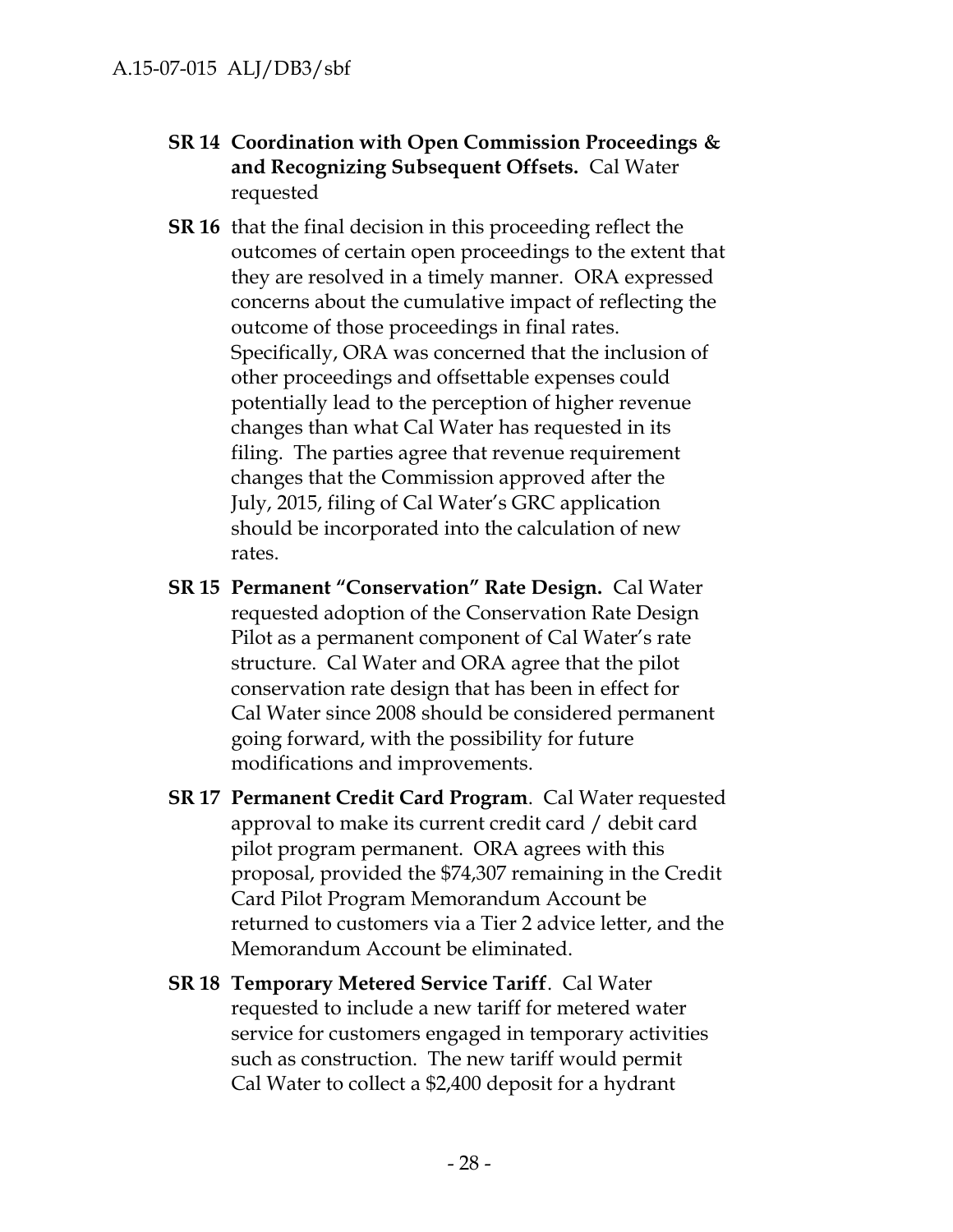meter with backflow assembly. ORA agrees with Cal Water's request.

- **SR 19 Deadline for Intervention**. The parties agree this issue is moot.
- **SR 20 Public and Private Fire Protection Tariffs**. Cal Water requested authority to eliminate legacy tariffs for public fire hydrant charges which are obsolete, and to change its existing tariffs for privately owned fire protection systems to standardize the rates and add clarifying language. ORA supports Cal Water's request.
- **SR 21 Rule 15 (Main Extensions) Clarifications**. Cal Water requests modifications to the language of Rule 15 to clarify confusing and contradictory language. ORA supports this request. The parties acknowledge that modifications to Rule 15 in this GRC do not preclude the issue from being addressed in an industry-wide proceeding.
- **SR 22 Water Quality Funding**. Cal Water requests a finding from the Commission that all of its operating districts provide water service that meets or exceeds state and federal drinking water standards. The parties agree that the Commission should grant Cal Water's request.
- **SR 23 Memorandum Accounts** (addressed in next section).

# **5. Balancing and Memorandum Accounts**

Cal Water provided a report on its existing balancing and memorandum accounts in its General Report submitted with its application. ORA conducted a review of Cal Water's balancing and memorandum accounts and their balances, and provided recommendations on whether they should continue, and whether any modifications are needed. ORA also analyzed Cal Water's requests for authority to take specific actions relating to the accounts.

The parties have reached agreement on the status and appropriate disposition of Cal Water's balancing and memo accounts, including modification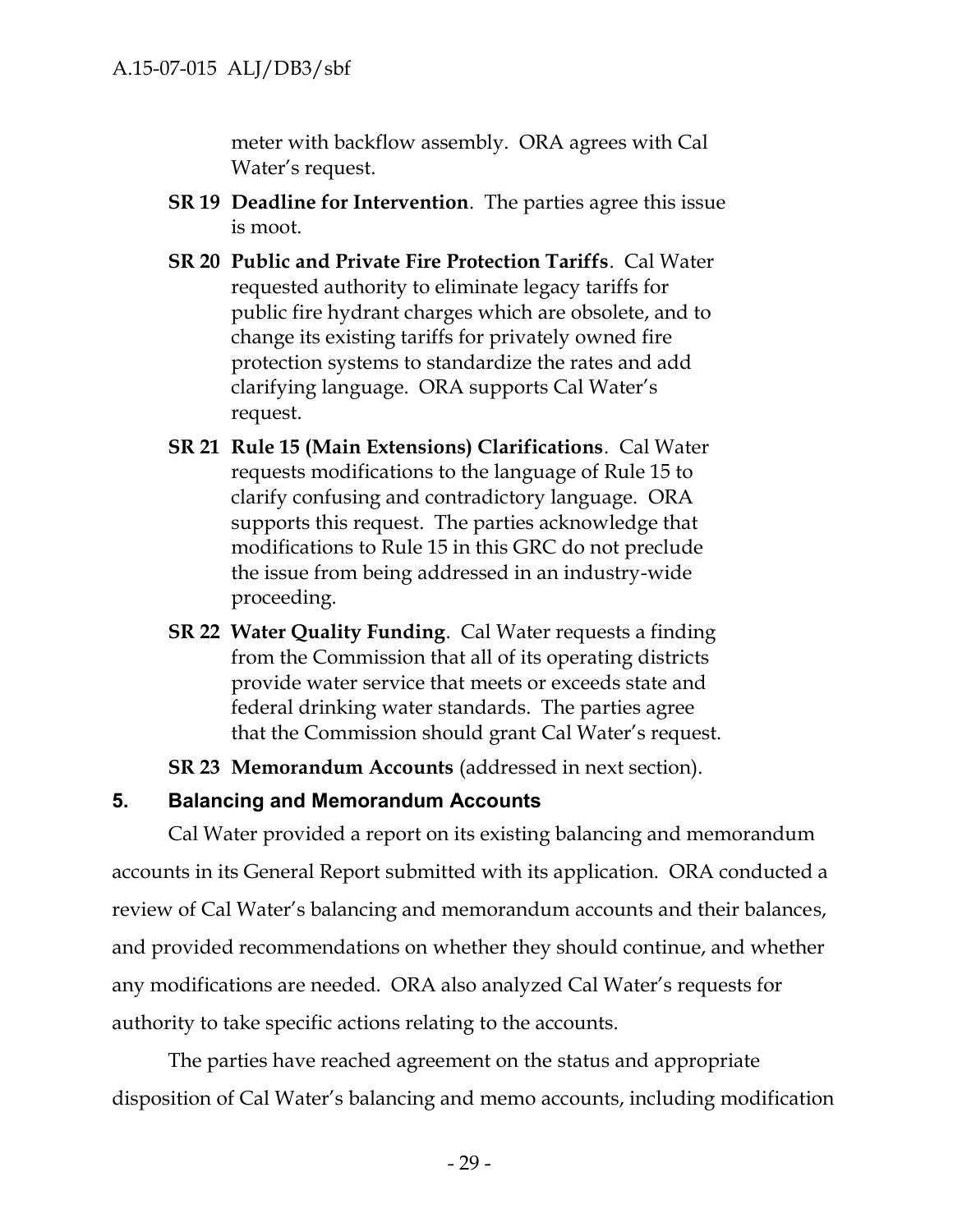or elimination as appropriate. In cases where the parties agree that no Commission action is needed at this time, the accounts are not discussed further in the Settlement. The balancing and memo accounts that do require Commission action are identified below.

## **5.1. Preliminary Statement F: Methyl Tertiary Butyl Ether Memo Account**

#### **Issue**

In 2000, California established a binding Maximum Contaminant Level (MCL) for Methyl Tertiary Butyl Ether (MTBE). Cal Water was significantly impacted by MTBE contamination due to its large number of wells and extensive use of groundwater, causing Cal Water to take legal action against potentially responsible parties. In 2008, Cal Water and other plaintiffs entered into a two-part settlement with twelve defendants (MTBE Settlement), with litigation still pending against three other defendants. Under the first part of the Settlement, Cal Water received \$49,716,872 for damages. Under the second part of the settlement, Cal Water may receive future payments for damages for MTBE contamination occurring in other wells over a 20-year period. In 2009, Cal Water and other plaintiffs settled with Lyondell Chemical Worldwide, and received its proportionate share of approximately \$53,000, resulting in total settlement proceeds of \$49,769,872.

In 2009, Cal Water filed A.09-07-011 requesting that the Commission determine the allocation of net MTBE proceeds in accordance with prior Commission decisions D.07-04-046 and D.06-05-041. The Commission adopted a settlement reached between Cal Water and ORA's predecessor, the Division of Ratepayer Advocates (DRA), which Cal Water believed directed Cal Water to amend its MTBEMA to track the use of funds to construct treatment and replacement facilities (D.10-04-037). Cal Water believed that, under that decision,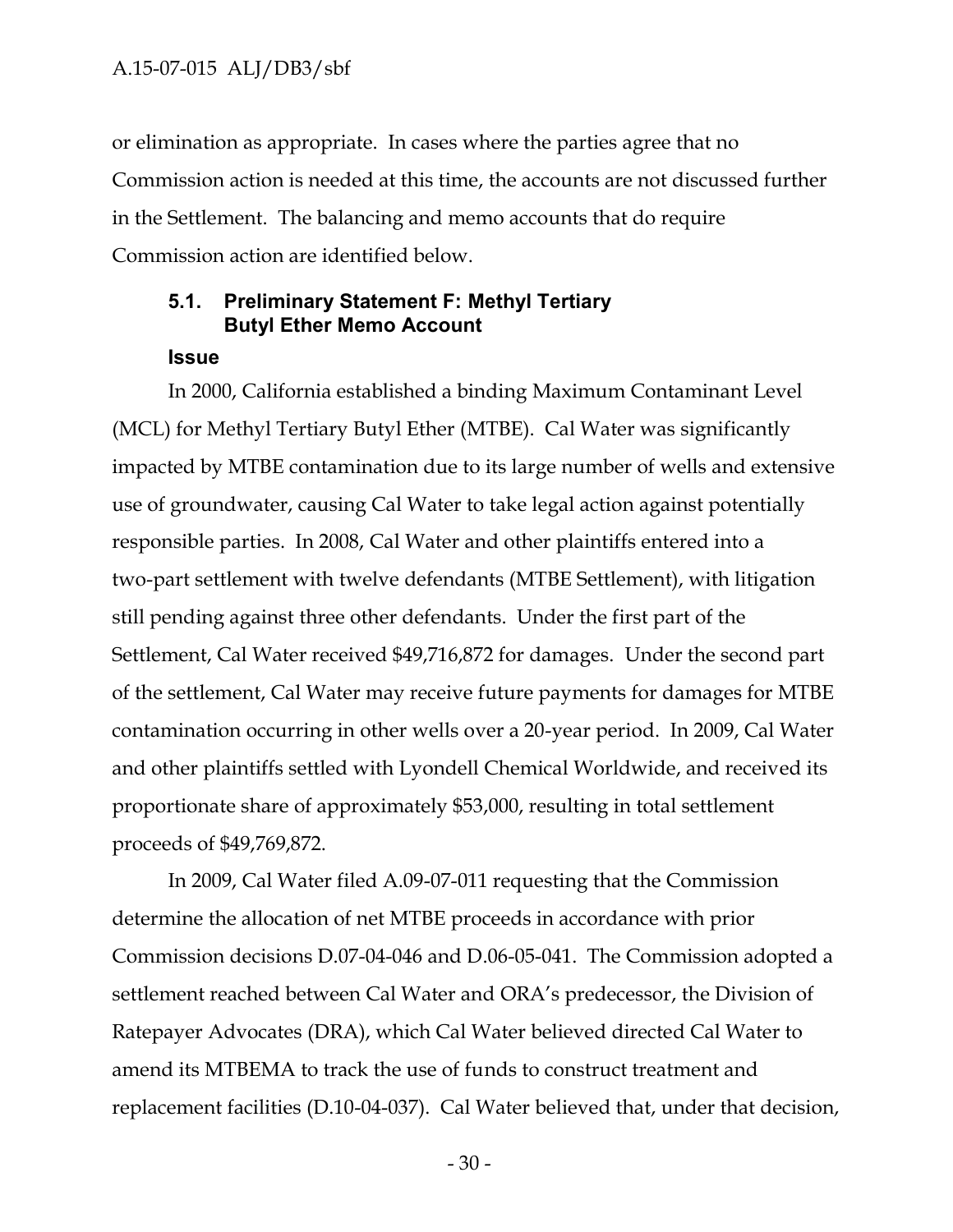## A.15-07-015 ALJ/DB3/sbf

all funds available for investment or other purposes, were to be used for the construction or purchase of MTBE treatment and replacement facilities. On May 2, 2012, Cal Water dismissed its civil case against the two remaining MTBE defendants for the waiver of costs.

### **Cal Water's Position**

Of the total MTBE proceeds, Cal Water has applied \$28,545,976 as Contribution in Aid of Construction (CIAC) for completed remediation projects, and has earmarked an additional \$1,410,000 for an outstanding MTBE-designated project, a proposed treatment plant in South San Francisco. In this GRC, Cal Water proposes that the MTBE MA be terminated, with the remaining MTBE proceeds allocated 75 percent to shareholders and 25 percent to ratepayers, consistent with the Commission's criteria for the treatment of contamination proceeds.<sup>6</sup>

Cal Water believes this is appropriate at this time. When the Commission approved the MTBE MA, the risk of litigation was still Cal Water's legal responsibility. While the Commission approved a memorandum account, Cal Water was never certain of cost recovery. In addition, Cal Water took an aggressive tax position that was beneficial to ratepayers, permanently deferring state and federal income taxes on the recovered proceeds from the MTBE litigation. As a result, approximately \$10,917,246 in federal income taxes and \$3,024,774 in state income taxes were avoided, and Cal Water was able to increase the amount of CIAC available to offset MTBE-related infrastructure investment. The proposed 75 percent / 25 percent allocation of the remaining

<sup>6</sup> In D.10-10-018, Appendix D, the Commission set forth factors to inform the allocation of net proceeds.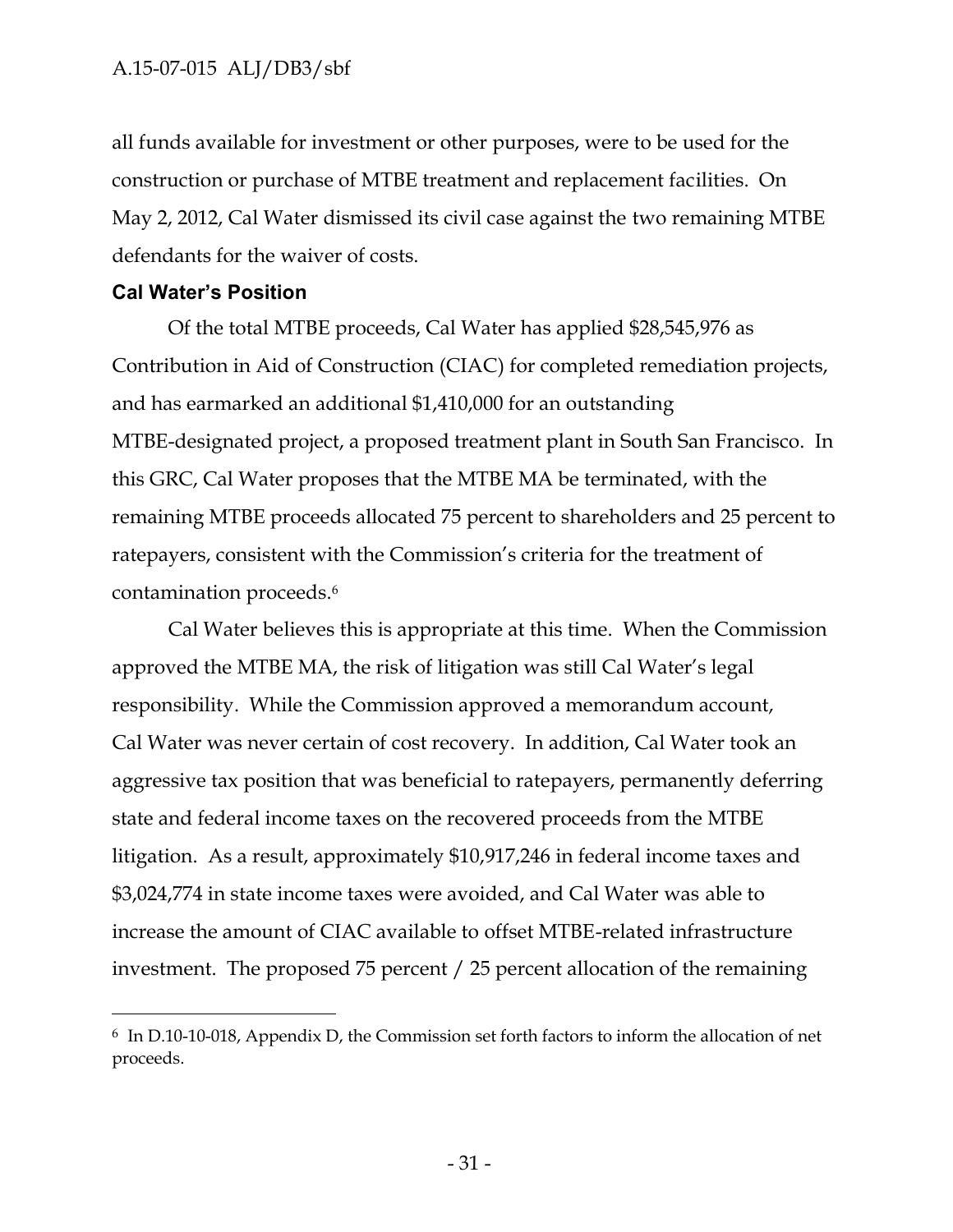MTBE proceeds to shareholders and ratepayers, respectively, appropriately reflects that risk.

# **ORA's Position**

ORA recommended postponing the disposition of MTBE proceeds until Cal Water completed construction of all MTBE treatment and replacement facilities. Cal Water also needed to consider MTBE operational costs in its calculation of net litigation proceeds. ORA recommended that Cal Water calculate the discounted net present value of MTBE treatment costs for a long period of time (i.e., over a 30-year period) and deduct that amount from litigation proceeds available to be split between ratepayers and shareholders.

# **Resolution**

The parties agree that, after MTBE remediation projects have been offset 100 percent by MTBE proceeds in the amount of \$28,558,431 (as CIAC), and the removal of MTBE litigation expenses, the remaining balance in the MTBE BMA is \$2,947,630. The parties also agree that the proposed South San Francisco water treatment facilities are subject to a \$5,813,200 cap, based on Cal Water's revised estimated project costs as presented in its rebuttal testimony.<sup>7</sup>

After review and discussion of Cal Water's aggressive litigation and tax approaches, and the significant benefits ratepayers are receiving from the bulk of the net proceeds, the parties agree that the remaining proceeds should be allocated 75 percent to shareholders and 25 percent to ratepayers, subject to the following conditions:

1) Cal Water agrees to apply an additional \$1,010,348 of the net MTBE proceeds as CIAC to reflect the increased

 $7$  Exhibit CWS-111, pages 65-66.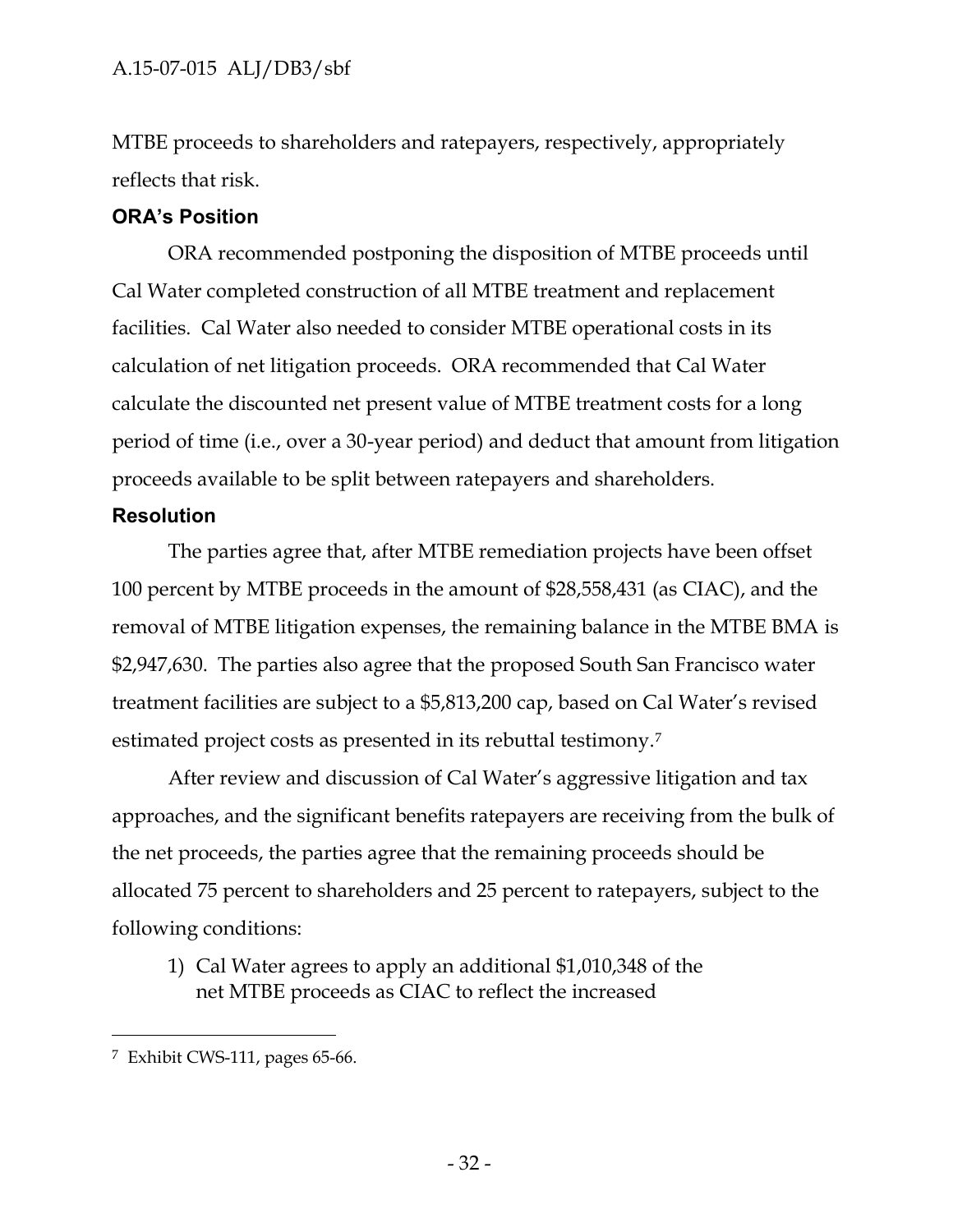amount of costs of the authorized South San Francisco MTBE project that is still under construction.

- 2) To address ORA's concerns that cost overruns for the project could be put into rate base in the future, thereby diluting the net proceeds allocated to ratepayers in this proceeding, Cal Water agrees to write off the amount of any cost overruns as a charge to below-the-line earnings.
- 3) In the case of a cost under-run, Cal Water will nevertheless record the currently estimated increase in costs of \$1,010,348 as an additional credit to CIAC, funded by an additional transfer of MTBE litigation proceeds to CIAC applicable to the South San Francisco MTBE project.
- 4) With the removal of \$1,010,348 from the original net proceeds amount of \$2,947,630, the agreed-upon net proceeds available for allocation are \$1,937,282 under the Settlement. Using a 75/25 split, the result is an allocation of \$1,452,961 to shareholders, and \$484,320 to ratepayers.
- 5) The \$484,320 allocation to ratepayers shall be credited as CIAC to impacted districts in the same proportions as previously-allocated MTBE funds, resulting in the following CIAC credits:
	- a. \$144,979 for the Bakersfield District;
	- b. \$236,344 for the Salinas District;
	- c. \$62,251 for the Marysville District; and
	- d. \$40,746 for the South San Francisco (Bayshore) District.
- 6) The proceeds allocated to shareholders are not restricted and may be used for an equity infrastructure investment in any Cal Water district.
- 7) Cal Water should be authorized to file a Tier 1 advice letter to eliminate Preliminary Statement F from its tariff when the conditions in this section have been met.

We agree with the parties' proposed resolution of this issue.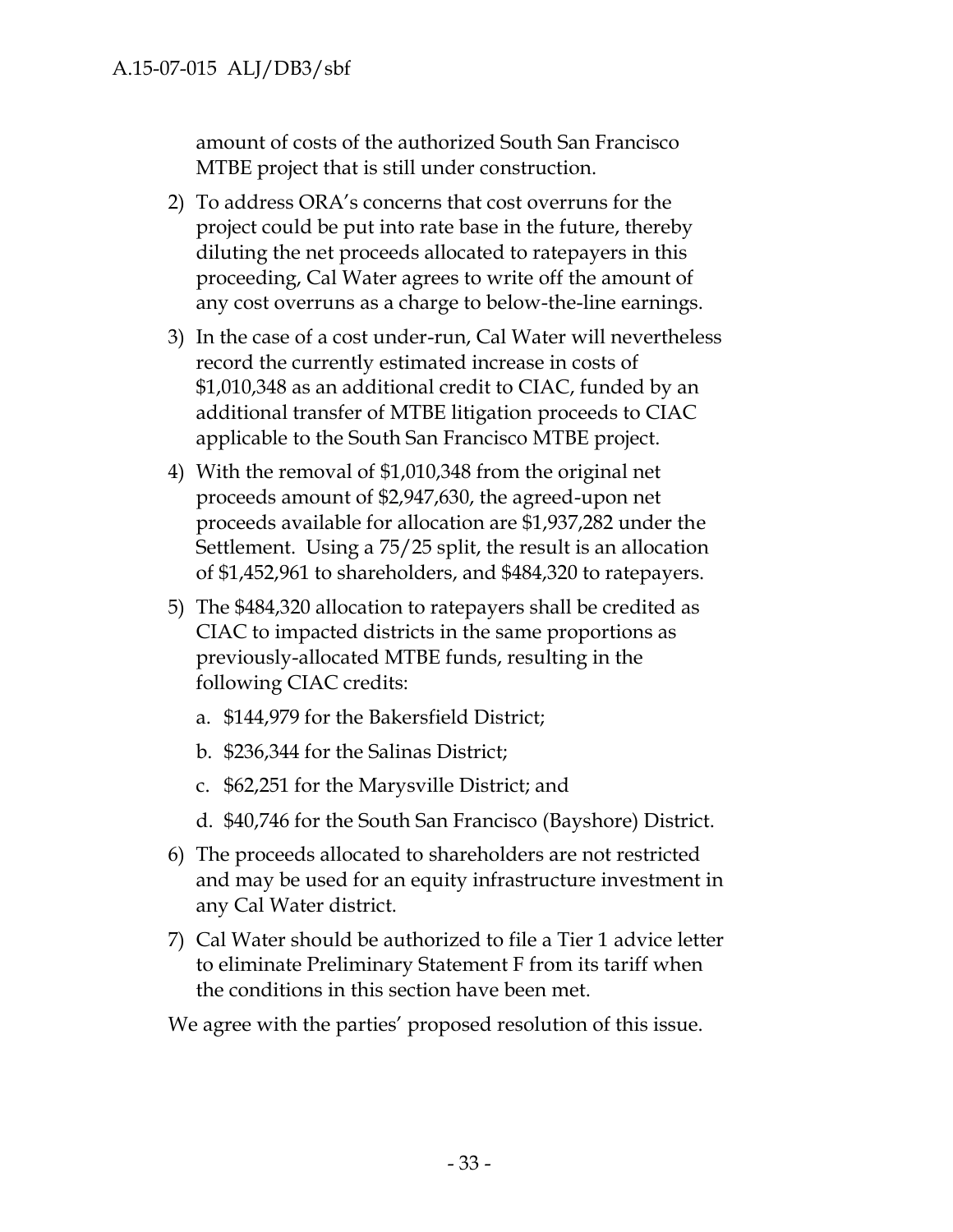## **5.2. Preliminary Statement H: Low-Income Ratepayer Assistance (LIRA) Memo Account**

#### **Issue**

Whether Cal Water may amortize \$198,478 in incremental administrative costs tracked in the LIRA Memo Account through a Tier 1 advice letter, and keep the Memo Account open.

## **Cal Water's Position**

Cal Water requested authority to amortize the incremental administrative costs tracked in the LIRA Memo Account, initially identified as \$267,281, and later revised to \$198,478 for the period January 1, 2012 through June 30, 2015, through a Tier 1 advice letter, and to keep the memo account open.

## **ORA's Position**

ORA does not oppose the amortization of these tracked costs through a Tier 1 advice letter, but believes there is no continuing need for the Memo Account and it should be closed.

## **Resolution**

The parties agree that Cal Water may file a Tier 1 advice letter to replace LIRA MA Preliminary Statement H in its tariff with a preliminary statement that is substantially similar to the draft for the LIRA MA included in Attachment 7 to the Settlement.

We agree with the parties' proposed resolution of this issue.

## **5.3. Preliminary Statement X: Operational Energy Efficiency Program Memo Account**

### **Issue**

Whether Cal Water may recover the carrying costs tracked in the Operational Energy Efficiency Program Memo Account (OEEP MA, Preliminary Statement X), to track the cost of capital pilot programs to improve energy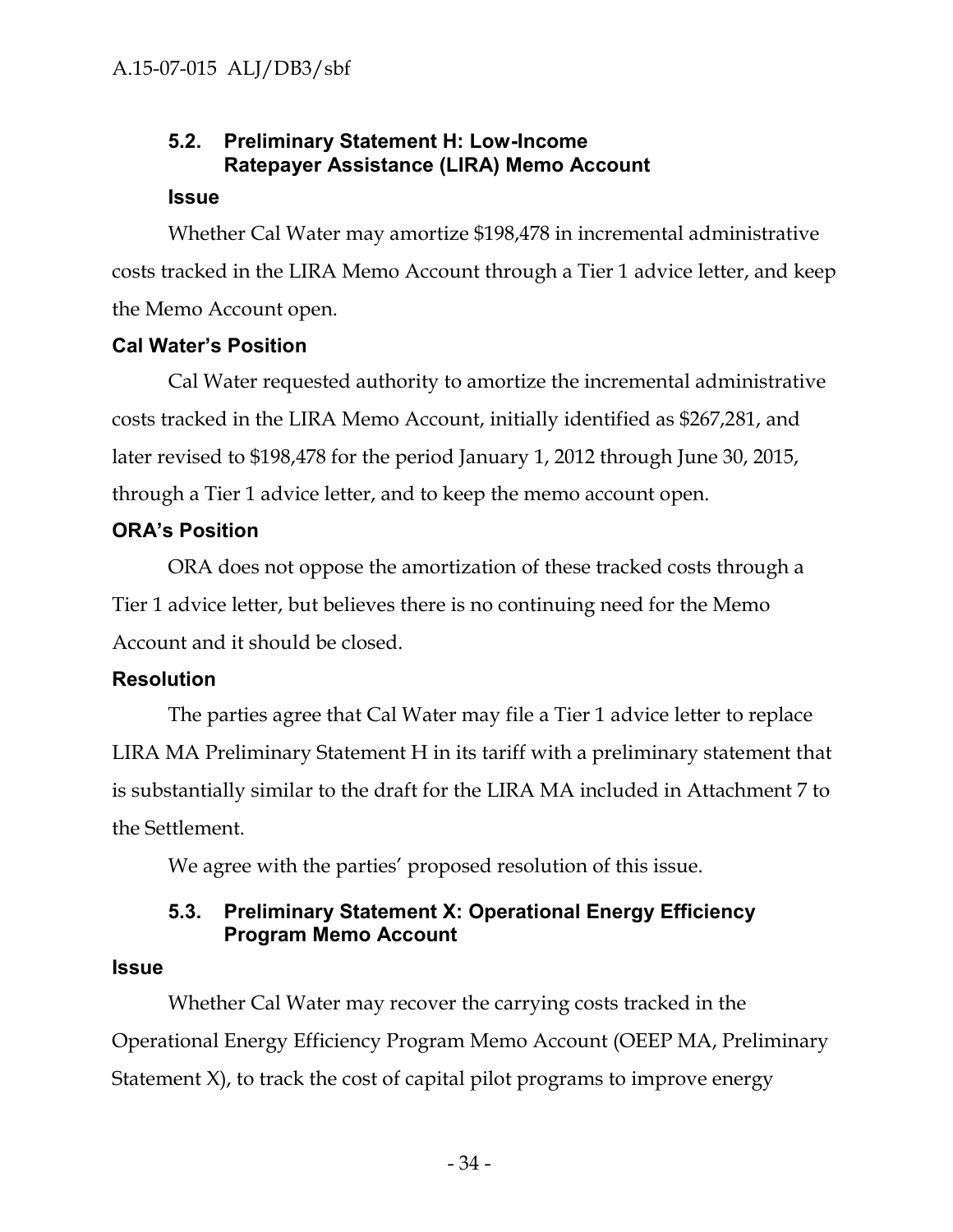efficiency for well pumps and booster pumps installed in the Bakersfield, Chico and Visalia Districts.

## **Cal Water's Position**

Cal Water requests inclusion of these projects in rate base and recovery of the carrying costs tracked in the OEEP MA. Cal Water's failure to file the advice letter previously authorized by the Commission in Cal Water's last GRC due to inadvertent oversight did not harm ratepayers or result in gain by the company.

## **ORA's Position**

ORA objected to full recovery of the OEEP projects and associated carrying costs on the basis that the Commission previously authorized Cal Water to recover the costs for these projects in the last GRC (D.14-08-011) via a Tier 3 advice letter to be filed within 120 days of that decision. Cal Water's failure to file the Tier 3 advice letter pursuant to D.14-08-011 should preclude Cal Water from amortizing the OEEP MA, and only the partially depreciated balance of the OEEP projects as of January 1, 2017, should be allowed into rate base.

## **Resolution**

The parties agree that Cal Water may recover the carrying costs of the OEEP projects through the end of 2014, rather than the end of 2016, and may include the depreciated plant balances in rate base beginning January 1, 2017. Cal Water agrees to corrections to the carrying costs calculations made by ORA. Cal Water should be authorized to recover the "Settlement" carrying costs identified below via a Tier 1 advice letter:

| <b>OEEP MA Projects</b> | OEEP MA Projects Carrying Costs (through end of 2014) |            |  |  |
|-------------------------|-------------------------------------------------------|------------|--|--|
|                         | <b>CWS's Request</b>                                  | Settlement |  |  |
| BK PID 36947            | \$42,993.4                                            | \$23,805.8 |  |  |
| Chico PID 10950         | \$98,082.1                                            | \$60,731.1 |  |  |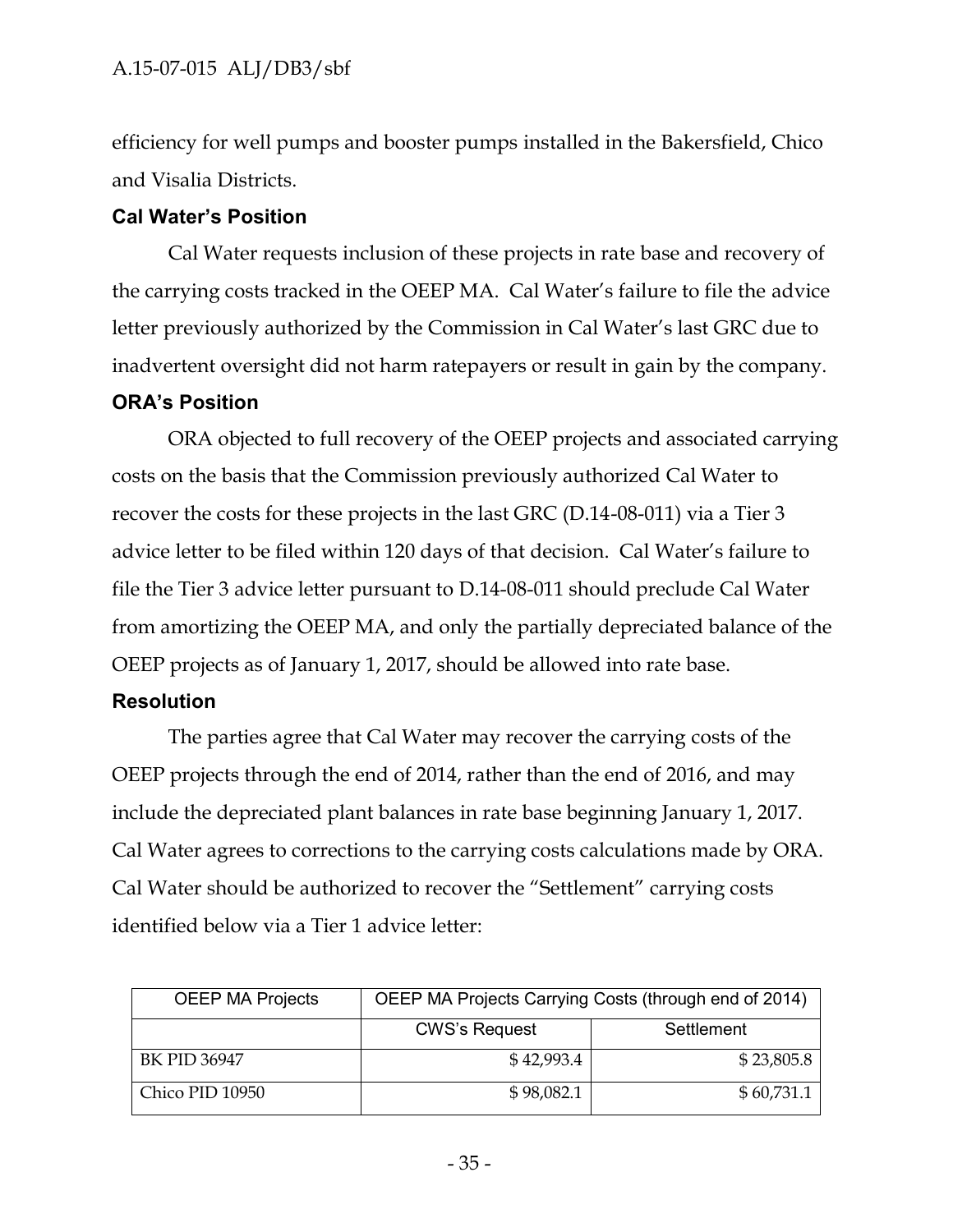| <b>Wicalia</b><br>28649<br>____ | m<br>רה<br>≖ | $\sim$ $-$<br>$\mathbf{r}$<br>Z0,313.0 |  |
|---------------------------------|--------------|----------------------------------------|--|

We agree with the parties' proposed resolution of this issue.

### **5.4. Preliminary Statement W: TCP Memo Account**

#### **Issue**

Cal Water's TCP<sup>8</sup> Litigation Memo Account (TCP MA, Preliminary Statement W), was authorized via Advice Letter No. 1971, effective December 29, 2009. This account tracks TCP litigation costs associated with pursuing parties potentially responsible for TCP contamination, any settlement proceeds and/or litigation awards, and the costs of TCP remediation.

The State Water Resources Control Board is scheduled to adopt a new MCL for TCP. Cal Water provided information in its application about capital projects that would likely be needed to comply with the MCL, but did not include those project costs in the revenue requirement requested in this GRC.

### **Cal Water's Position**

In anticipation that numerous TCP projects will need to be completed quickly, Cal Water requests modification of the TCP MA to specifically allow project costs to be recovered through the memo account as they are completed. Cal Water also requests modifications to allow the TCP MA to apply to TCP contamination found in any of its regulated districts, not only those identified in Preliminary Statement W.

### **ORA's Position**

ORA does not oppose modifying Preliminary Statement W to allow for cost recovery as individual projects are completed, but is concerned that recovery

<sup>8</sup> TCP is 1,2,3-trichloropropane.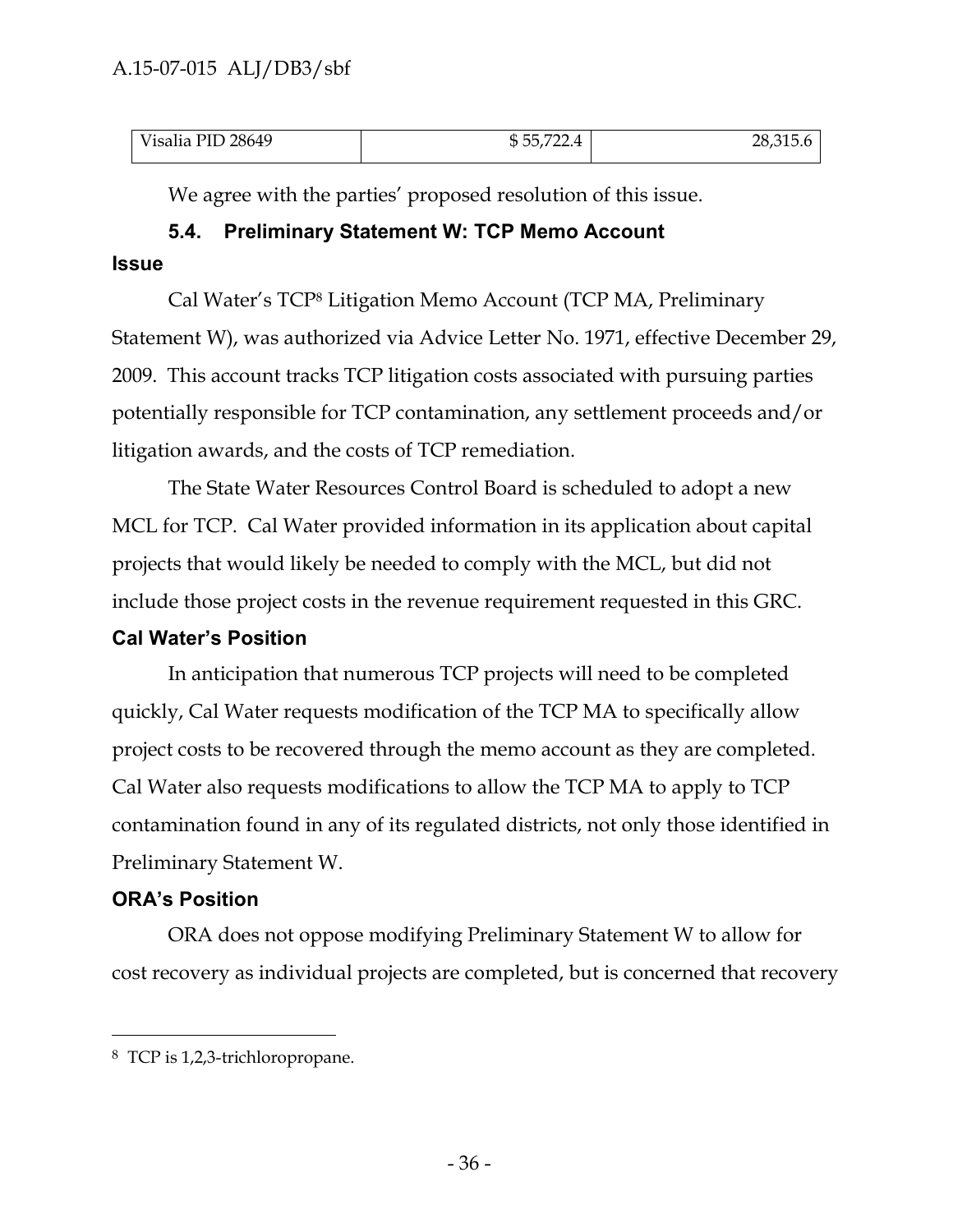be coordinated so that there is a fair allocation of any litigation proceeds among affected districts. ORA notes that the TCP MA originally adopted only applied to six of Cal Water's districts. The need for TCP remediation will fluctuate over time, and TCP contamination has since been found in districts other than those specifically identified in Preliminary Statement W.

#### **Resolution**

The parties agree that Cal Water should be authorized to file for recovery of TCP costs via a Tier 3 advice letter for those projects that become operational and go into service, but such filing may not occur more than once every 12 months. Subject to these conditions, amortization of costs traced in the TCP MA may occur prior to formal establishment of an MCL for TCP. Cal Water agrees to track all remediation costs (as debits) and litigation proceeds (as credits) in the TCP MA by district, and will file for approval of a comprehensive allocation (or re-allocation, if necessary) of all costs and proceeds upon completion of all litigation and remediation work. Cal Water should be authorized to file a Tier 1 advice letter to add to its tariff a preliminary statement similar to the draft for the modified TCP MA in Attachment 7 to the Settlement.

We agree with the parties' proposed resolution of this issue.

### **5.5. Preliminary Statement Z2: Conservation Expense Balancing Account 2 (CEBA2)**

#### **Issue**

In the 2012 GRC, the Commission adopted a conservation budget and Conservation Expense Balancing Account (CEBA 2, Preliminary Statement Z2) for the period 2014 – 2016. Cal Water reported on this account in its application without requesting any Commission action, but applied for various water conservation related grants to offset authorized conservation program costs.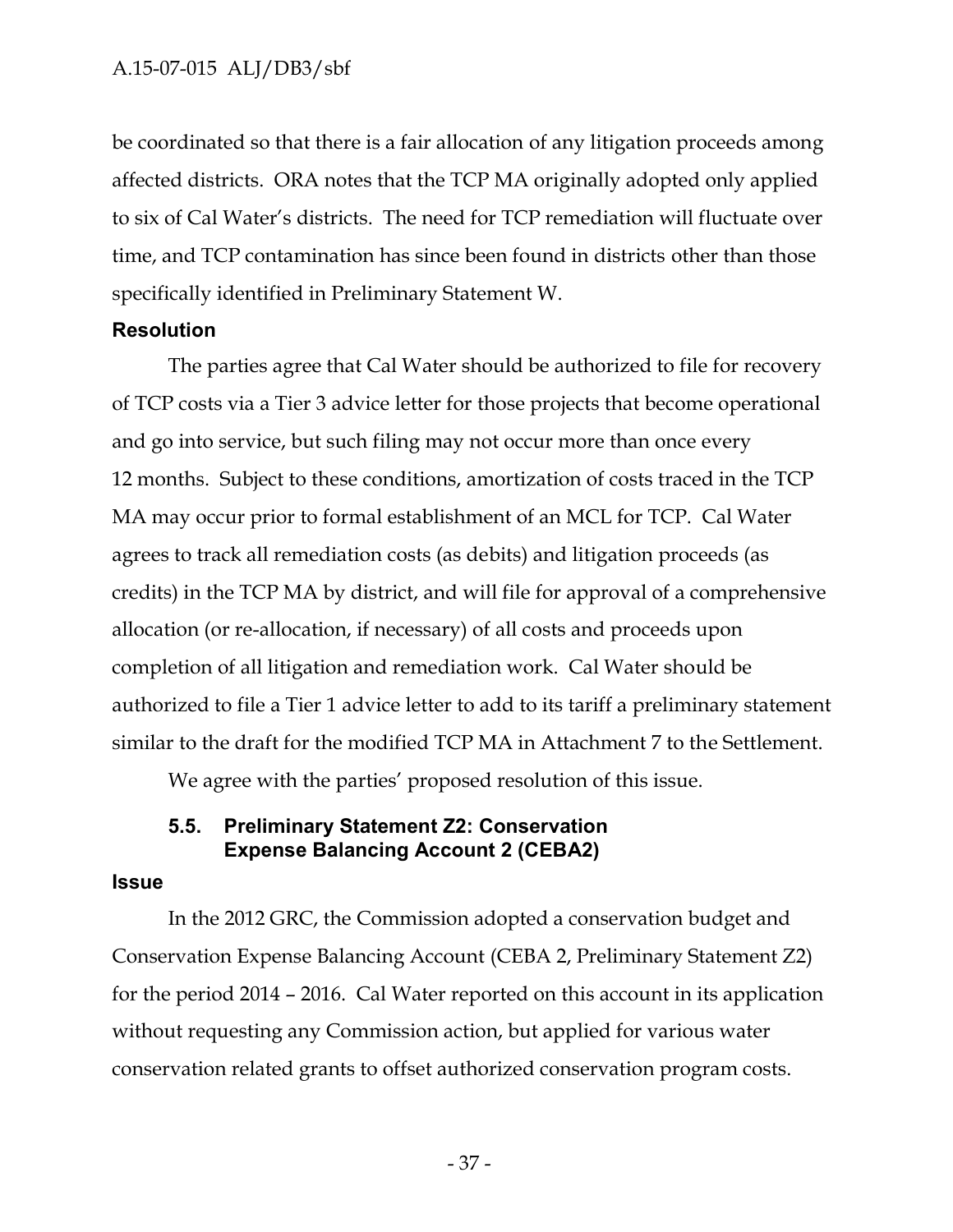## **Cal Water's Position**

Reimbursements received from water conservation related grants should be tracked in the currently active CEBA 2.

## **ORA's Position**

Cal Water's CEBA 2 should track water conservation related grant reimbursements.

## **Resolution**

The parties agree that Preliminary Statement Z2 should be modified to explicitly allow grant reimbursements to be tracked in the CEBA 2 to offset conservation expenses. Cal Water should be authorized to add a preliminary statement that is substantially similar to the draft for the CEBA 2 in Attachment 7 to the Settlement via a Tier 1 advice letter.

We agree with the parties' proposed resolution of this issue.

# **5.6. Preliminary Statement Z3: Conservation Expense Balancing Account 3 (CEBA3)**

## **Issue**

The parties agreed (Chapter 4 of the Settlement Agreement) on a conservation budget for 2017-2019, and creation of an associated one-way Conservation Expense Balancing Account (CEBA 3).

# **Cal Water's Position**

Cal Water requests authorization to modify its tariff to provide for a Conservation Expense Balancing Account (CEBA 3).

# **ORA's Position**

ORA agrees with Cal Water's request.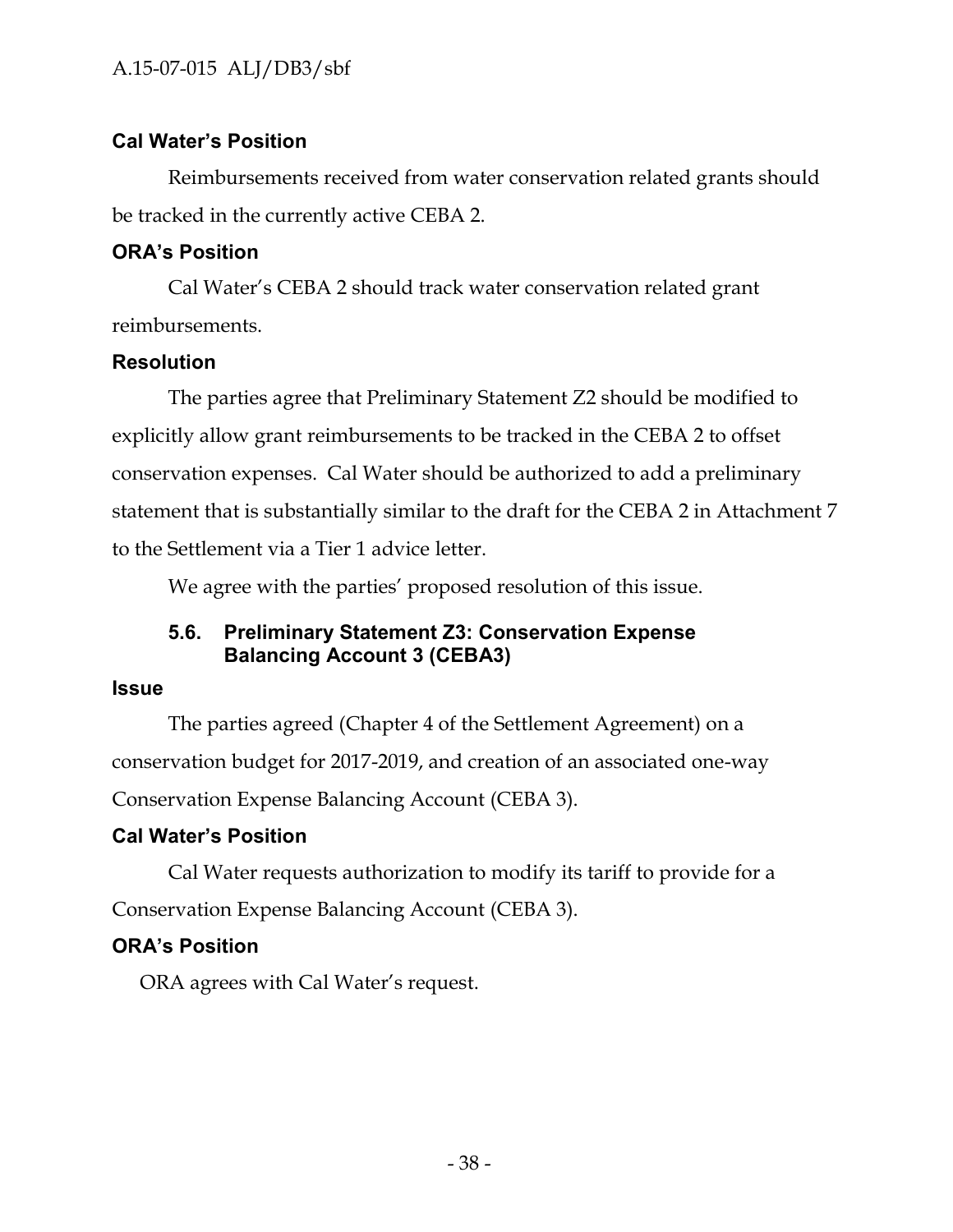### **Resolution**

The parties agree Cal Water should be authorized to add to its tariff via a Tier 1 advice letter a preliminary statement that is substantially similar to the draft for the CEBA 3 in Attachment 7 to the Settlement.

We agree with the parties' proposed resolution of this issue.

### **5.7. Preliminary Statement AA2: Pension Cost Balancing Account 2 (PCBA2)**

#### **Issue**

The Commission authorized the Pension Cost Balancing Account 2 (PCBA 2, Preliminary Statement AA2) in Cal Water's 2012 GRC, as a two-way balancing account to track the difference between authorized and actual pension expenses for 2014-2016. Cal Water reported on the PCBA 2 in its application, but did not request any Commission action. After reviewing the balance in the PCBA 2, ORA disagreed with Cal Water's application of escalation factors to pension expenses in districts that had escalation year increases for 2015 and/or 2016 rates.

### **Cal Water's Position**

Cal Water agrees with ORA's recommendations.

## **ORA's Position**

Balancing accounts are not subject to escalation, and Cal Water should correct this error when it files to amortize the balance in the PCBA 2 account at the end of the 2014-2016 rate case period. ORA also objects to the capitalization ratios that Cal Water applies for the actual pension costs being tracked in the PCBA 2. Regardless of the capitalization ratios Cal Water uses for accounting purposes, the final balance calculated for the PCBA 2 should use the capitalization ratios applied in the Test Year 2014 adopted pension expenses.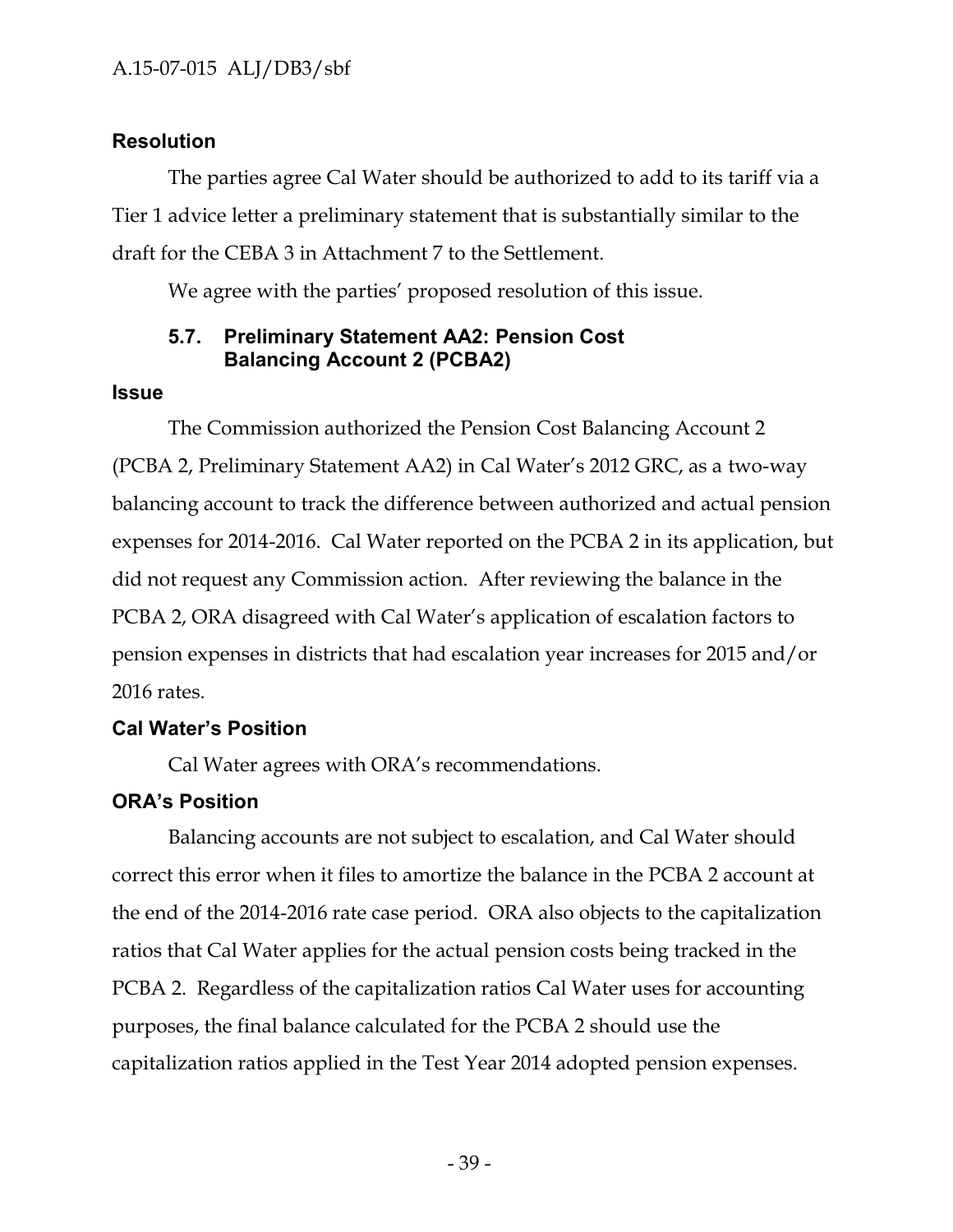# **Resolution**

The parties agree that Cal Water's filing to amortize the PCBA 2 will

incorporate the following adjustments:

- 1) To the extent that Cal Water increased pension costs in an escalation year filing, that increase should also be applied to the "adopted" pension costs for the purposes of calculating the difference between adopted and actual pension costs; and
- 2) In calculating "actual" pension costs, Cal Water should apply the capitalization ratios that were used for the adopted pension costs for Test Year 2014.

We agree with the parties' proposed resolution of this issue.

# **5.8. Preliminary Statement AA3: Pension Cost Balancing Account 3 (PCBA3)**

# **Issue**

Cal Water requested continuation of the Pension Cost Balancing Account 3 (Preliminary Statement AA3) that the Commission approved in D.14-08-011 because there will likely be continued volatility in pension funding requirements on a year-to-year basis. This volatility is outside Cal Water's control in that discount rates and investment returns are largely the result of outside factors.

# **Cal Water's Position**

Cal Water opposes ORA's recommendations with the exception of the recommended clarification for capitalized pension costs.

# **ORA's Position**

ORA supports substantial revisions to the terms of the Pension Cost Balancing Account for this GRC, including a cost sharing provision if actual expenses differ from adopted expenses. ORA also supports the exclusion of the Supplemental Executive Retirement Plan (SERP) from the account, and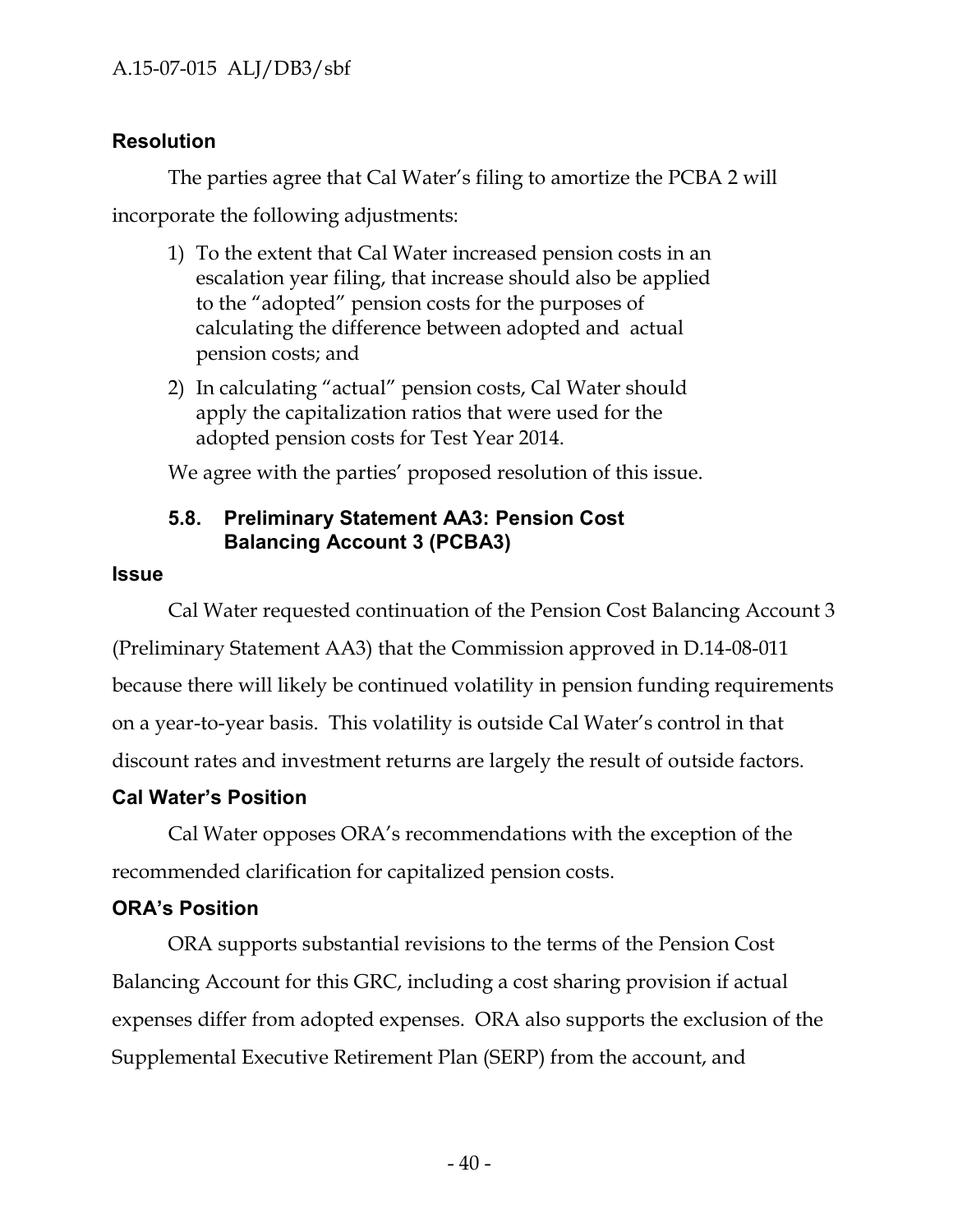clarification that the capitalized portion of pension costs at the adopted capitalization ratio is to be excluded.

### **Resolution**

The parties agree to exclude the SERP costs from the PCBA 3 adopted for 2017-2019. For the same reasons discussed in the Settlement regarding PCBA 2, the preliminary statement for the PCBA 3 will also be modified to ensure the use of the 2017 adopted capitalization ratio in the account. Pension costs will not be subject to escalation. Cal Water should be authorized to use a Tier 1 advice letter to add a Preliminary Statement AA3 to its tariff that is substantially similar to the draft for the PCBA 3 provided in Attachment 7 to the Settlement.

We agree with the parties' proposed resolution of this issue.

### **5.9. Preliminary Statement AB2: Health Cost Balancing Account 2 (HCBA2)**

### **Issue**

The Commission authorized the Health Cost Balancing Account 2 (HCBA 2, Preliminary Statement AB2) in Cal Water's 2012 GRC as a two-way balancing account to track the difference between authorized and actual health care expenses for 2014-2016, with 85 percent of that difference trued up as a surcharge or credit to ratepayers after the rate case period ends. Cal Water reported on HCBA 2 in its application, but did not request any Commission action.

## **Cal Water's Position**

Cal Water agrees with ORA's recommendations.

## **ORA's Position**

ORA expressed the same concerns about the HCBA 2 as it did about the PCBA 2 – the inappropriate use of escalation to balancing account expenses and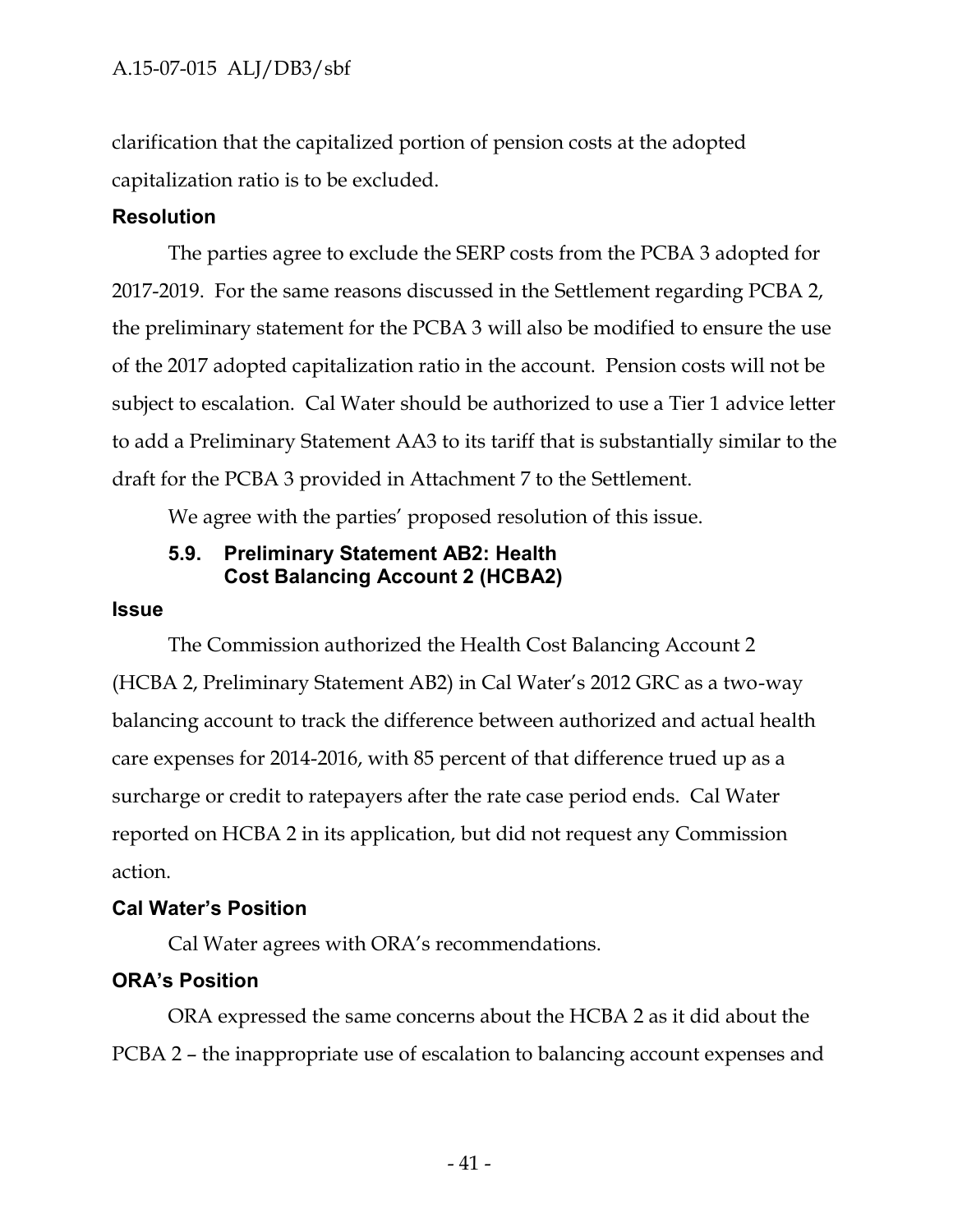the use of a capitalization ratio that is different from that adopted for the test year.

# **Resolution**

The parties agree that Cal Water's filing to amortize the HCBA 2 will incorporate the following adjustments:

- 1. To the extent that Cal Water increased health care costs in an escalation year filing, that increase should also be applied to the "adopted" health care costs for the purposes of calculating the difference between adopted and actual health care costs; and
- 2. In calculating "actual" health care costs, Cal Water should apply capitalization ratios that were used for the adopted health care costs for Test Year 2014.

We agree with the parties' proposed resolution of this issue.

## **5.10. Preliminary Statement AB3: Health Cost Balancing Account 3 (HCBA3)**

## **Issue**

Cal Water requested continuation of the Health Cost Balancing Account

that the Commission approved in D.14-08-11, which allows for a true-up for

85 percent of the difference between actual and adopted health care costs.

# **Cal Water's Position**

Cal Water agrees that health care costs are not subject to capitalization.

# **ORA's Position**

ORA did not object to continuation of the HCBA 3 for this GRC period but recommended clarification that the capitalized portion of health costs at the adopted capitalization ratio is to be excluded from the account.

# **Resolution**

For the reasons discussed in the Settlement regarding HCBA 2, the preliminary statement for the HCBA 3 will be modified to ensure use of the 2017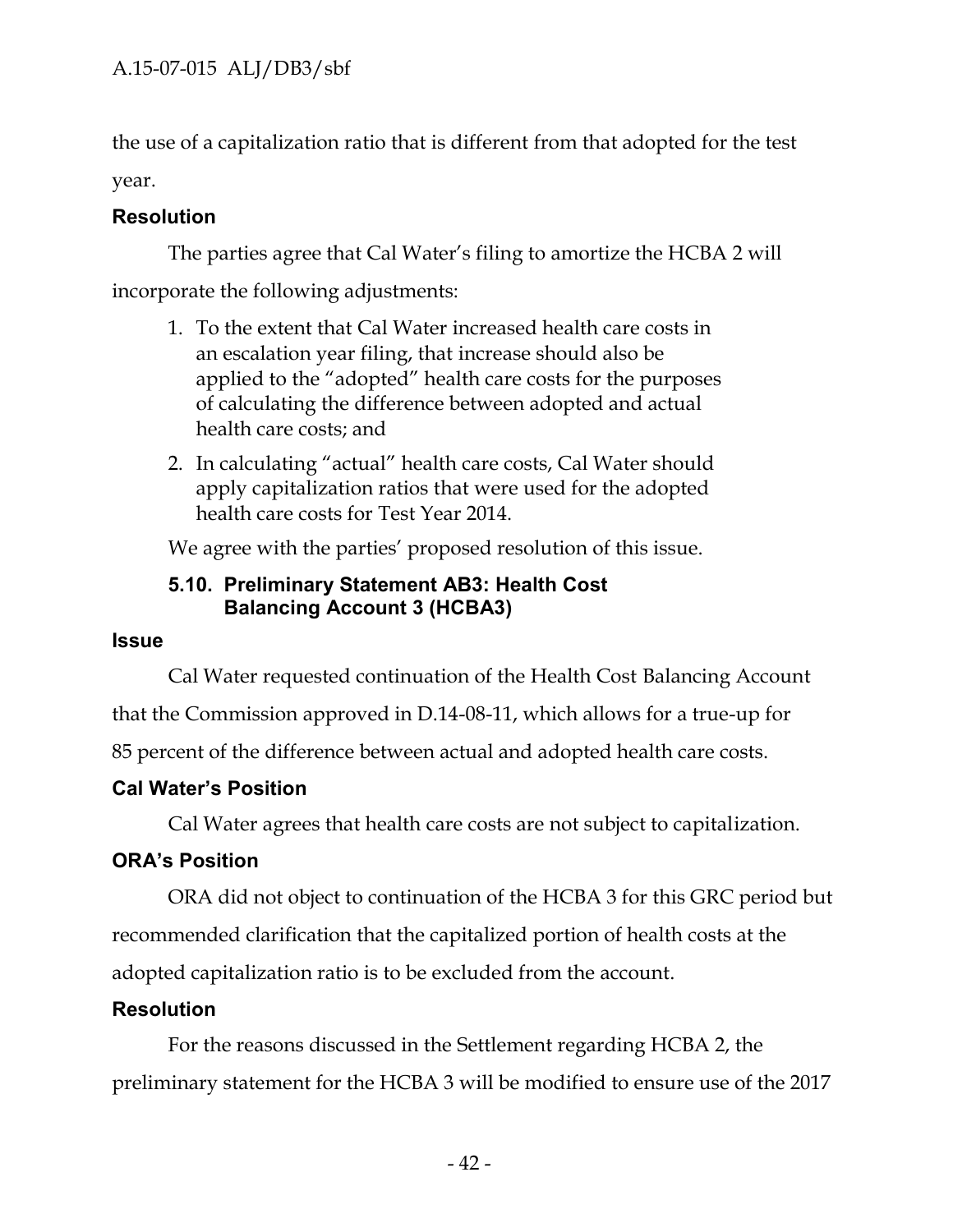adopted capitalization ratio in the account. Health care costs will not be subject to escalation. Cal Water should be authorized to file a Tier 1 advice letter to add a Preliminary Statement AB3 to its tariff that is substantially similar to the draft for the HCBA 3 provided in Attachment 7 to the Settlement.

We agree with the parties' proposed resolution of this issue.

## **5.11. Preliminary Statement AE: Bonus Tax Depreciation Memo Account (L-411 MA)**

#### **Issue**

The Bonus Tax Depreciation Memo Account (Preliminary Statement AE) was created to track the impacts of the Tax Relief, Unemployment Insurance Reauthorization, and Job Creation Act of 2010. All cost-of-service utilities which are rate-regulated by the Commission that did not address this legislation in a 2011 or 2012 test year GRC were required to open this one-way memorandum account pursuant to Resolution L-411A. The impact of 2014 bonus depreciation is reflected in Cal Water's beginning balance of its GRC application. Cal Water discovered an error in some of its tax calculations for 2011-2013, and proposed returning \$1.8 million to ratepayers and closure of the Bonus Depreciation Memorandum Account.

#### **Cal Water's Position**

Subsequent review of its calculations revealed that the impact of some of Cal Water's tax deductions had not been properly reflected, and the correct balance in the Bonus Tax Depreciation Memo Account was \$676,375 rather than \$1.8 million. Cal Water provided the workpapers supporting the corrected recalculation to ORA.

#### **ORA's Position**

ORA supports Cal Water's request.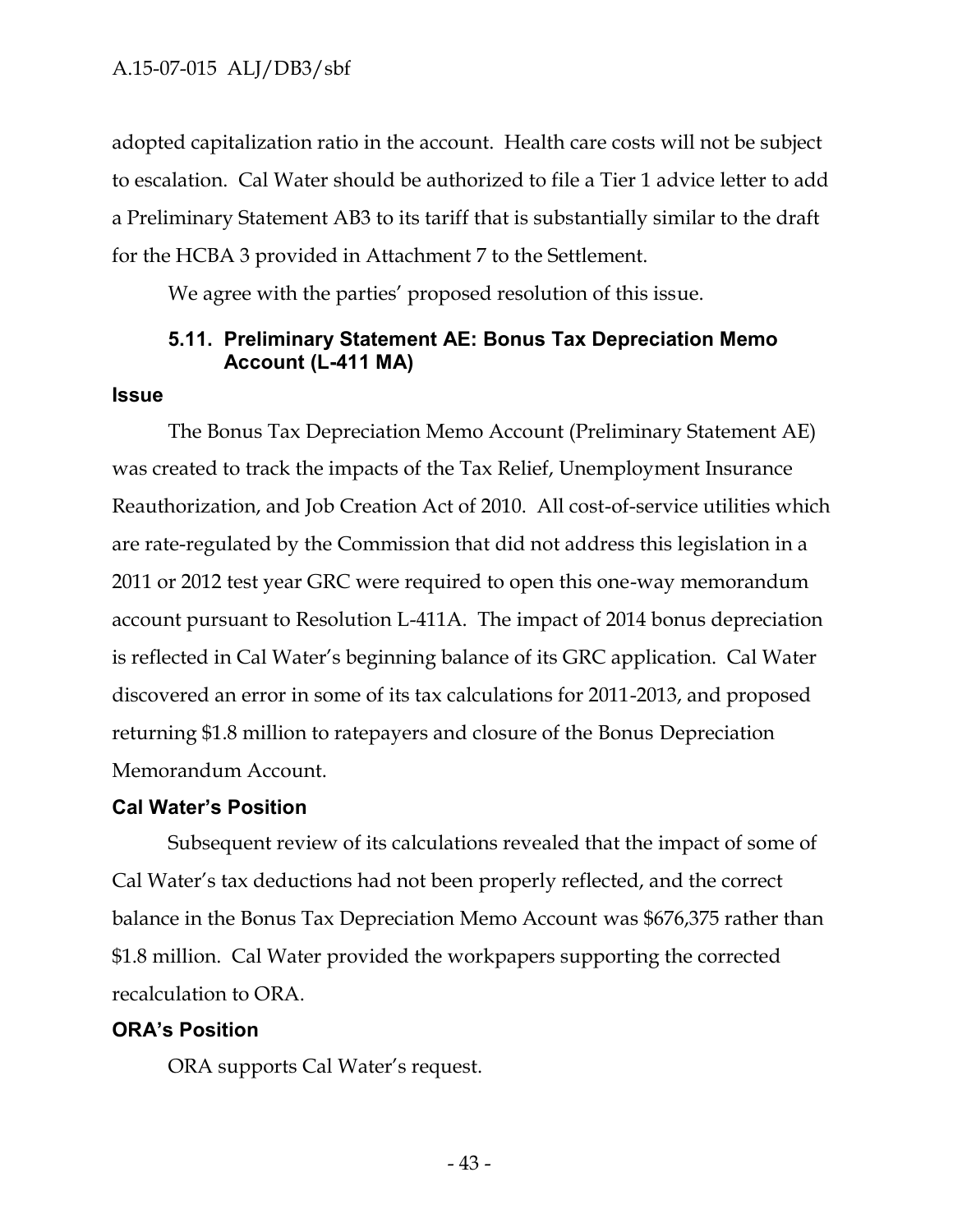### **Resolution**

The parties agree that Cal Water should be ordered to file a Tier 1 advice letter to return \$676,375 to ratepayers as surcredits.

We agree with the parties' proposed resolution of this issue.

### **5.12. Preliminary Statement AI: Chromium 6 Memo Account (Chromium-6 MA)**

#### **Issue**

Cal Water's Chromium-6 Memo Account, approved in Advice Letter No. 2128, effective May 30, 2014, tracks the incremental costs for complying with the state's Maximum Contaminant Level (MCL) for chromium-6 (or hexavalent chromium). Preliminary Statement AI provides that the account will close on December 31, 2016, and, to the extent Cal Water seeks recovery through the advice letter process, only one Tier 3 advice letter is allowed per district. Cal Water reported on the status of this account in its application, and did not include any chromium-6 projects in its requested revenue requirement.

#### **Cal Water's Position**

Cal Water provided an update on chromium-6 projects in rebuttal, and states that some of the projects will not be completed before December 31, 2016. In addition, cost reimbursements from Proposition 50 grant money that had been awarded to the company for the Willows District would still be coming in after that date. Cal Water requests an extension of the Chromium-6 MA to accommodate these changes.

#### **ORA's Position**

Cost recovery eventually sought through the chromium-6 MA must be reduced by the amount of project costs or operational expenses already included in revenue requirements, and offset by grant money received for chromium-6 treatment.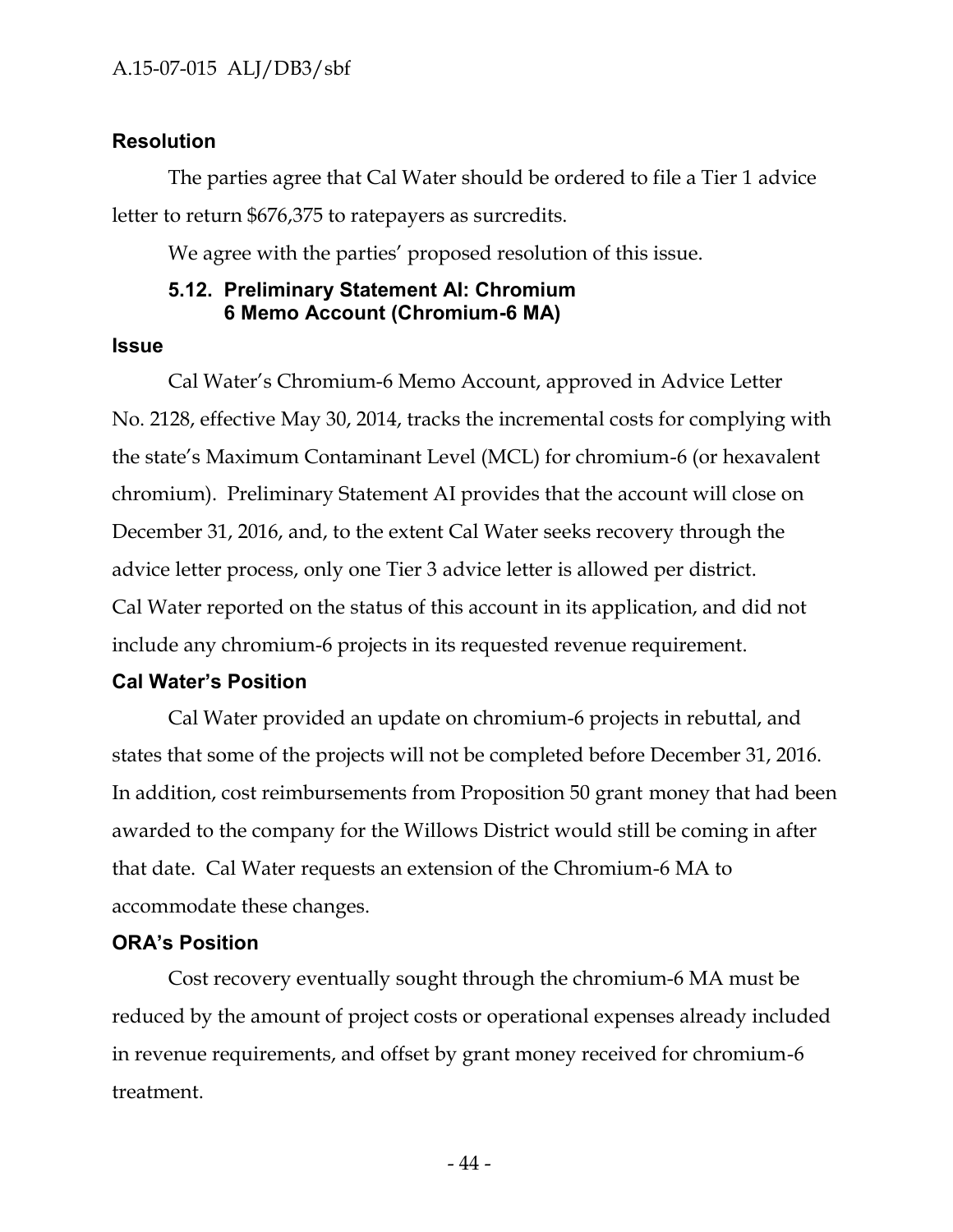## **Resolution**

The parties agree to extend the Chromium-6 MA and to allow Cal Water to file two Tier 3 advice letters in the Willows District so that all grant money reimbursements are reflected in the disposition of the account. Cal Water should be authorized to file a Tier 1 advice letter to add to its tariff a preliminary statement that is substantially similar to the draft for the modified Chromium-6 MA in Attachment 7 to the Settlement.

We agree with the parties' proposed resolution of this issue.

### **5.13. Preliminary Statement AL: Drought Memo Account (DRMA)**

#### **Issue**

In Resolution W-4976, the Commission authorized water companies to file for a memo account to track incremental costs incurred to implement drought procedures. Cal Water's Drought Memo Account (DRMA, Preliminary Statement AL) was approved via Advice Letter No. 2124.

## **Cal Water's Position**

Cal Water requests authority to amortize certain DRMA costs via Tier 1 and Tier 2 advice letters.

### **ORA's Position**

Expenses recovered through the DRMA should not duplicate normal operating expenses included in rates. ORA opposes amortization via anything other than a Tier 3 advice letter.

### **Resolution**

On July 15, 2016, Cal Water filed Tier 3 Advice Letter No. 2226 seeking authority to amortize incremental DRMA costs incurred in 2014 and 2015, largely rendering Cal Water's requests moot. Cal Water requested recovery in the amount of \$4,243,266 through a surcharge of \$0.0315 per CCF on all customer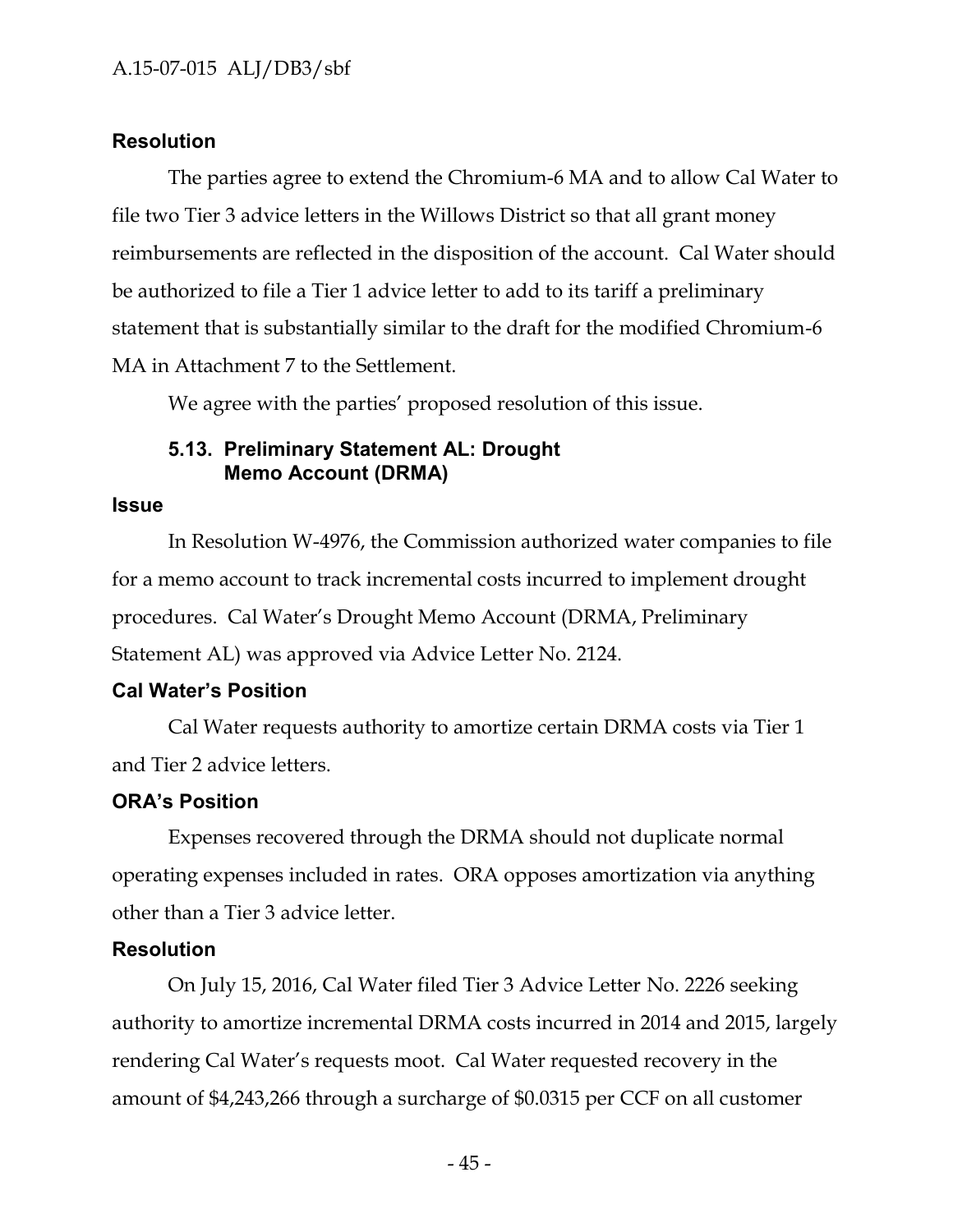classes for a 12-month period. The parties agree that ORA and Cal Water will work together to facilitate ORA's analysis of the incremental costs requested through AL No. 2226, as compared to Customer Service Expense forecasts in this and future GRC's to prevent double recovery. In AL No. 2226, Cal Water stated that if amortization of these non-payroll costs is granted, Cal Water will remove them from the averages used to calculate rates in its GRC's. Given that AL 2226 is still pending, Cal Water and ORA agree not to remove the non-payroll costs in the Settlement workpapers.

We agree with the parties' proposed resolution of this issue.

# **5.14. Preliminary Statement AM: Rate Support Fund Balancing Account (RSF BA)**

### **Issue**

The Rate Support Fund Balancing Account (RSF BA, Preliminary Statement AM) tracks all of the credits given to customers in RSF areas, and all of the surcharges to fund the program, which are applied to the bills of all customers except for LIRA customers in RSF areas. The RSF surcharge is currently 0.502 percent of a customer's basic water charges (the monthly and flat rate service charges plus the usage-based quantity rate charges). An RSF surcharge recalculated based on the rates and revenues adopted in this case will become effective at the same time as the new GRC rates.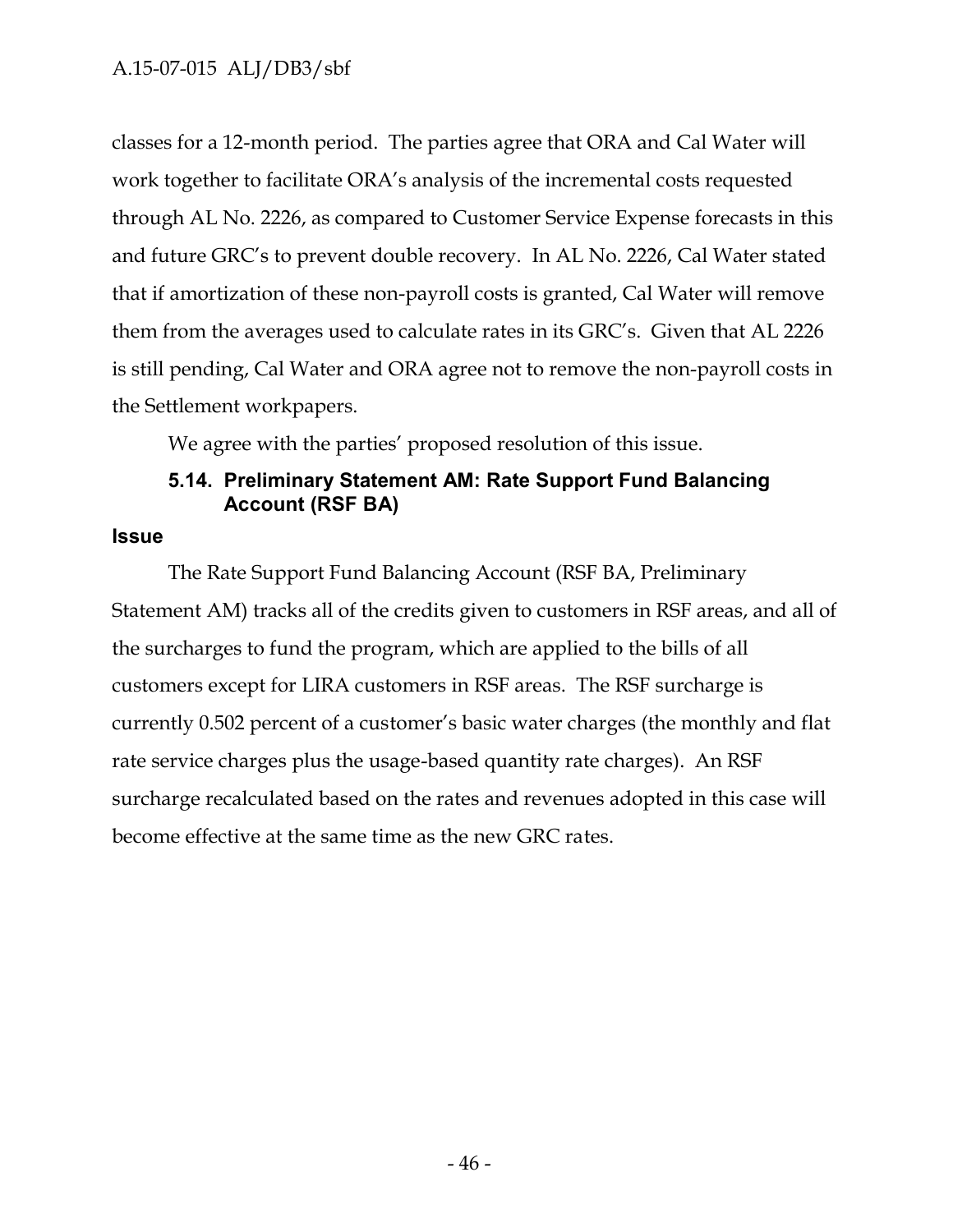## **Cal Water's Position**

Cal Water proposed a gradual consolidation of certain districts into five regional ratemaking areas, and a corresponding phase out of the Rate Support Fund. In order to prevent significant over- and under-collections in the RSF BA, Cal Water requests authority to recalculate the RSF surcharge on an annual basis using the same true-up mechanism adopted for Cal Water's LIRA Balancing Account.

## **ORA's Position**

ORA opposes Cal Water's proposal to partially consolidate the revenue requirements of certain larger districts with smaller, high-cost districts and proposed modifications to the RSF program in response to Cal Water's "affordability" Special Requests 1 and 2. ORA recommends that any balance in the RSF BA as of December 31, 2016, be amortized via a Tier 2 advice letter, and supports an annual filing to update the RSF surcharge.

## **Resolution**

*See* Chapter 2 of the Settlement Agreement for the discussion of modifications to the existing RSF program that the parties agree should be undertaken to address broader issues relating to affordability. In addition, the parties agree to modify Preliminary Statement AM to allow for an annual recalculation of the RSF surcharge funding the program, if necessary. Cal Water should be authorized to file a Tier 1 advice letter to add to its tariff a preliminary statement that is substantially similar to the draft for the RSF BA in Attachment 7 to the Settlement Agreement.

We agree with the parties' proposed resolution of this issue.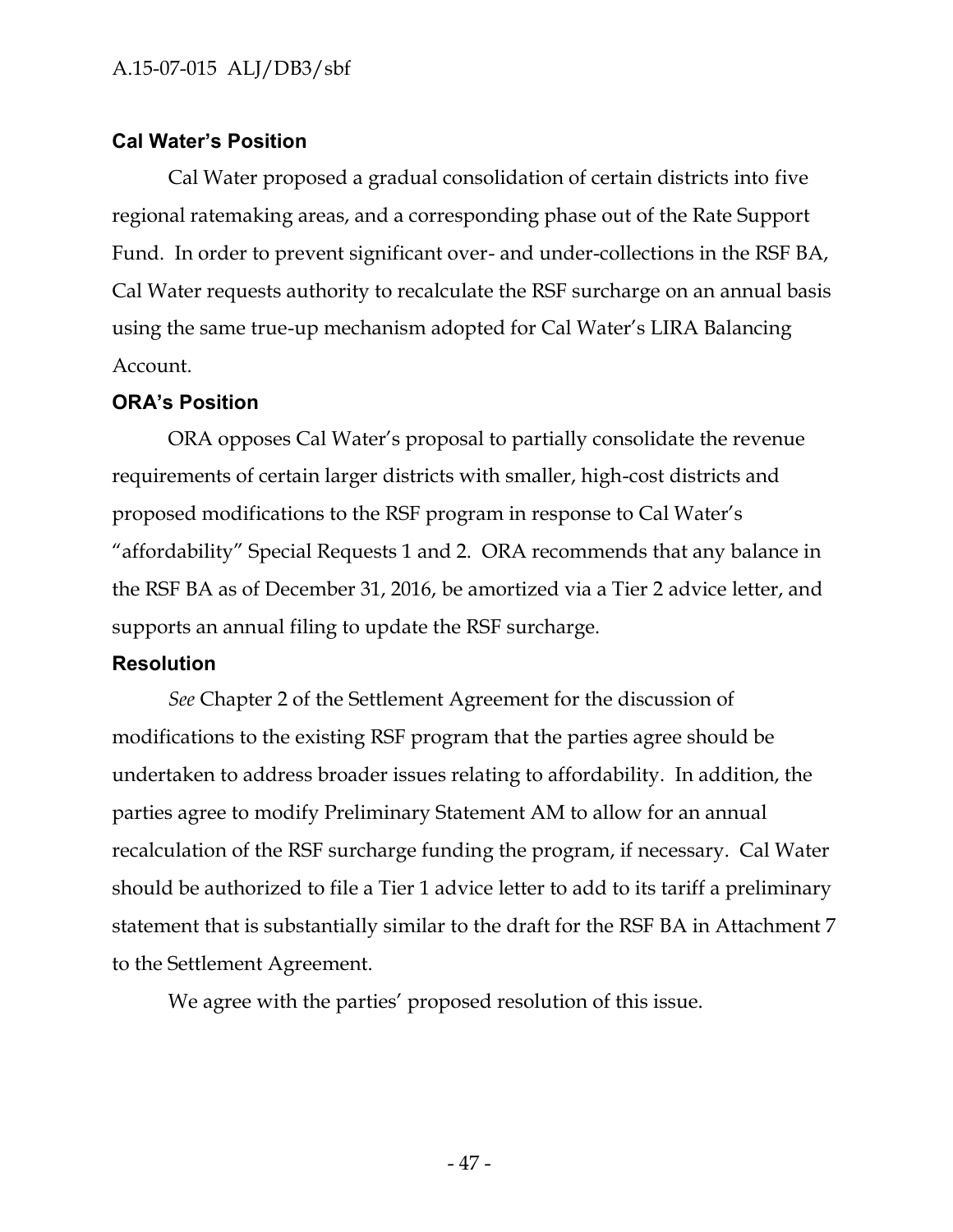### **5.15. Preliminary Statement AQ: East Los Angeles Memo Account (ELA MA)**

#### **Issue**

The East Los Angeles Memo Account (ELA MA, Preliminary Statement AQ) was authorized in the 2012 settlement agreement adopted in D.14-08-011. In Cal Water's 2012 GRC, ORA disagreed with Cal Water's property purchase in its East Los Angeles District in the amount of \$6.8M to construct two new groundwater wells, and to move its customer and operations centers to that location. ORA also opposed \$1.235M in "Phase 1" building improvements that Cal Water made to an existing warehouse on the property to allow one of Cal Water's customer service centers to be relocated to the property.

As part of the Cal Water's 2012 GRC settlement the parties agreed that 50 percent of the property purchase could be included in rate base to account for the total land cost for the wells at the site. The remaining 50 percent, in the amount of \$3,411,313, to account for the warehouse building, and the full amount of the Phase I building improvements (\$1,235,313) would be tracked in the ELA MA, along with the related carrying costs (consisting of return on investment, ad valorem taxes, and depreciation). Cal Water also agreed to defer Phase 2 of the building improvement project (for relocation of the operations center) to a later GRC. Recovery of any amounts in the ELA MA in the future would require a full justification.

#### **Cal Water's Position**

Cal Water requests inclusion of the depreciated amount (\$2,757,571) of the \$4,646,626 in capital costs tracked in the ELA MA in rate base for January 1, 2017 rates, and amortization of carrying costs in the amount of \$1,627,008 for the 2014 GRC cycle. In its Advance Capital Budget (ACB), Cal Water also proposed a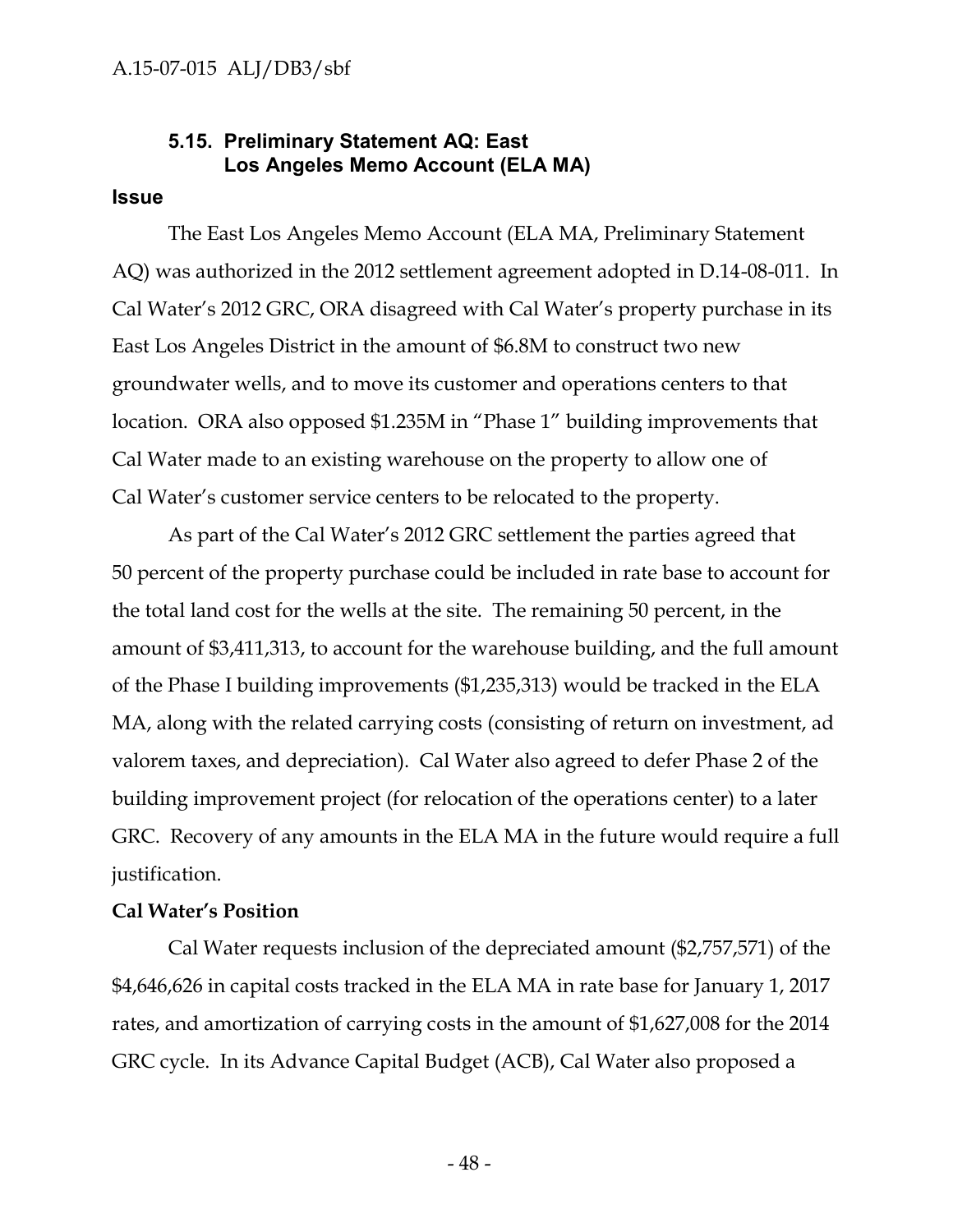Phase 2 building improvement project to allow the transfer of the Operations Center to the property.

# **ORA's Position**

In its Report, ORA opposed any recovery of the capital and carrying costs tracked in the ELA MA because Cal Water failed to justify the remaining 50 percent of the property purchase or the Phase 1 building improvements in this GRC application. ORA also concluded the Phase 2 building improvements requested as ACB would not be cost-effective.

# **Resolution**

As part of a comprehensive settlement, the parties agree to:

- 1. Include the depreciated capital amounts (\$2,757,571) associated with the property purchase and Phase 1 building improvements in rate base;
- 2. Amortize the carrying costs recorded in the ELA MA;
- 3. Exclude the Phase 2 building improvement project proposed as ACB from this GRC (see discussion in Chapter 21 of the Settlement Agreement); and

4. Close the ELA MA after amortization is completed.

We agree with the parties' proposed resolution of this issue. Within 60 days of the adoption of this decision, Cal Water is authorized to file a Tier 2 Advice Letter to amortize the \$1,627,008 balance in ELA MA for the Tubeway Property carrying costs.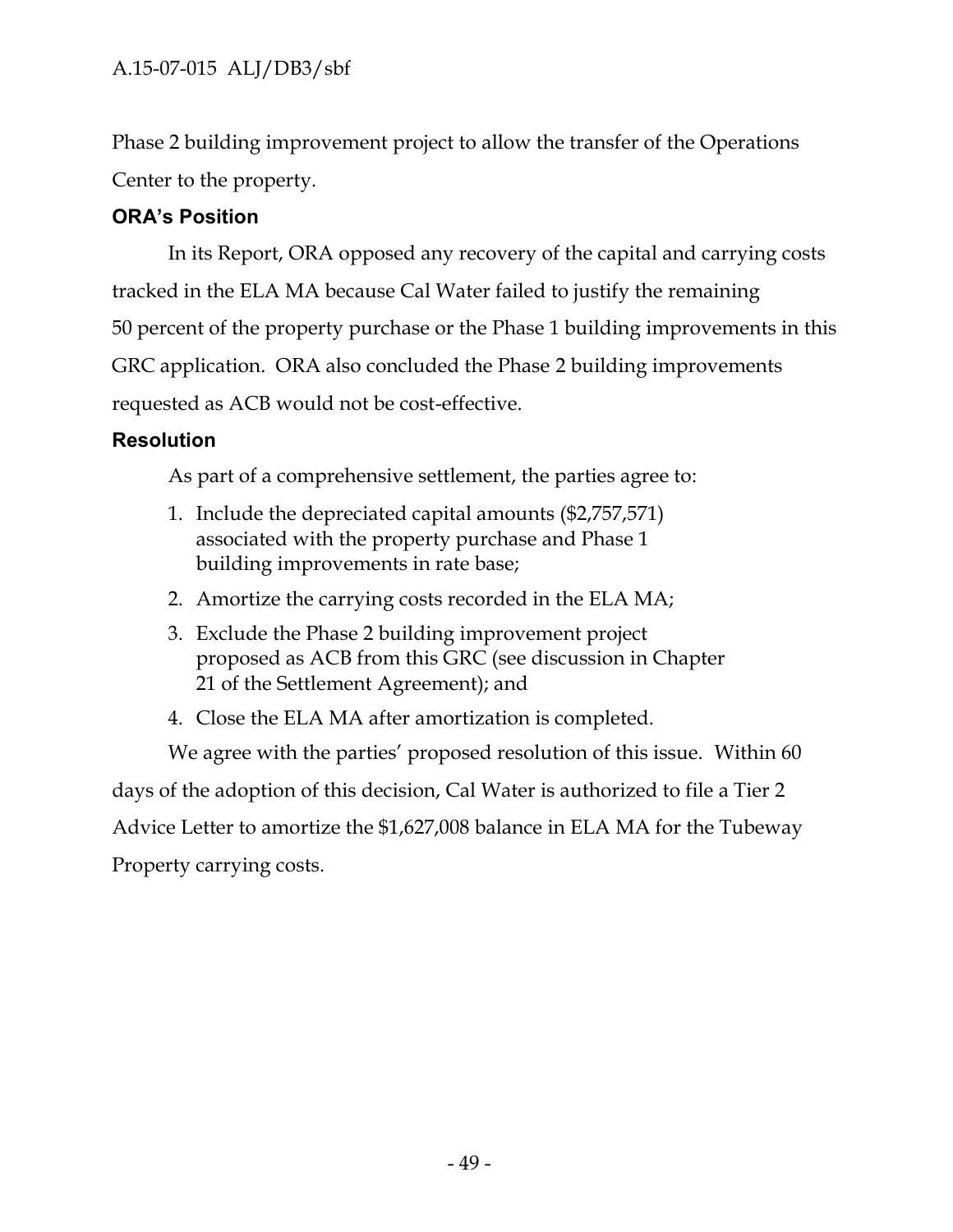## **5.16. Preliminary Statement AR: Sales Reconciliation Mechanism Balancing Account (SRM BA)**

### **Issue**

Whether Cal Water should be authorized to remove Preliminary Statement AR (Sales Reconciliation Memorandum Balancing Account) from its tariff.

### **Cal Water's Position**

Cal Water requests authorization to remove Preliminary Statement AR from its tariff.

## **ORA's Position**

ORA agrees with Cal Water's request.

## **Resolution**

Cal Water should be authorized to remove Preliminary Statement AR (Sales Reconciliation Memorandum Balancing Account) from its tariff.

We agree with the parties' proposed resolution of this issue.

# **5.17. Old Interim Rate Residuals**

### **Issue**

In its application, Cal Water reported on residual balances for 18 of its ratemaking areas due to "interim rate GRC surcharges" that were implemented when Cal Water transitioned from have one rate case per year for a subset of Cal Water's districts, to one consolidated rate case every three years for all of Cal Water's districts. In some districts, the residual is an amount to be returned to ratepayers; in others, the residual must be collected from ratepayers. While not part of a formal memo or balancing account, the residual balances must be disposed of.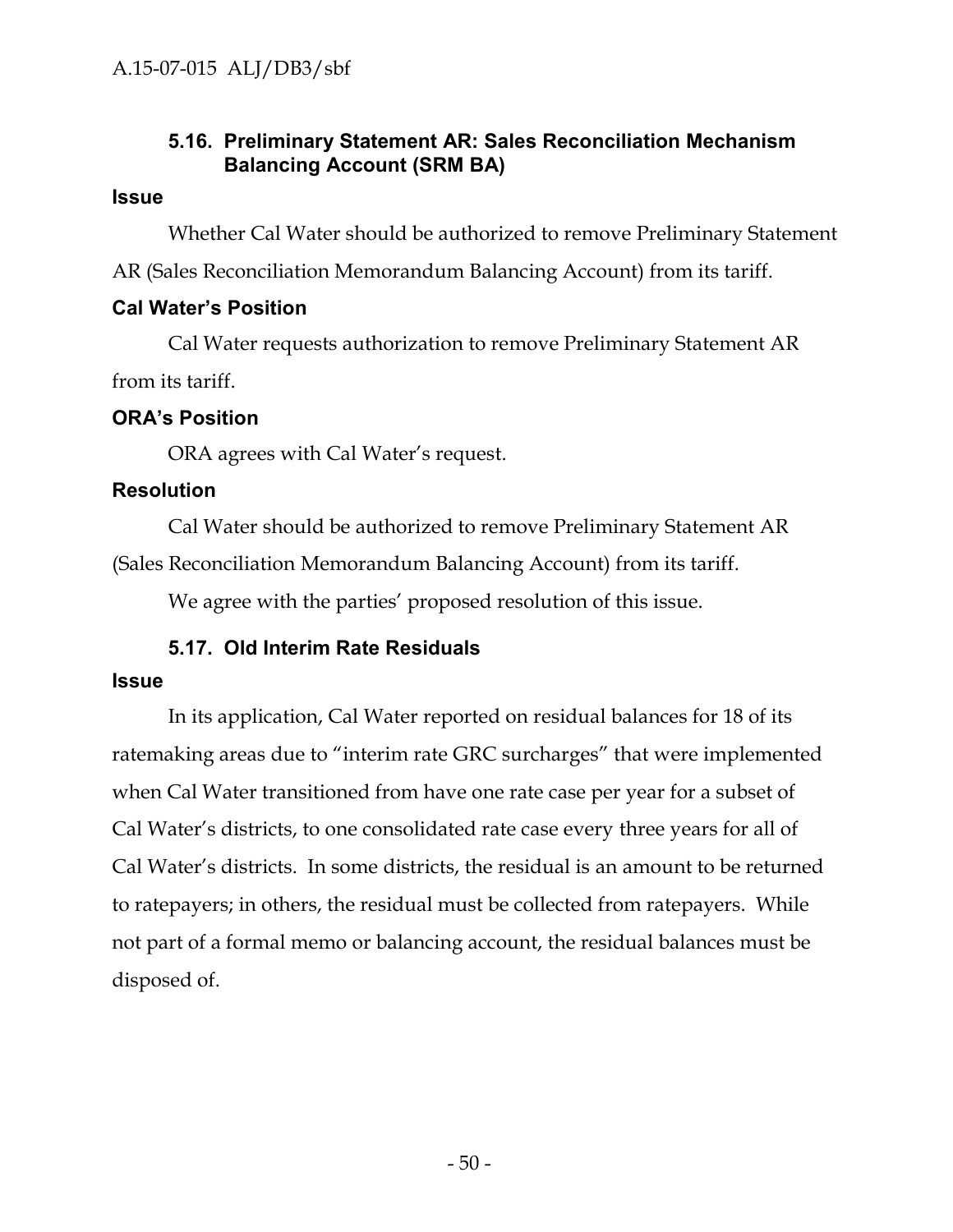## **Cal Water's Position**

Cal Water proposed these residual balances be rolled over into the District-Specific Balancing Accounts authorized in the 2012 GRC, and subsequently amortized with other balances in those accounts.

## **ORA's Position**

ORA recommends that Cal Water promptly amortize the balances. In rebuttal, Cal Water proposed that residual balances that were large (as compared to a district's revenue requirement) undergo another round of amortization immediately, with smaller balances instead transferred to their respective District-Specific Balancing Account.

## **Resolution**

The parties agree that Cal Water should be authorized to re-amortize the large residual balances through a Tier 1 advice letter, and transfer the smaller balances to the respective District-Specific Balancing Account, as follows:

|      |                     | <b>Residuals from Old Interim Rate True-Ups</b> |                                    |              |                                              |  |
|------|---------------------|-------------------------------------------------|------------------------------------|--------------|----------------------------------------------|--|
| Dept | <b>District</b>     |                                                 | <b>Balance as of</b><br>05/31/2015 | Re-Amortize? | Balance as $\%$<br>of Revenue<br>Requirement |  |
| 101  | Bakersfield         | $\mathfrak{S}$                                  | 10,293                             |              | $0.0\%$                                      |  |
| 134  | Kern River Valley   | $\mathfrak{S}$                                  | 36,867                             |              | $0.6\%$                                      |  |
| 113  | Oroville            | $\mathbb{S}$                                    | 36,029                             |              | $0.8\%$                                      |  |
| 148  | Redwood - UNI       | \$                                              | (15, 643)                          | Yes          | $-2.0\%$                                     |  |
| 118  | Bayshore            | $\mathfrak{S}$                                  | 8,782                              |              | $0.0\%$                                      |  |
| 123  | Westlake            | $\mathbb{S}$                                    | 42,035                             |              | 0.2%                                         |  |
| 128  | Dominguez           | \$                                              | (1,096,820)                        | <b>Yes</b>   | $-1.8\%$                                     |  |
| 108  | Hermosa Redondo     | $\mathfrak{S}$                                  | (21,093)                           |              | $-0.1\%$                                     |  |
| 122  | <b>Palos Verdes</b> | \$                                              | (321, 374)                         | Yes          | $-0.7\%$                                     |  |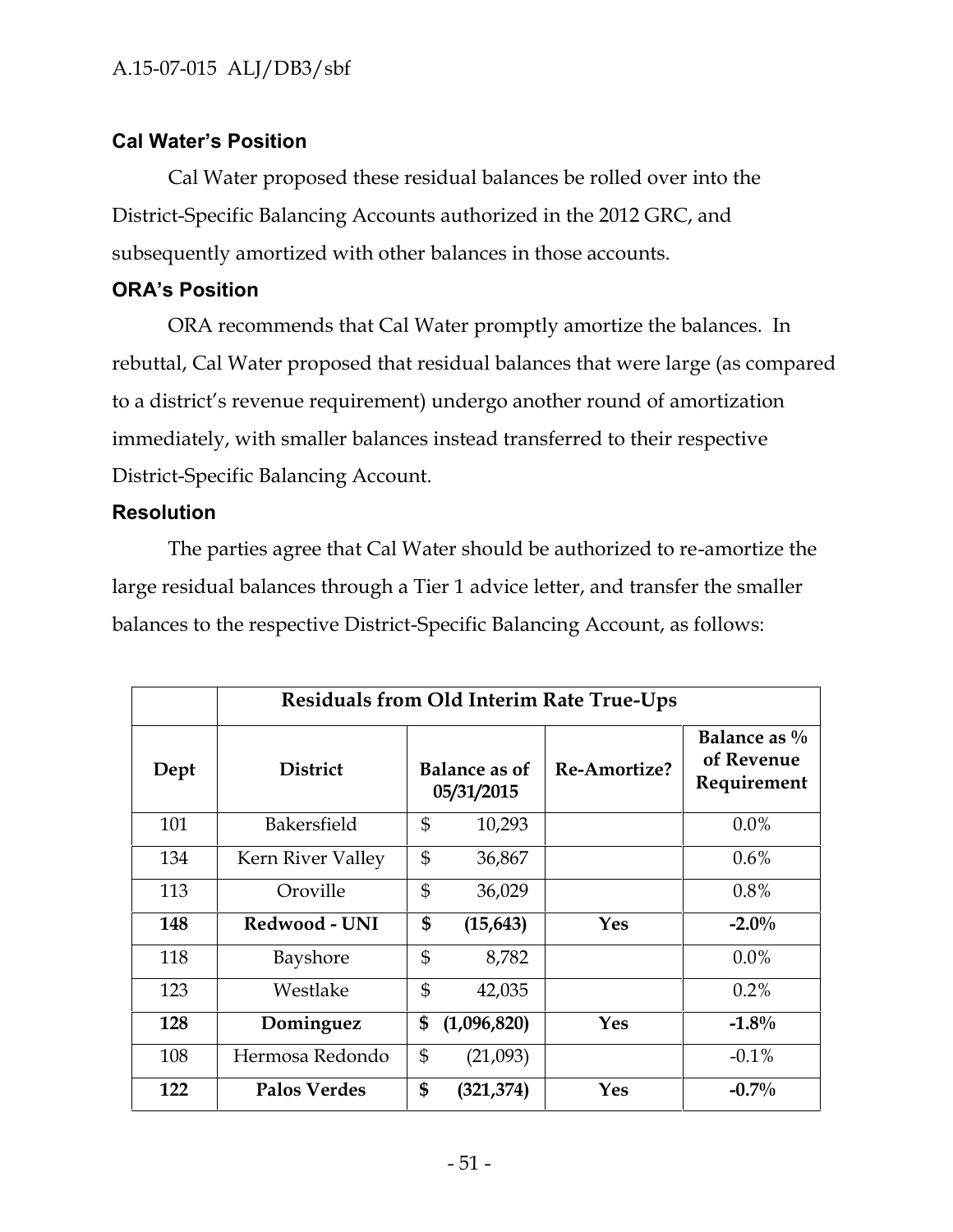| 117 | Selma                  | \$             | 38,167      |            | $0.8\%$ |
|-----|------------------------|----------------|-------------|------------|---------|
| 121 | Willows                | $\mathfrak{S}$ | 34,926      |            | 1.2%    |
| 129 | <b>Antelope Valley</b> | \$             | 63,609      | <b>Yes</b> | $2.6\%$ |
| 102 | <b>Bear Gulch</b>      | \$             | 342,132     | <b>Yes</b> | $-0.7%$ |
| 105 | Dixon                  | $\mathfrak{S}$ | 47,801      |            | 1.6%    |
| 109 | King City              | $\mathfrak{S}$ | 38,023      |            | 1.2%    |
| 112 | Marysville             | \$             | 90,396      | <b>Yes</b> | $2.5\%$ |
| 149 | Redwood - COS          | \$             | 28,718      | Yes        | 5.5%    |
| 147 | Redwood - LUC          | \$             | 159,824     | <b>Yes</b> | $7.2\%$ |
|     | <b>Grand Total</b>     | \$             | (1,161,591) |            |         |

We agree with the parties' proposed resolution of this issue.

## **5.18. International Financial Reporting Standards Memo Account (IFRS MA)**

#### **Issue**

In D.14-08-011, the Commission approved continuation of a memo account to track costs required to comply with International Financial Reporting Standards (IFRS) if and when they are adopted. The account can only be opened if the Securities and Exchange Commission provides clear guidance on the timelines and actions necessary to comply with the IFRS. Thus far, the IFRS has not been triggered.

## **Cal Water's Position**

Cal Water did not request reauthorization of the IFRS MA.

# **ORA's Position**

ORA agrees the Commission should authorize Cal Water to eliminate this account.

## **Resolution**

Cal Water should be authorized to eliminate the IFRS MA. We agree with the parties' proposed resolution of this issue.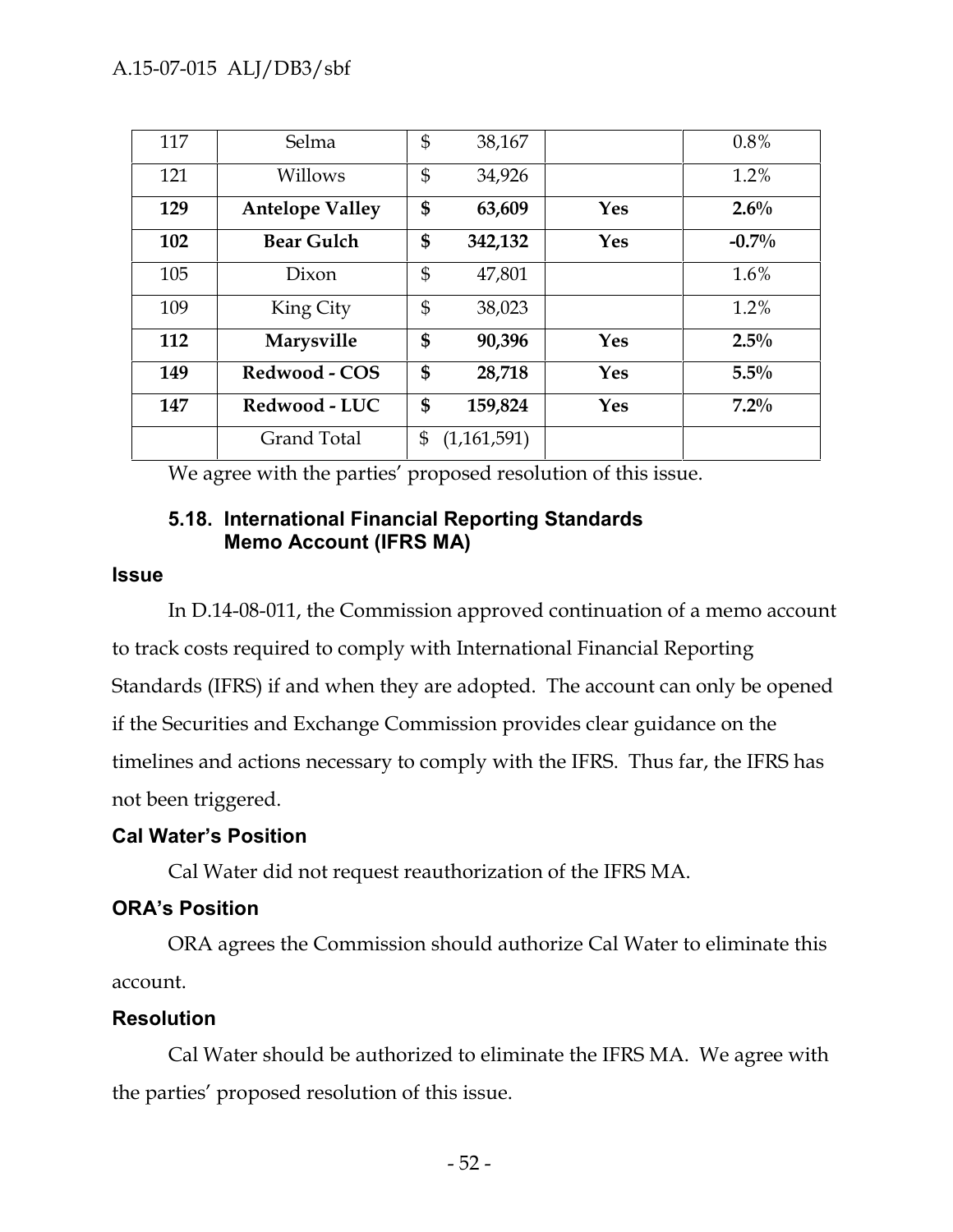### **6. Sales and Services**

Cal Water has both metered and flat rate services. Metered services are grouped into eight classes: residential, business, multi-family, industrial, public authority, recycled, irrigation and other. Generally, Cal Water estimates the number of customers for the years leading to the test year using a five-year historical average of the change in number of customers in the class.

In its application, Cal Water used a regression analysis based on the provisions of the Rate Case Plan, excluding 2014 data due to the water use restrictions in place due to the drought. ORA recommended using a four-year average (2010-2013) use per service for all categories. The parties agree to use ORA's sales estimates per customer for residential, business, and multi-family for 2017, and to generally use a four-year average total consumption by class for classes other than residential, business and multi-family.

## **7. Customer Support Services and District Expenses**

In its application, Cal Water proposed expenses for Customer Support Services (formerly known as General Office expenses) and anticipated expenses in each of its districts. ORA reviewed the application and issued its Report on Operations. Many of these items were not in dispute. For those in which the parties disagreed, the parties negotiated and came to agreement on the following:

- Payroll
	- o Customer Support Services (General Office)
	- o District Payroll
- Transportation
- Purchased Water
- Purchased Power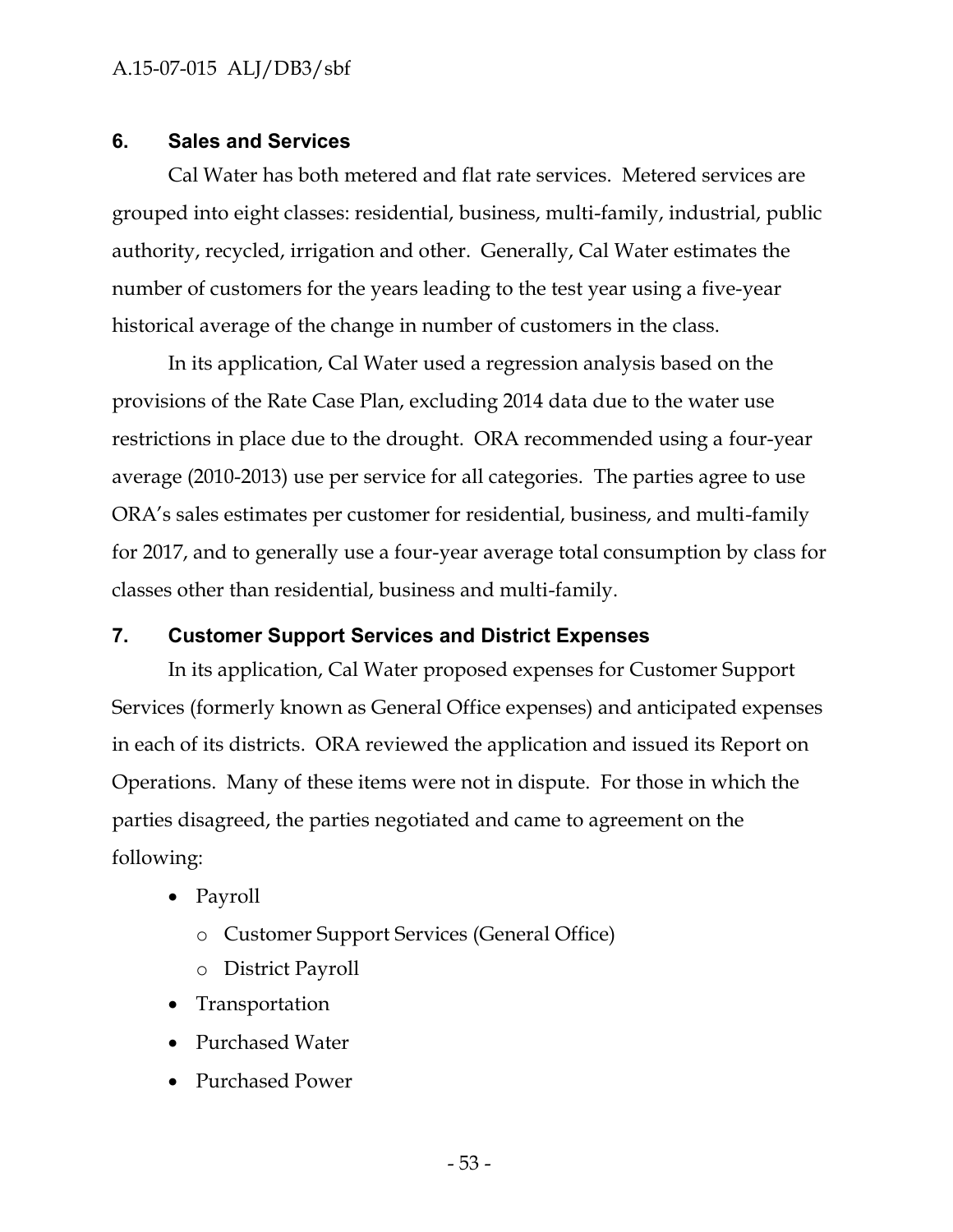## A.15-07-015 ALJ/DB3/sbf

- Pump Tax
- Chemicals
- Postage
- Uncollectibles
- Source of Supply
- Pumping
- Water Treatment
- Transmission and Distribution
- Customer Accounting
- Conservation
- Maintenance Stores
- Contracted Maintenance
- Rent
- Administrative Charges
- Amortization of Limited Term Investment
- Adjustment for Unallowable Dues and Donations
- Purchased Services

We agree with the parties proposed resolution of these issues.

## **8. Taxes**

There are no methodological differences between Cal Water and ORA in calculating estimates for regulated income taxes. The parties agree to incorporate the effects of the new corporate income tax regulations in the calculation of forecasted income taxes and deferred items. Forecasted taxes other than income are comprised of the following: payroll taxes, ad valorem or property taxes, business license taxes and local franchise taxes. There are no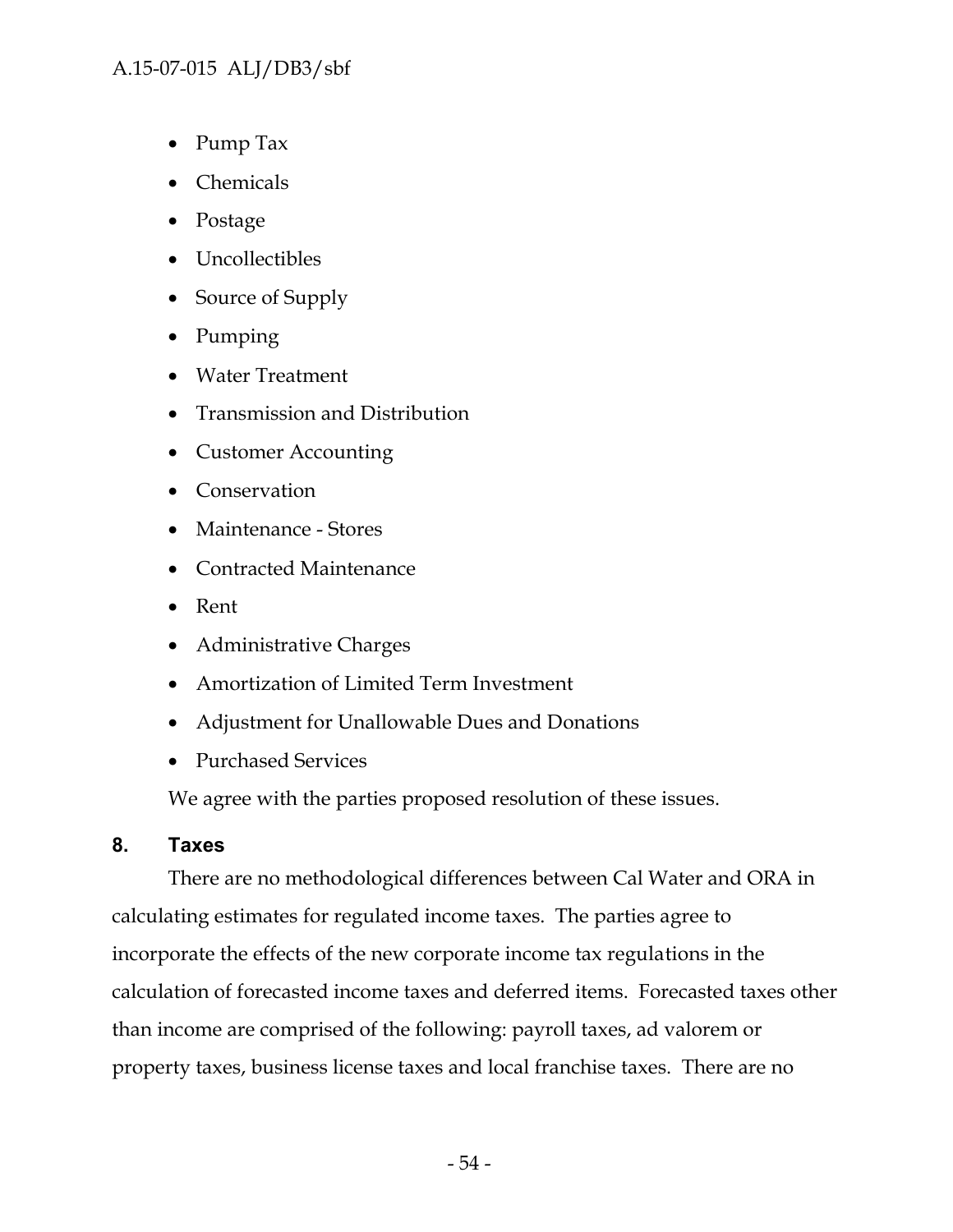contested issues in this category; the parties applied the same forecasting methodology in forecasting taxes other than income.

# **9. Rate Base**

# **9.1. Depreciation**

Cal Water hired an outside consultant to perform a detailed depreciation study for this GRC. As part of the application, Cal Water provided three depreciation studies categorizing Cal Water's districts into three geographic areas:

- METRO Bayshore, Bear Gulch, East Los Angeles, Hermosa Redondo, Livermore, Los Altos, Palos Verdes, Rancho Dominguez, Westlake Districts and Customer Support Services;
- VALLEY Bakersfield, Chico, Dixon, King City, Marysville, Oroville, Salinas, Selma, Stockton, Visalia and Willows; and
- DOMINGUEZ Dominguez South Bay, Antelope Valley, Kern River Valley and Redwood Valley.

Cal Water proposed to use the depreciation rates recommended in the depreciation studies. ORA did not oppose Cal Water's methodology, but recommended adjustments to some of the depreciation accrual rates. Cal Water agreed with ORA's recommendations. The depreciation rates by plant accounts for all districts are included in Attachment 5 of the Settlement.

# **9.2. Deferred Income Taxes**

Federal tax laws<sup>9</sup> require that tax reductions in the early years of plant life be deferred to offset the additional tax liability anticipated in the later years of an

<sup>&</sup>lt;sup>9</sup> The Economic Recovery Act of 1981 (ERTA), as modified by the 1982 Tax Equity and Fiscal Recovery Act (TEFRA) and the Tax Reform Act of 1984.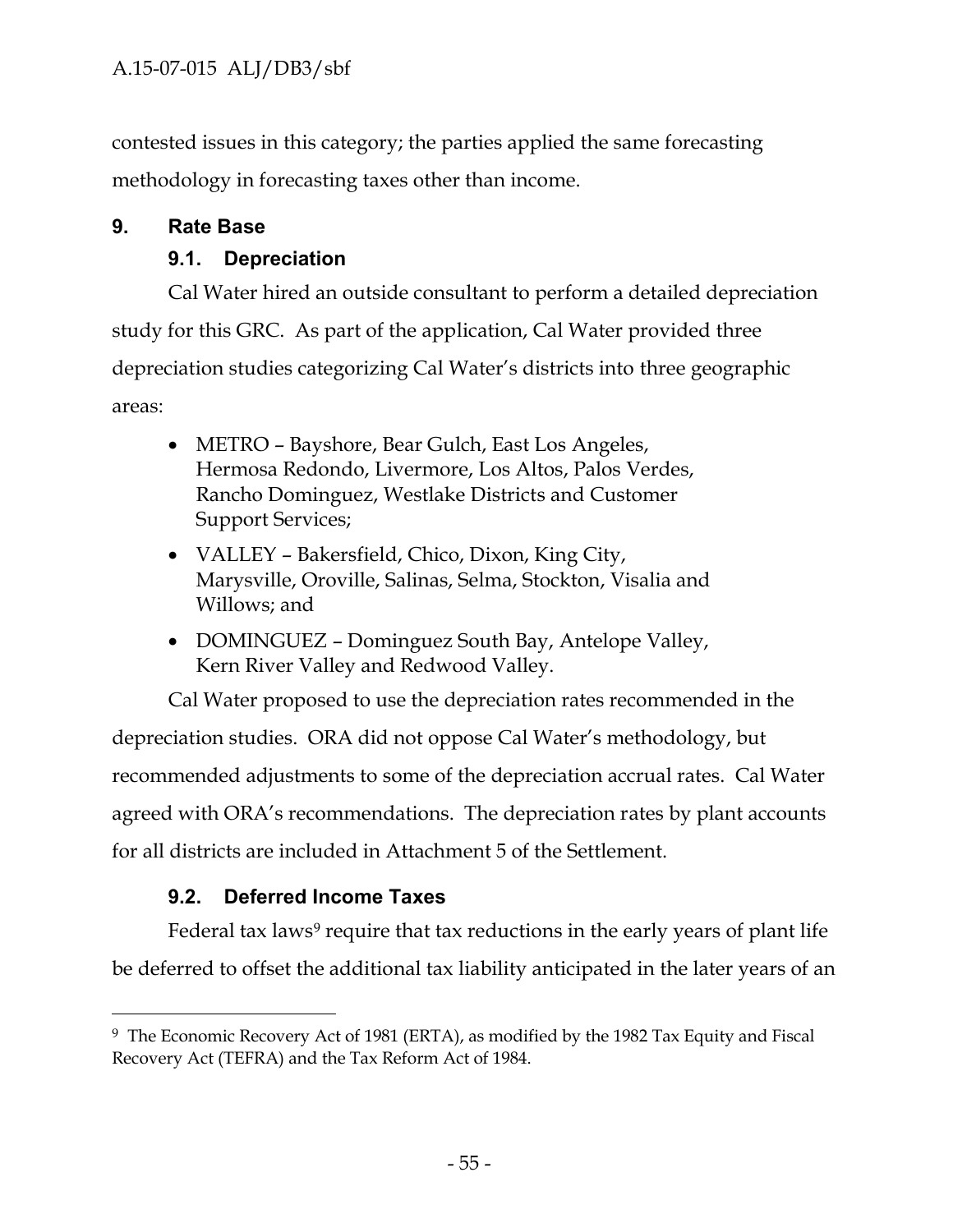## A.15-07-015 ALJ/DB3/sbf

asset's life. This means that the difference between actual book federal tax expense and ratemaking federal tax expense is recorded in the deferred income taxes account which is a reduction from rate base. In its application, Cal Water included the impact of the repair deductions from its main replacement program. Due to the passage of the "Protecting Americans from Tax Hikes Act of 2015" (the "PATH Act"), Cal Water provided revised estimates to ORA to incorporate the impact of bonus depreciation until 2019 in its deferred income tax estimates. ORA and Cal Water agree to incorporate the impact of the PATH Act (Section 179 of Bonus Depreciation deduction) in estimating deferred income tax. The rate base for the individual districts and consolidated regions are included in Attachment 2 of the Settlement.

### **10. Global Plant Issues**

The parties actively negotiated and reached settlement on the following Global Plant Issues which had been in dispute. Special attention is drawn to selected items below, particularly as they relate to safety.

- Non-specific Capital Budget
	- o The parties recognize that non-specific spending has been increasing and has exceeded past forecasts. As part of the global capital settlement, the parties agree to reduce annual non-specific budgets for 2016-2018 by 20-25 percent depending on the operational district. Cal Water will make additional efforts to control non-specific budget spending, and consider ways to increase transparency of its non-specific budget spending.
- Pipeline Replacement Program
	- o To address safety concerns and system priorities, the parties agree to include in this GRC an increase in the pipeline replacement rate from Cal Water's historic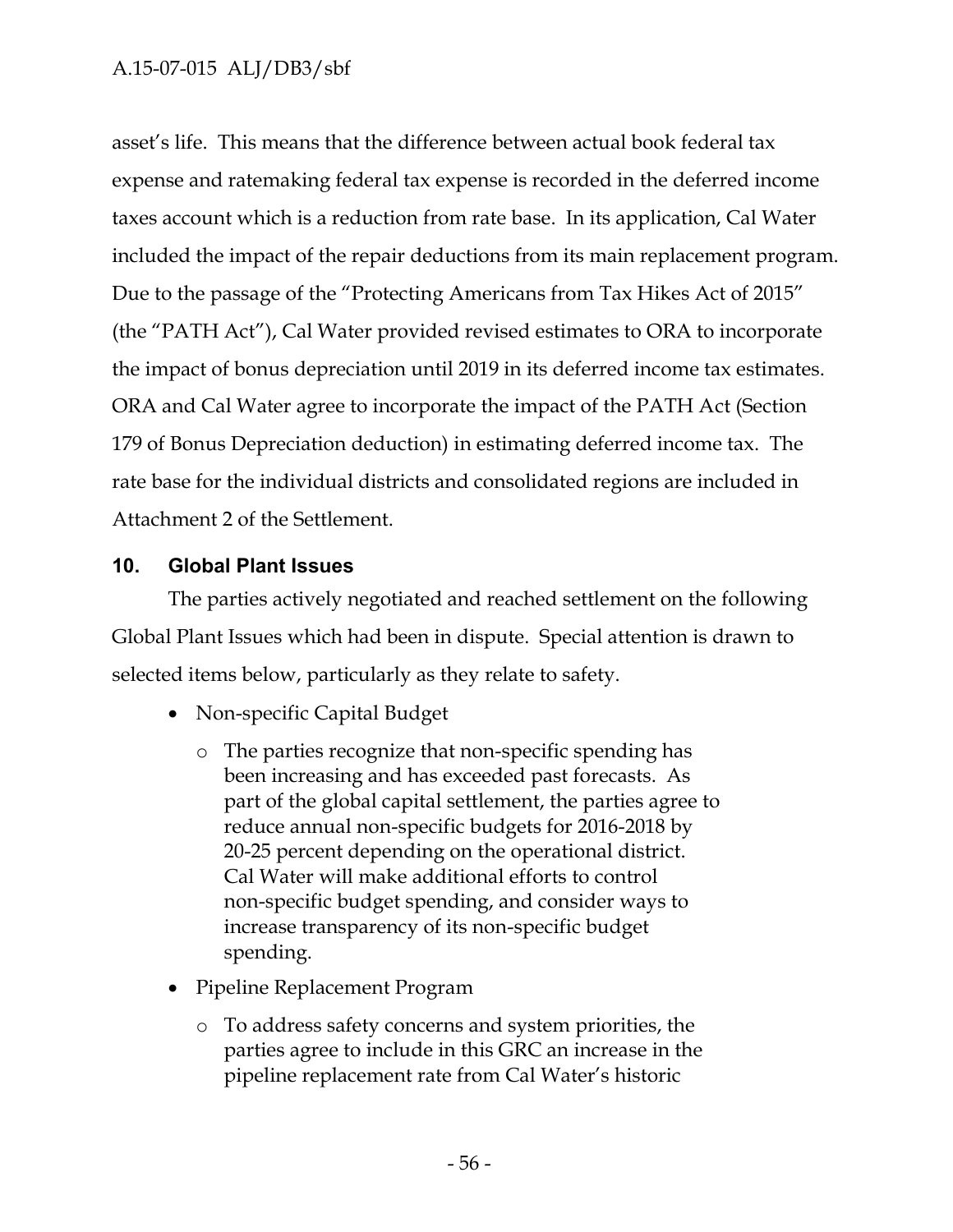levels, and to implement a Water Loss Control Program in districts with a high leak rate or high water loss rate.

- Flat to Metered (FTM) Program and Advanced Meter Infrastructure (AMI) /Automated Meter Reading (AMR) Projects
	- o Cal Water has an ongoing program to convert all remaining flat rate services to metered services as required by Cal. Water Code § 527. Cal Water's Bakersfield, Marysville and Selma Districts are still to be converted. The parties agreed on a conversion schedule consistent with Cal. Water Code § 527.
- AMI / AMR Projects
	- o Cal Water's proposed capital budget includes replacing existing manual read water meters with AMR water meters in four districts, and AMI water meters in Bakersfield when converting flat rate services to metered services. ORA opposed the AMR projects and AMI deployment generally. The parties agreed to exclude from this GRC all AMI projects and associated costs, and to continue the Dominguez 2012 GRC AMR pilot program, with certain restrictions.
- Electrical Panelboards Replacement
- Supervisory Control and Data Acquisition (SCADA)
- Meter Replacement Program
- Flow Meter Replacement
- Vehicle Replacement Program
- Generator Replacement Program
- Pump Replacement Program
- Tank Painting Projects
- Hydro-Pneumatic Tank Replacement
	- o Cal Water proposed to replace high-risk hydro-pneumatic tanks (pressure vessels) to address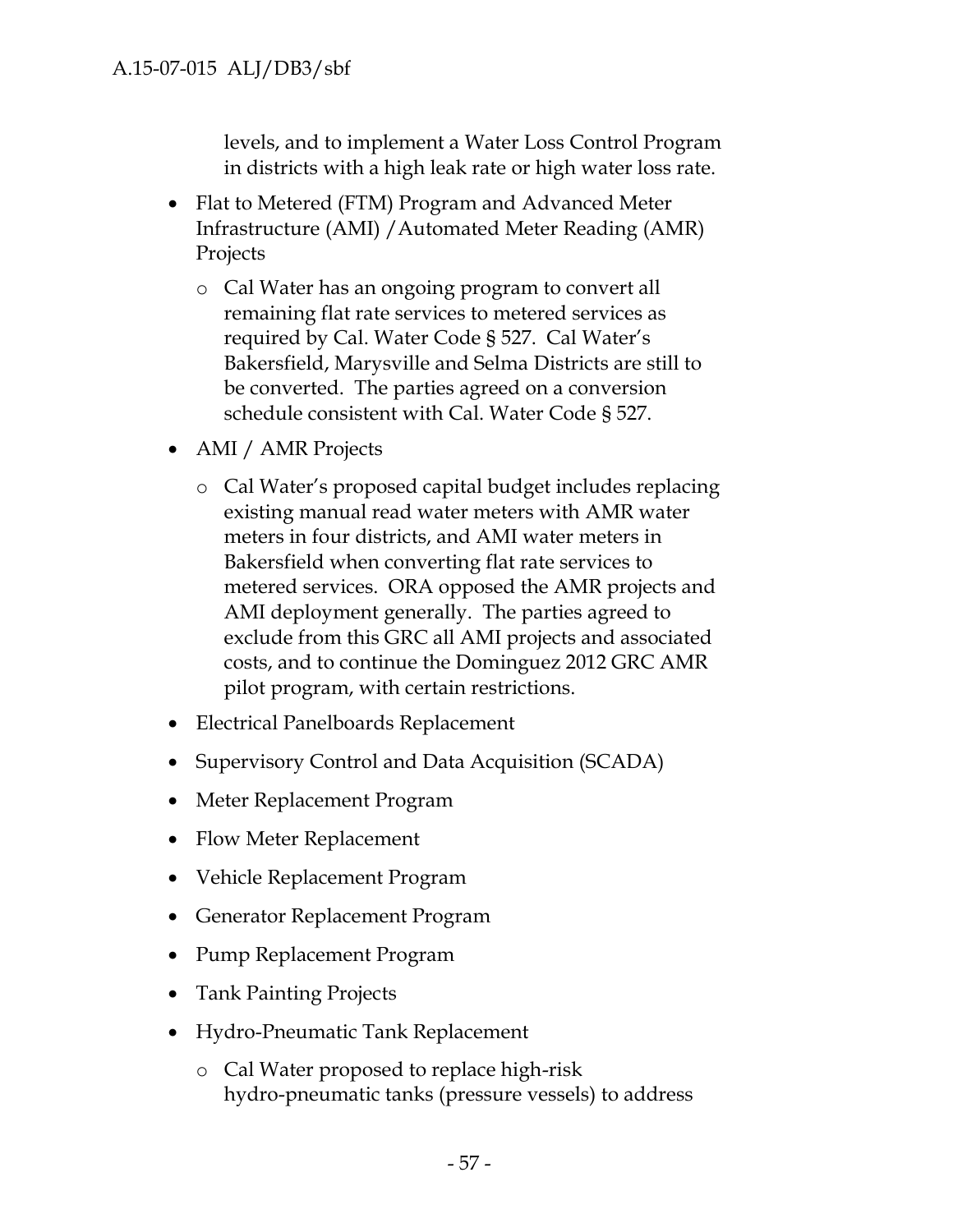safety concerns in various districts. Pressure vessels installed prior to the 1980s are vulnerable to failure due to a combination of undocumented design, fabrication, inspection, testing or certification issues. Cal Water developed its replacement and prioritization criteria in 2011 after experiencing two catastrophic failures, and began prioritizing replacement projects in its 2012 GRC. To address safety concerns and system priorities, the parties agree to include 11 pressure vessel replacement projects in this GRC based on Cal Water's priority ranking. Individual projects and associated costs are presented in the respective district plant chapters and in Attachment 9 of the Settlement.

- Control Valve Replacement
	- o Cal Water proposed the replacement and restoration / overhaul for a number of automatic control valves in multiple districts. These valves regulate the water flow and water pressure in the distribution system. As critical infrastructure, the failure of these control valves could result in main breaks, property damage from tank overflows, or low pressure concerns. ORA agreed with the need for these projects but disagreed with the proposed costs. The parties agreed to a lower cost program than originally proposed in the application, as shown in Attachment 9 of the Settlement.
- Construction Work in Progress (CWIP)
- Capital Budget Carryforward Adjustment
	- o In recognition of the large carry-over totals proposed in this application, Cal Water agrees to a rate base carry-forward of \$89.6 million in 2016 for ratemaking purposes. This adjustment amount is a line item adjustment to be made in Cal Water's plant addition workpapers (WP 8A4) that will serve to reduce Cal Water's revenue requirement for the years 2017 through 2019.
- Acquired Systems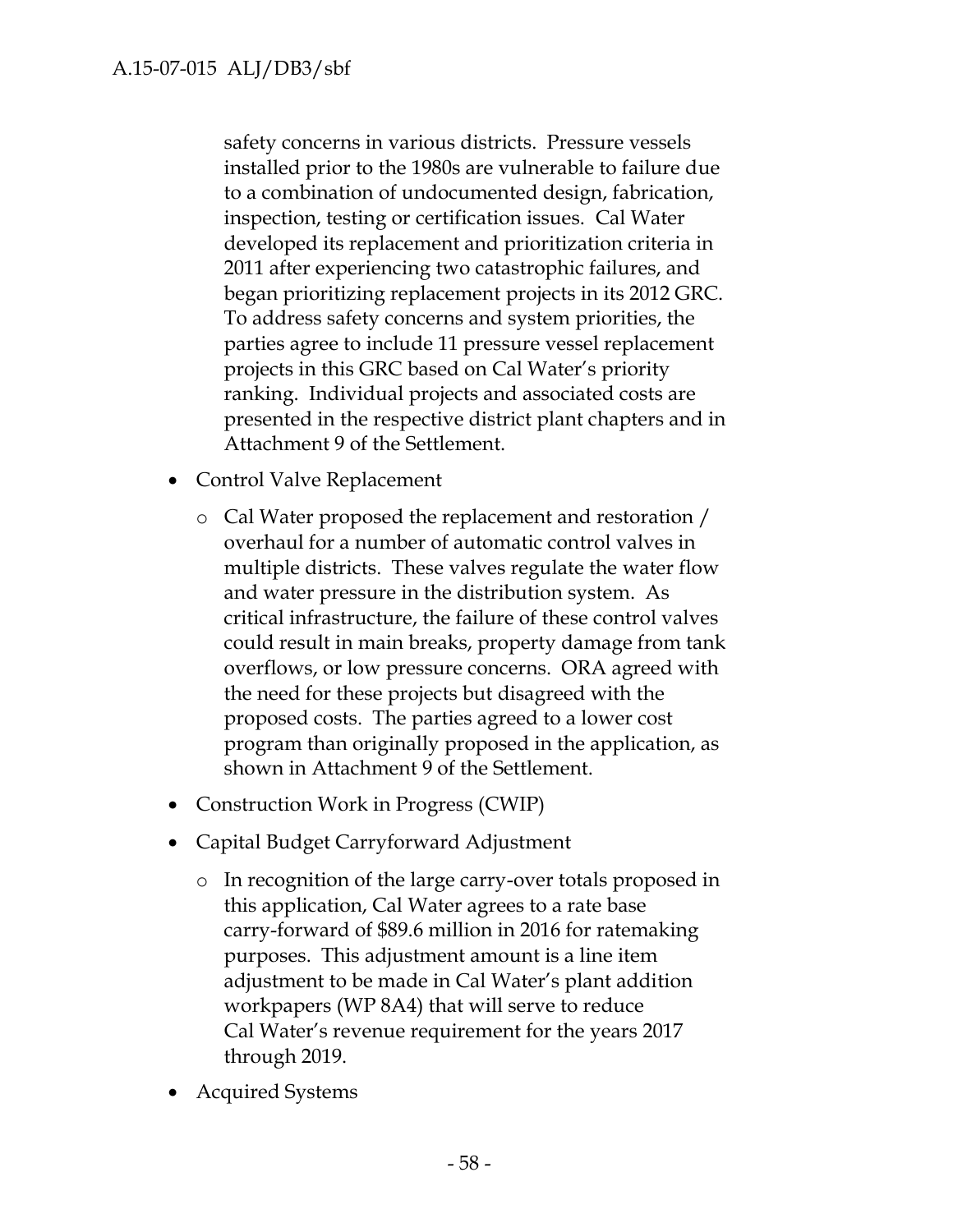- Confidentiality of Application Information
	- o In its GRC application, Cal Water identified information in its capital project justification that Cal Water believed should be treated as confidential in order to maintain the safety and security of its infrastructure. ORA challenged Cal Water's approach because a majority of the claimed confidential information was available elsewhere and did not pose a safety or security concern. In the next GRC, Cal Water and ORA agree that, rather than marking entire pages of a document confidential, Cal Water will instead identify the specific confidential information and submit these confidential documents with its GRC application. The parties are reminded that the Commission recently adopted D.16-08-024<sup>10</sup> to Rulemaking (R.) 14-11-001, updating the Commission's processes relating to potentially confidential information.

We agree with the parties' proposed resolution of these issues.

# **11. Customer Support Services and District-Specific Issues**

Cal Water and ORA engaged in extensive negotiations regarding both

Customer Support Services (General Office) expenses, global issues and expenses

(those impacting multiple districts) and district-specific issues and expenses.

# **11.1. Advance Capital Budget**

The parties also reached agreement on the Advance Capital Budget (ACB),

which consists of projects in three categories:

- Non-specific capital budgets (also discussed in Section 10, above);
- Specific projects; and

 $10$  D.16-08-024 is an interim decision, and the proceeding remains open for further refinement and improvement of the Commission's processes.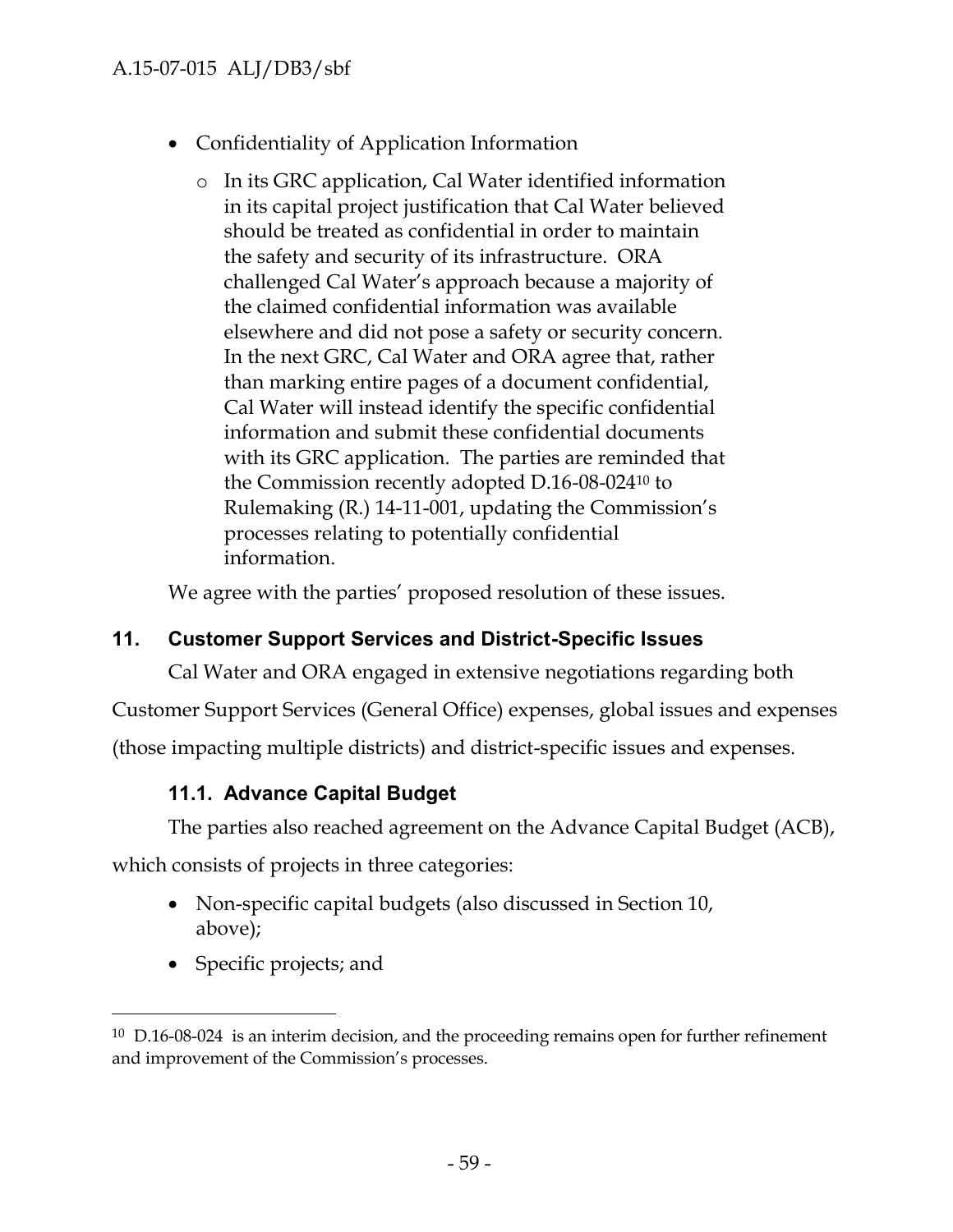• Advice Letter projects.

In addition to the ACB, districts may also have projects that were approved in an earlier GRC but which have not yet been completed. These are known as "carry-over projects". The ACB for specific projects identifies the projects and forecasted costs that the parties have agreed should be reflected in the adopted revenue requirement. The non-specific capital budget is for projects that are anticipated to be completed during the indicated year to resolve issues that were not known in detail when the ACB for that time period was adopted. These projects tend to be for emergency, unforeseen or programmatic projects that need to be completed between GRC's.

# **11.2. District-Specific Budgets**

In addition to district-specific programs and projects discussed elsewhere in this decision, the following highlighted programs and projects will be undertaken or continued in an on-going effort to improve the safety and reliability of Cal Water's system and service:

- **Bakersfield:** The parties agree that Cal Water should add arsenic treatment to Well Station 202 in South Bakersfield, a relatively new well which has been offline because the water's arsenic level exceeds the MCL.
- **Bear Gulch (Station 45):** While the parties agree that the Water Master Plan for the Skyline and Woodside Mutual (Station 45) should be completed to provide recommendations for Cal Water to address the systems' supply and reliability goals, the conditions and vulnerabilities of this station necessitate the rebuild of Station 45 concurrent with the Master Plan to ensure customer safety and reliable station operations.
- **Bear Gulch (Station 46):** The Dept. of Public Health inspected the Orchard Hills (Station 46) redwood tanks and facilities and required that Cal Water replace the tanks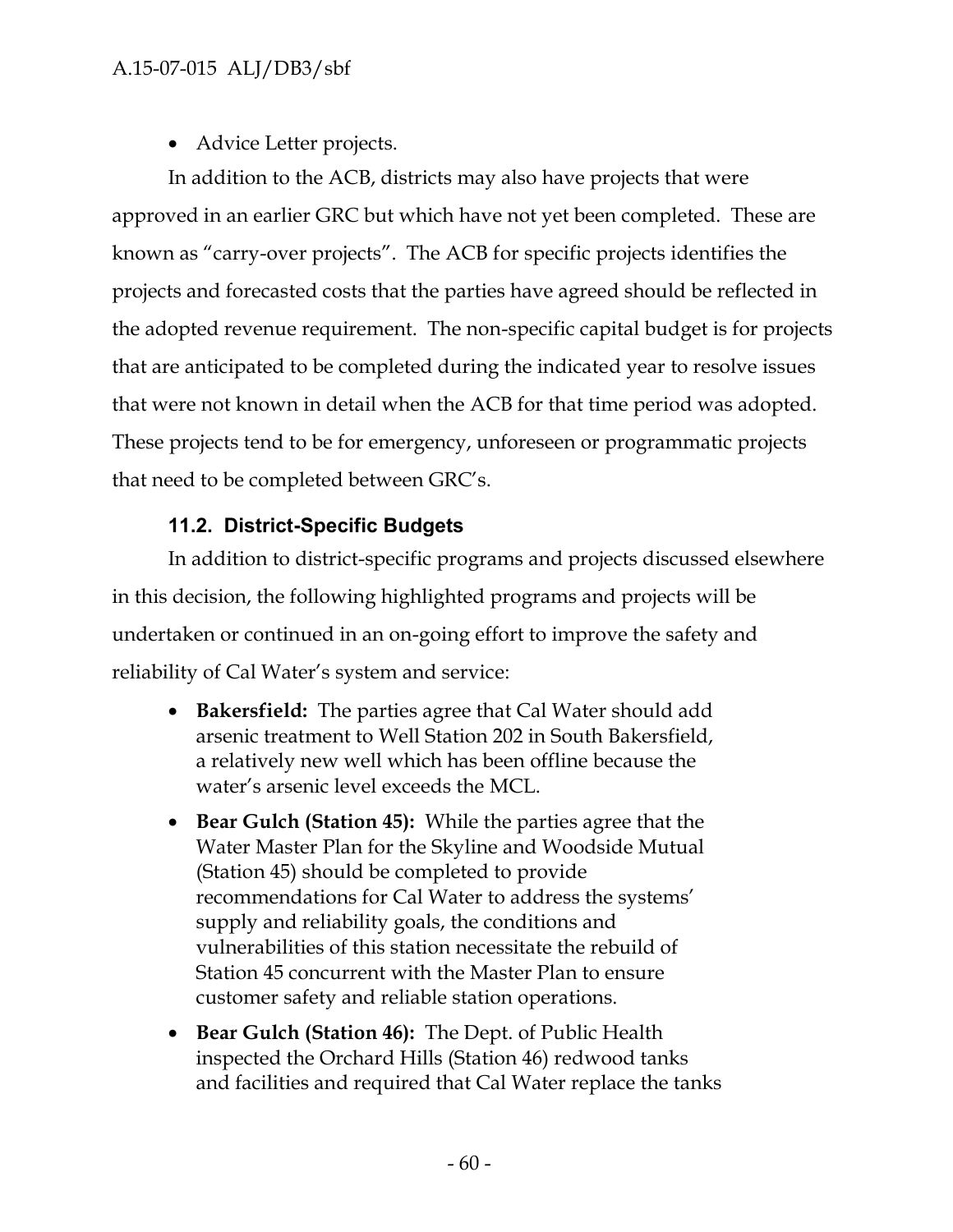as soon as possible. Cal Water installed temporary polyethylene tanks to replace the redwood tanks. The conditions and vulnerabilities of this station necessitate the need to replace the temporary polyethylene tanks with permanent bolted steel tanks.

- **Dominguez**: Approximately 384 fire hydrants in the Dominguez District do not have isolation valves and many hydrant risers are deteriorated. Cal Water proposed a program to replace approximately 40 of these hydrants per year, and to replace all 384 hydrants over a 10-year period to allow for continued water delivery during regular hydrant maintenance and emergency scenarios.
- **East Los Angeles:** Cal Water proposed to construct a groundwater treatment plant for wells 62-01 and 62-02, to allow the utilization of groundwater to offset water purchased from the Central Basin Municipal Water District, the local wholesale supplier. While ORA was initially concerned this project was not cost-effective, the wells have already been drilled and the parties agree treatment is needed.
- **Hermosa Redondo:** Cal Water proposed to rebuild Station 24 because the station's facilities were deteriorated and in need of replacement. Two of four redwood reservoirs are leaking, and all four redwood reservoirs did not meet the Division of Drinking Water's (DDW) requirements for overflow pipe air gap and seismic requirements. While the parties ultimately agreed Station 24 should be rebuilt, they disagreed on the scope of the project. In settlement, the parties agreed only to include the design cost of the station rebuild (\$300,000) in this GRC. Cal Water will be permitted to provide additional design and cost details in a future rate case.
- **Kern River Valley:** Cal Water's intake structure for the Kernville Surface Water Treatment Plant requires extensive maintenance to remove clogging, and operators to manually clean it by air purging on a daily basis. Due to low water levels, the pump is operating at half of its design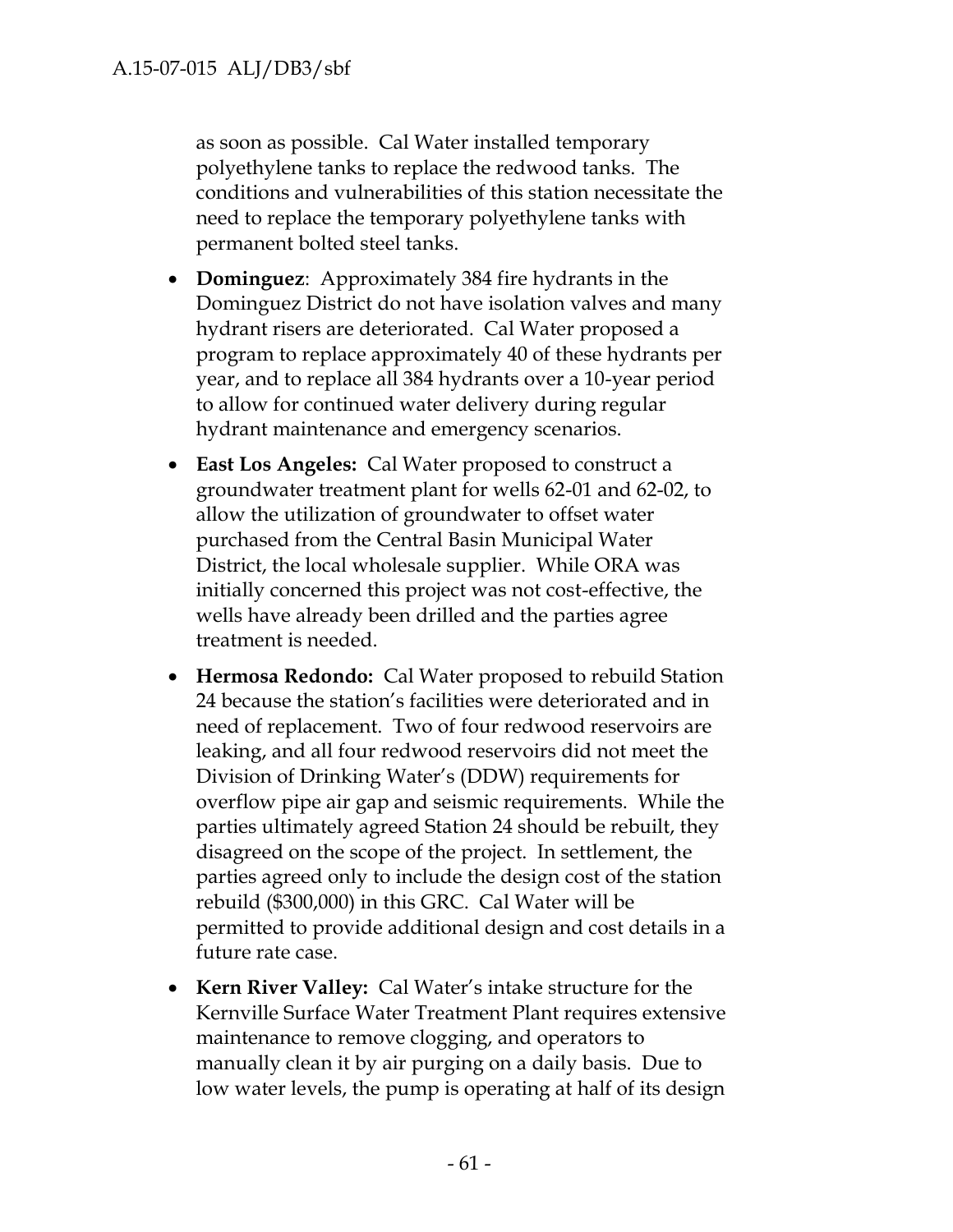capacity. Cal Water will undertake a feasibility study to explore intake solutions that are less impacted by low water levels, and would allow the plant to provide a more consistent and reliable raw water source.

- **King City:** Cal Water proposed installing a series of large diameter pipelines to bring low-nitrate water from the west side of King City to a Zone 555 feed point on the east side of the city. The project was divided into six phases, three of which have been completed. The final three phases will be included in this GRC.
- **Palos Verdes (Reservoir 7, Station 43):** Cal Water identified a storage deficiency and water quality issue in the Palos Verdes P-Cascade system, and proposed system modifications that would allow adequate cycling, reduce the potential of nitrification and return Reservoir 7 to operational status. Addressing these issues will provide operational, emergency and fire flow storage, which increases system reliability.
- **Palos Verdes (Station 37):** The 9.5 million gallon concrete reservoir at Station 37 is leaking at an average rate of 30,000 gallons per day. Cal Water and its consultant drained and inspected the tank. It was determined that past repair attempts have failed. Necessary repairs will be undertaken, minus the planned replacement of roof support columns which showed cracks, but did not yet demonstrate any structural weakness.
- **Palos Verdes (Crenshaw Ridge Supply & D-500 Project):** The Palos Verdes water system is comprised of 100 percent purchased water which is distributed via two major pipelines. 90 percent of the supply is pumped to tanks located at the top of the mountain via a single transmission system (Ridge) then distributed to customers downgradient. The lower elevation areas (D-500) are served from a single pipeline and pump stations. The pipe in both transmission pipeline systems is over 60 years old, and located in cross-country alignments that have become inaccessible due to development that has occurred since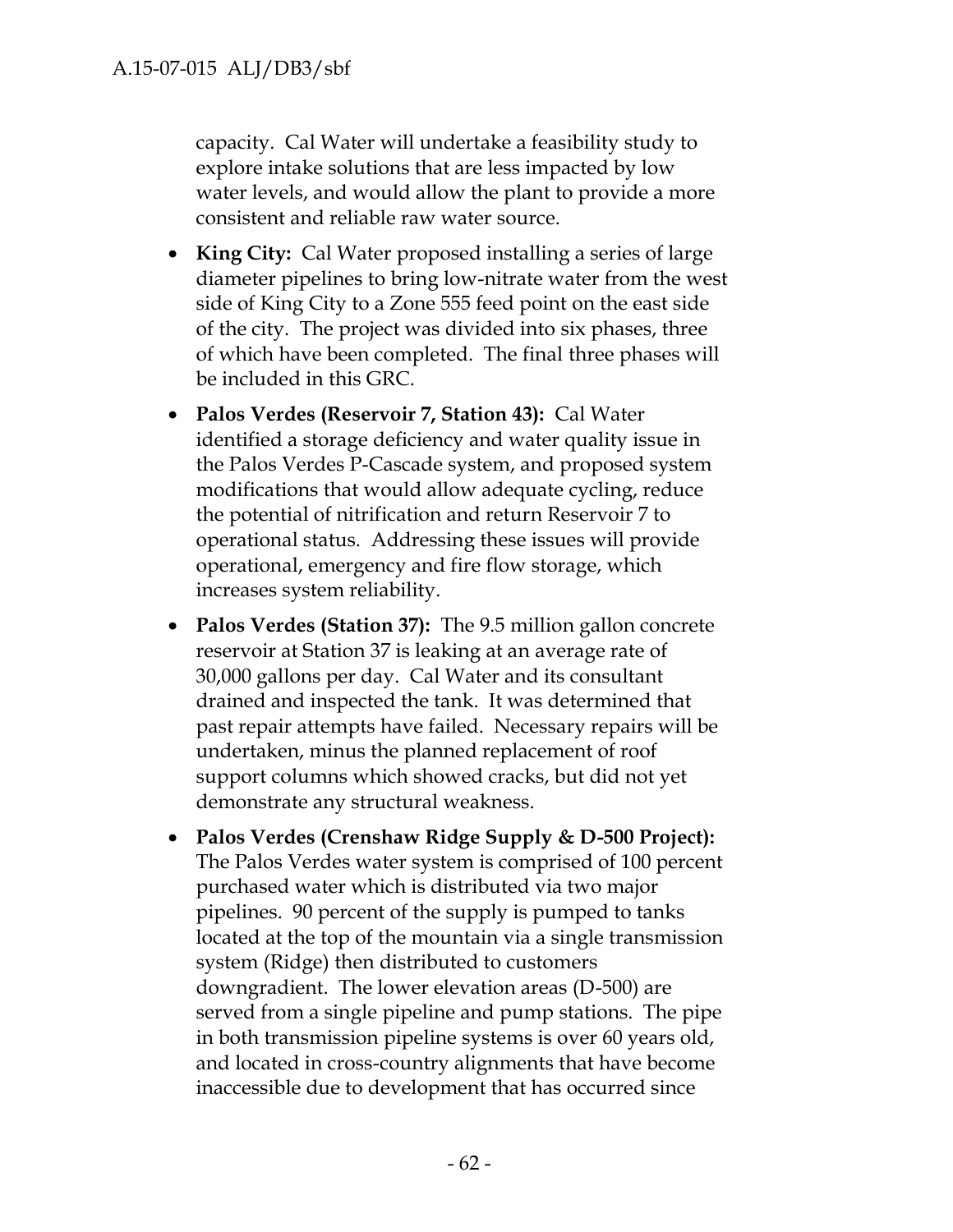the system was installed. In the event either of these pipelines were to leak or fail due to age or other emergency, residents of the peninsula could face lengthy water outages. Cal Water will install a redundant system parallel to the Ridge System, and replace portions of the D-500 pipeline. These projects will provide redundancy to the Ridge system and provide additional reliability to Palos Verdes customers.

- **Salinas (155 Hydraulic Zone and Station 47):** This zone has experienced several wells failing because of contamination. Cal Water initially proposed drilling a new well to increase supply reliability in the zone. After negotiation the parties propose lower cost options of taking higher nitrate water from well 21-01 and blending it to safe levels using water from well 47-01, along with additional capacity improvements to Station 47.
- **Westlake (Thousand Oaks Zone III Emergency Interconnect):** Cal Water proposes an emergency interconnection with the City of Thousand Oaks because all 3 purchased water connections serving Zone III are supplied from the Calleguas Municipal Water District's Lindero feeder, a single feed, dead-end pipeline with no redundancy within the Cal Water service area. Thousand Oaks' service area bordering Zone III is supplied by a different feeder, so this interconnection will provide backup supply to Zone III if the Lindero feeder fails.

### **Standard of Review for Settlement**

As the applicant, Cal Water bears the burden of proof to show that the regulatory relief it requests is just and reasonable and the related ratemaking mechanisms are fair. In order for the Commission to consider whether the proposed settlement is in the public interest, the Commission must be convinced the parties had a thorough understanding of the application and all of the underlying assumptions and data included in the record. The requirements for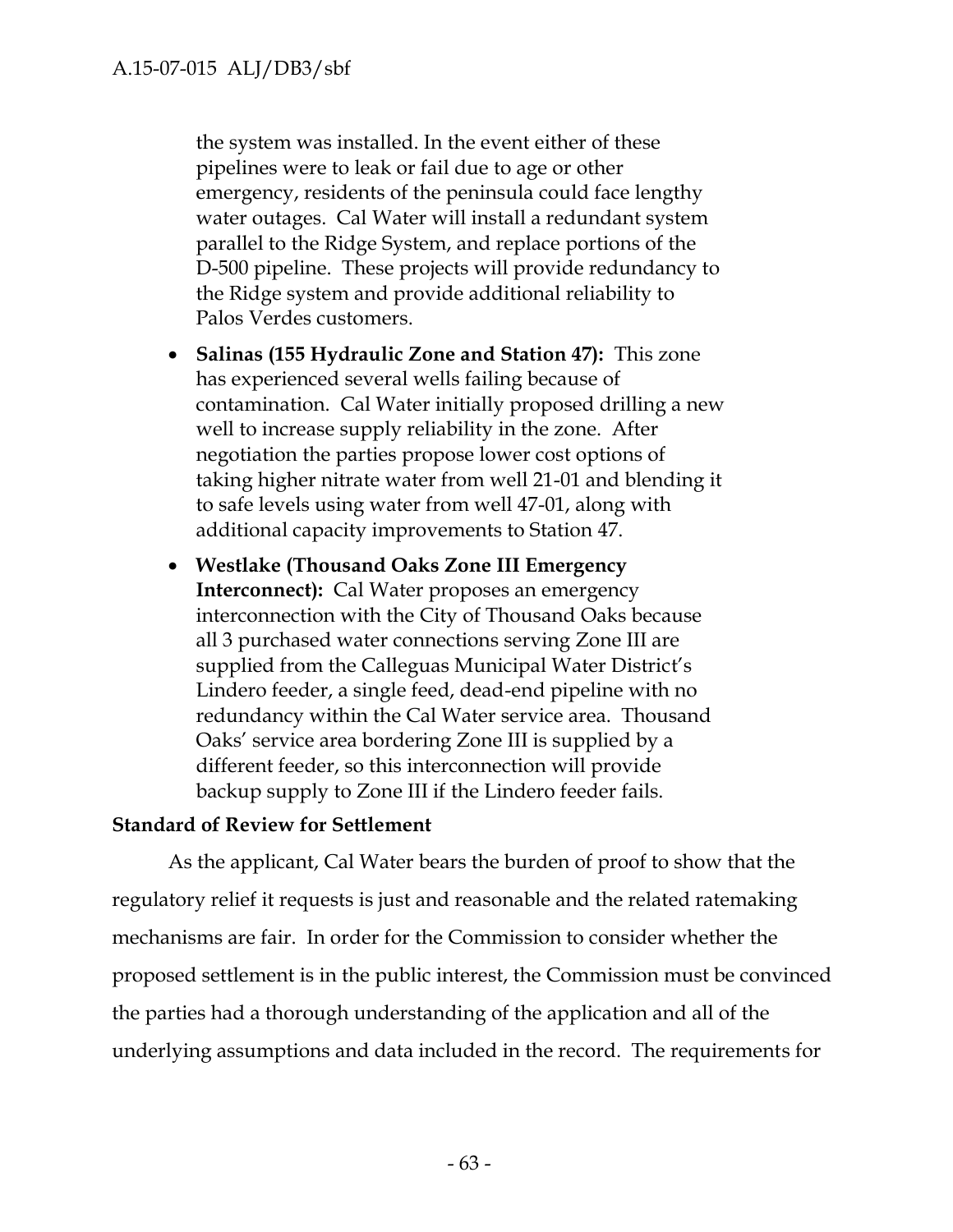adopting a settlement are set forth in Rule 12.1(a) of the Commission's Rules of Practice and Procedure,<sup>11</sup> which states:

Parties may, by written motion any time after the first prehearing conference and within 30 days after the last day of hearing, propose settlements on the resolution of any material issue of law or fact or on a mutually agreeable outcome to the proceeding. Settlements need not be joined by all parties; however, settlements in applications must be signed by the applicant ….

…

When a settlement pertains to a proceeding under a Rate Case Plan or other proceeding in which a comparison exhibit would ordinarily be filed, the motion must be supported by a comparison exhibit indicating the impact of the settlement in relation to the utility's application and, if the participating staff supports the settlement, in relation to the issues staff contested, or would have contested, in a hearing.

Rule 12.1(d) provides:

The Commission will not approve settlements, whether contested or uncontested, unless the settlement is reasonable in light of the whole record, consistent with the law, and in the public interest.

Rule 12.5 limits the future applicability of a settlement:

Commission adoption of a settlement is binding on all parties to the proceeding in which the settlement is proposed. Unless the Commission expressly provides otherwise, such adoption does not constitute approval of, or precedent regarding, any principle or issue in the proceeding or in any future proceeding.

<sup>11</sup> All referenced Rules are the Commission's Rules of Practice and Procedure. http://docs.cpuc.ca.gov/SearchRes.aspx?docformat=ALL&DocID=154622266.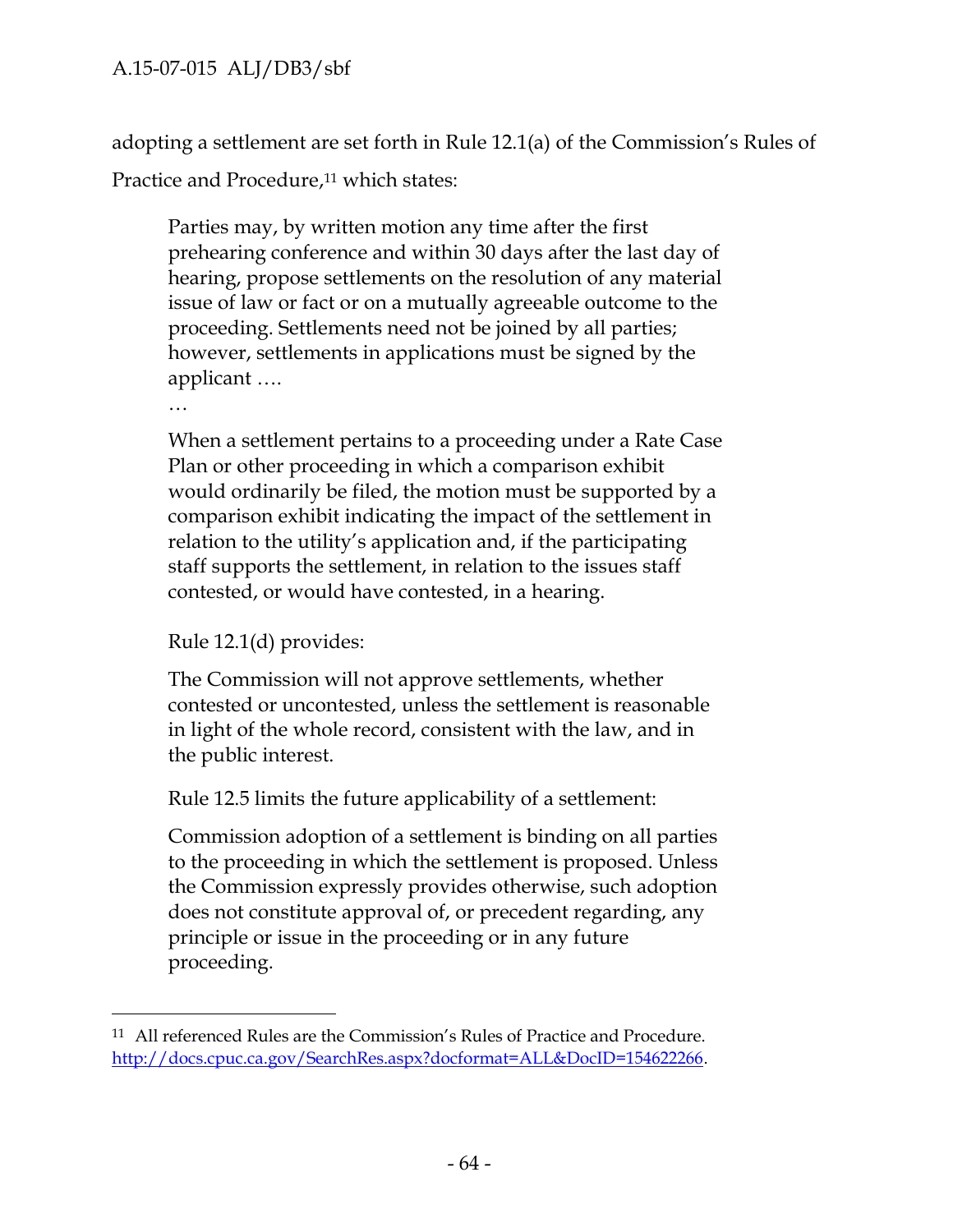We must find whether the settlement complies with Rule 12.1(d), which requires a settlement be "reasonable in light of the whole record, consistent with the law, and in the public interest."

The record consists of all filed documents, served and filed testimony, the proposed Settlement and the motion for its adoption, as well as the briefs of the parties on those issues not included in the proposed Settlement. The Settlement resolves nearly all of the issues in this GRC and in the ORA Report of Operations.

### **Reasonable in Light of the Whole Record**

Cal Water represents the utility and its shareholders. ORA represents the interests of ratepayers in general, and the intervenors represent the interests of specific groups of ratepayers. The Settlement is the result of extensive and vigorous negotiations. The parties to the Settlement have a thorough understanding of the issues and all of the underlying assumptions and data, and could therefore make informed decisions in the settlement process.

The Settling Parties' evaluation of the issues leading to the Settlement is based on the Application, the prepared testimony, briefs, comments and supporting evidence of the parties. The Settlement commands the broad and nearly unanimous support of the parties:

- Cal Water fully supports the Settlement in its entirety.
- ORA fully supports the Settlement in its entirety.
- CWUC, representing approximately 665 operations, construction, maintenance, and clerical employees of Cal Water supports the portions of the Settlement relating to employee wages, the pension plan, 401(k), and employee "on-call" premiums.
- The City of Visalia (located in the Visalia District) is considering a recommendation from city staff that Visalia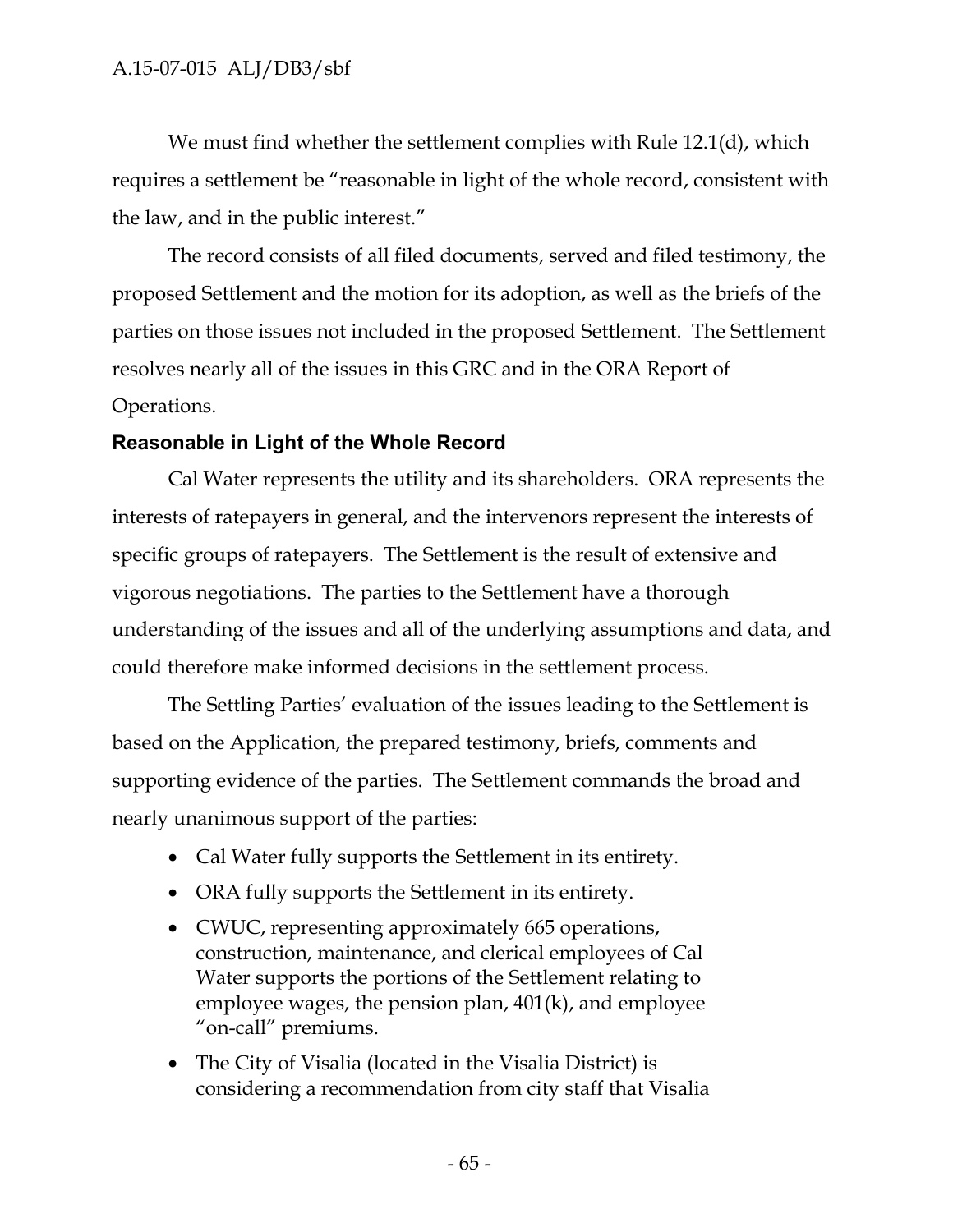should generally support the agreement, but not the rate increase for the Visalia District. The Commission has not yet been informed of any formal action on the part of the city to staff's recommendation.

- The County of Kern (for ratepayers in the Bakersfield and Kern River Valley Districts) is considering a recommendation from county staff that the county should generally support the agreement, but not the rate increase for the Bakersfield and Kern River Valley Districts. The Commission has not yet been informed of any formal action on the part of the county to staff's recommendation.
- Timothy Groover-Merrick (customer in the Kern River Valley District) generally supports the Settlement but not the rate increase proposed for the Kern River Valley District.
- The Leona Valley Town Council (for customers in the separately-tariffed Leona Valley area of the Antelope Valley District) supports the portions of the Settlement relating to affordability, consolidation, main replacement, and issues specific to Leona Valley.
- Jeffrey Young (customer in the Coast Springs area of the Redwood Valley District) supports the portions of the Settlement relating to affordability, consolidation, main replacement and issues specific to the Coast Springs District.
- The County of Lake (for ratepayers in the Lucerne ratemaking area of the Redwood Valley District) supports the Affordability, Rate Design and Redwood Valley – Lucerne portions of the Settlement, but expresses concern that settlement on these issues does not directly address the general affordability concerns caused by the successive water rate increases on Lucerne residents.
- The City of Bakersfield opposes the Settlement, primarily as it pertains to rate increases in the Bakersfield and Kern River Valley Districts and the cost recovery issue pertaining to the South Bakersfield Water Treatment Plant.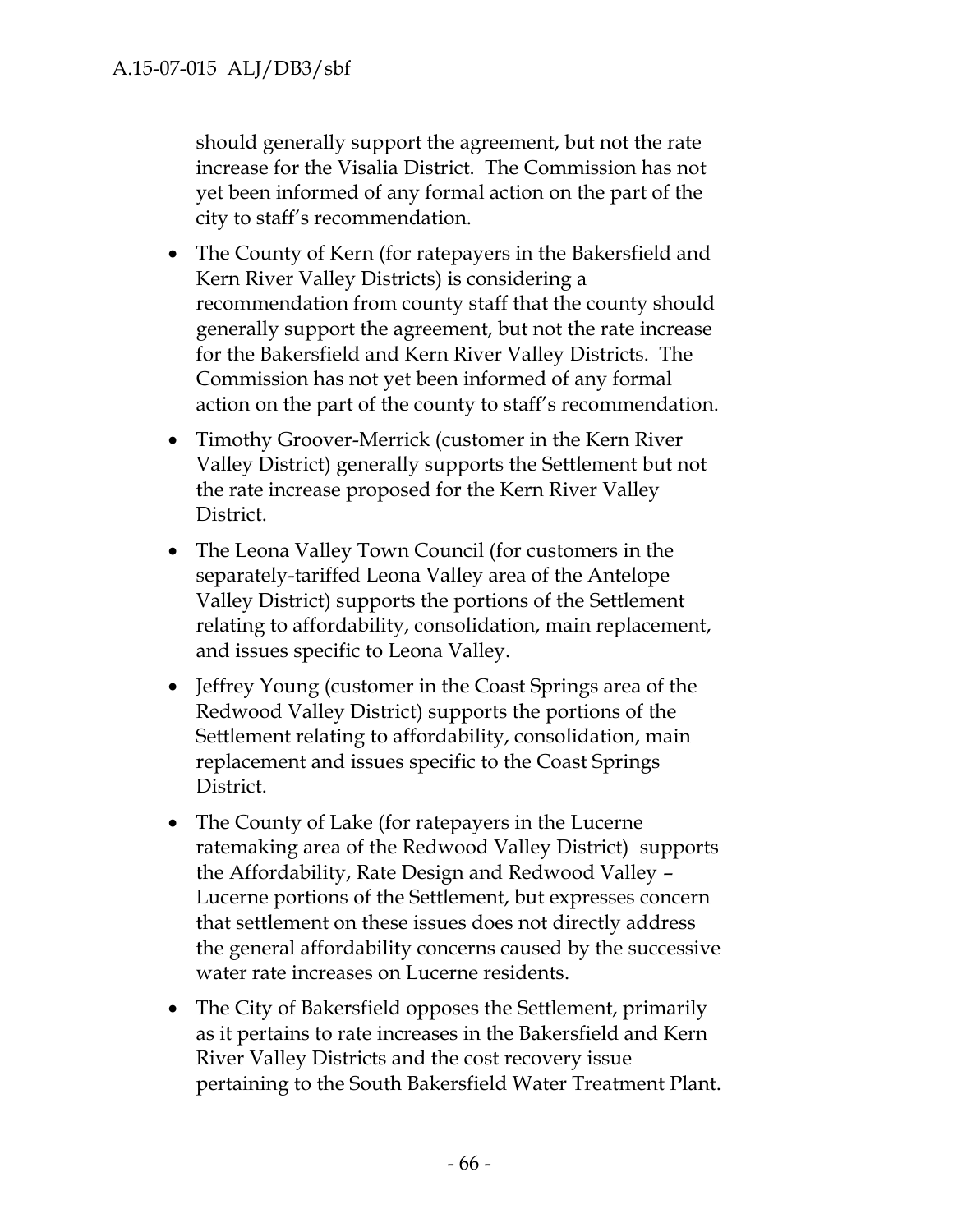The Commission could have resolved the disputed issues in favor of any of the parties. Accordingly, the Settling Parties have balanced a variety of issues of importance to them and have agreed to the Settlement as a reasonable means by which to resolve the issues. For the reasons discussed above, the Settlement is reasonable in light of the record as a whole.

## **Consistent with the Law**

There are no terms within the Settlement that would bind the Commission in the future or violate existing law. Therefore, we find the Settlement consistent with the law.

## **In the Public Interest**

There is a public policy favoring settlement of litigated disputes to avoid costly and protracted litigation.<sup>12</sup> The Settlement satisfies this public policy preference for the following reasons:

- a. The sponsors of the Settlement represent the interests of Cal Water and its shareholders as well as Cal Water's customers, the ratepayers.
- b. The Settlement serves the public interest by resolving the competing concerns in a collaborative and cooperative manner.
- c. By reaching agreement, the parties avoid the costs and uncertainties of further litigation in this proceeding, and eliminate the possible litigation costs for rehearing and appeal. Approval of the Settlement provides speedy and complete resolution of the issues.
- d. The Settlement meets the applicable settlement standards of Rule 12.1(d), should be accorded the same deference the Commission accords settlements generally, and should be adopted.

<sup>12</sup> D.88-12-083, 30 CPUC 2d 189, 221.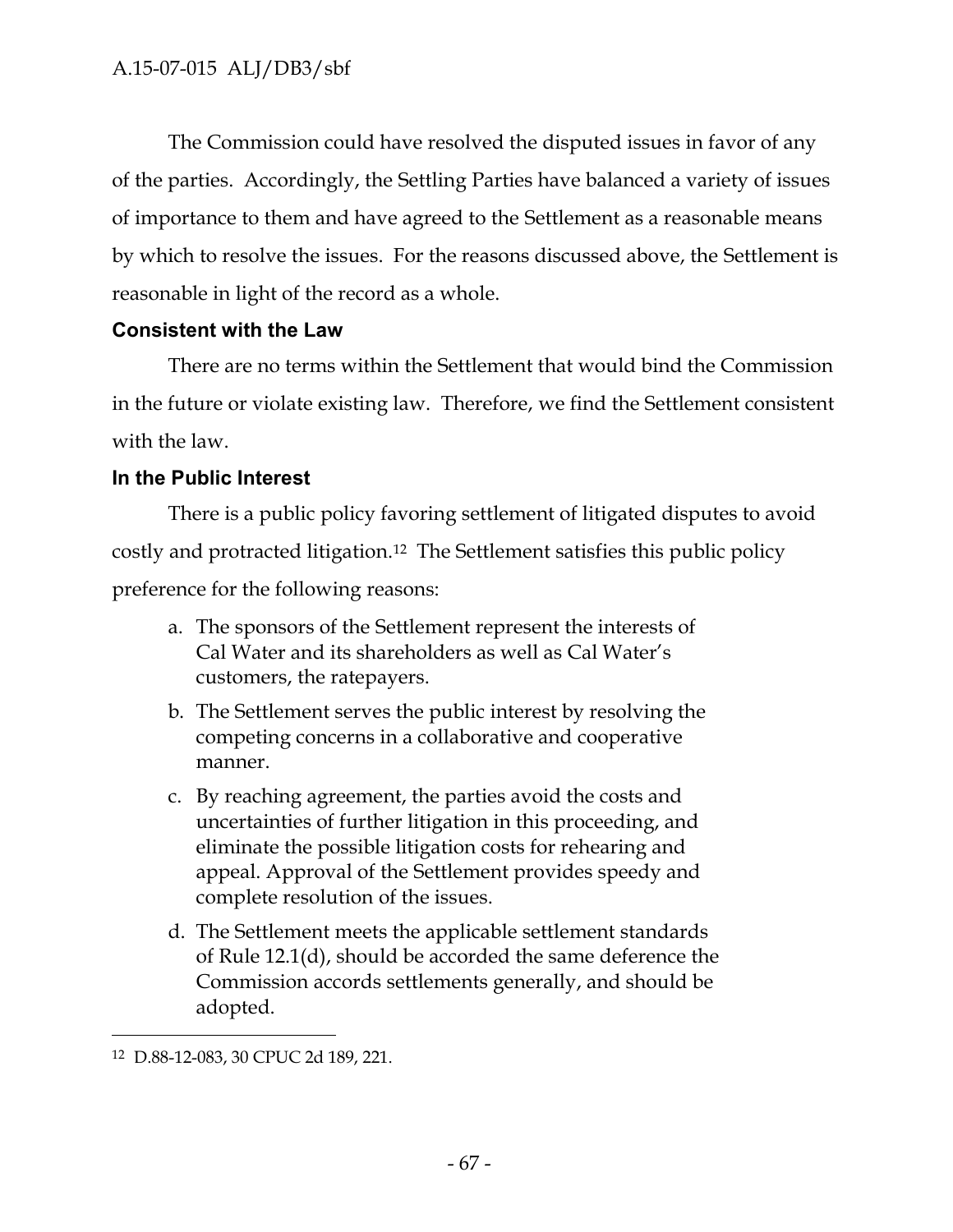Adoption of the Settlement is binding on all parties to the proceeding. However, pursuant to Rule 12.5, the Settlement does not bind or otherwise impose a precedent in this or any other proceeding.

The Settling Parties address and resolved the issues identified in the proceeding. The Settlement terms ensure customers have access to a safe and reliable water supply at a reasonable cost, and Cal Water and its shareholders will receive a reasonable rate of return on their investments. We therefore conclude that the Settlement is in the public interest.

#### **Litigated Issues**

The Settlement between Cal Water, ORA and the intervenors did not resolve three issues, which we resolve in this decision. On the litigated issues, we adopt Cal Water's modified request for cost recovery relating to the South Bakersfield Water Treatment Plant, and we require Cal Water to use the methodology adopted in the Rate Case Plan for Class A Water Utilities in filing their advice letters for the escalation / attrition years of 2018 and 2019. We reject Cal Water's request not to use the pro forma earnings test in making these filings, and reject ORA's request to require Cal Water to file Tier 2 advice letters in making these filings.

#### **a. South Bakersfield Water Treatment Plant**

The issue is whether Cal Water should be allowed to recover a portion of the \$4,676,312 in costs incurred between 2008 and 2011 in planning for a possible South Bakersfield Water Trent Plant (SBWTP) which was never built or put into service. These costs arose as the result of expenses incurred in planning for what Cal Water believed would be a joint project with the City of Bakersfield to build a water treatment plant in south Bakersfield, with both the costs and benefits to be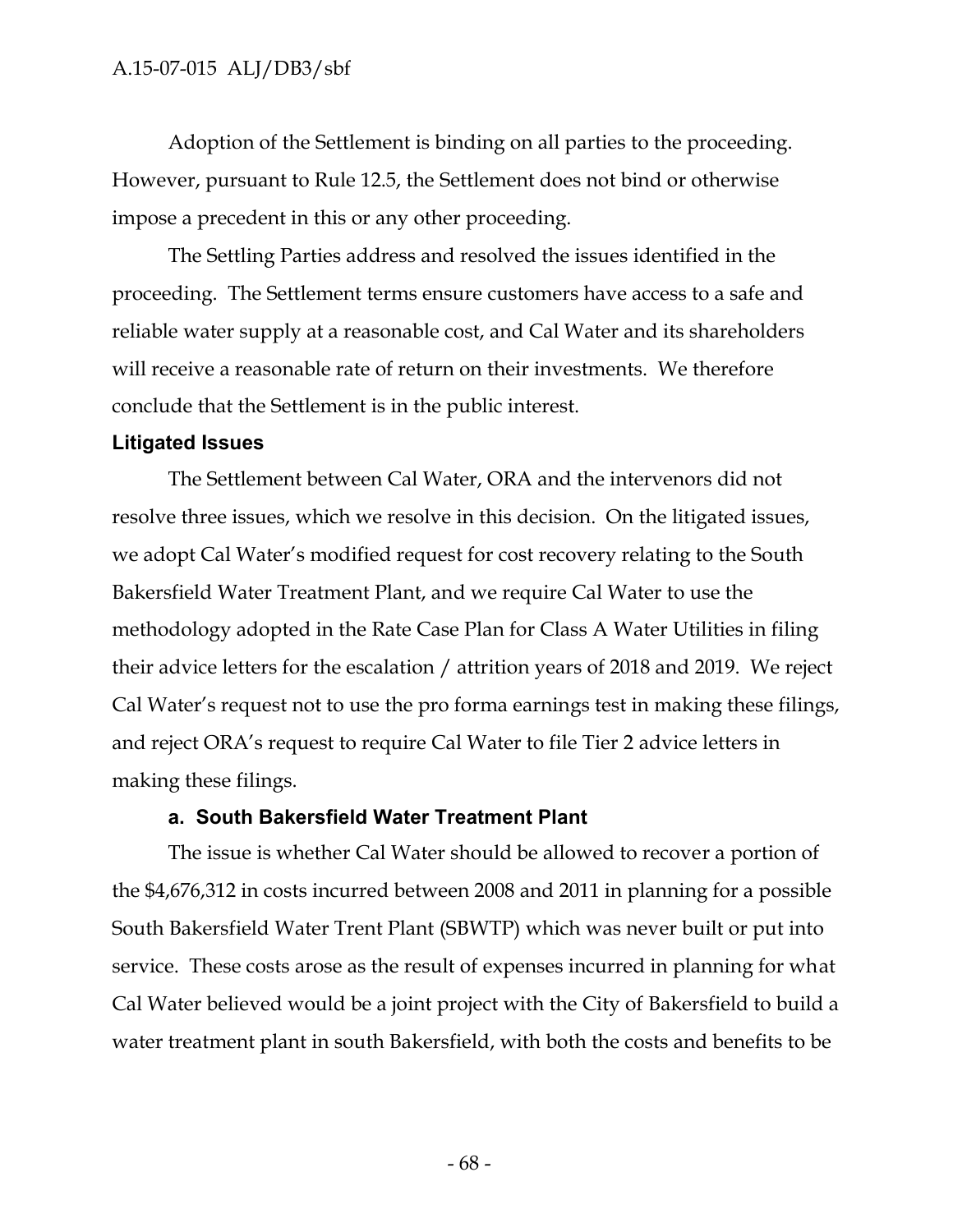shared between Cal Water and the City of Bakersfield. After expenditure of these funds, the city notified Cal Water it was no longer interested in the project.

A utility can recover costs incurred in planning for projects which are ultimately abandoned, provided the expenses were reasonable and prudent. Here, California was on the eve of what became a historic drought, and in the Bakersfield area, water is a scarce commodity. Cal Water stopped spending money on this project after it was notified by the City of Bakersfield that they were no longer interested in participating financially in the project, and it was determined to be unfeasible for Cal Water to proceed with the project on its own.

#### **Cal Water's Position**

Although Cal Water incurred costs of \$4,676,312.46 in planning for the possible SBWTP, it sought to recover \$3,297,187 amortized over a 10-year period. Cal Water deducted \$1,397,125 earned as return on investment of plant held for future use since 2014 from the total costs to arrive at the \$3.2M figure. After settlement negotiations, Cal Water and ORA agreed Cal Water should request recovery of \$1.6 million, approximately one-half of what Cal Water requested in its application, and approximately one-third of the amount Cal Water spent on the project.

#### **ORA's Position**

ORA initially opposed the recovery of the costs Cal Water incurred to plan and design the South Bakersfield WTP project as an extraordinary loss, but settled the issue as part of the comprehensive Settlement Agreement.

#### **Intervenors' Positions**

The City of Bakersfield did not formally commit to any form of financial or other partnership with Cal Water regarding the planning of a South Bakersfield Water Treatment Plant. The city considers this to be a project that is not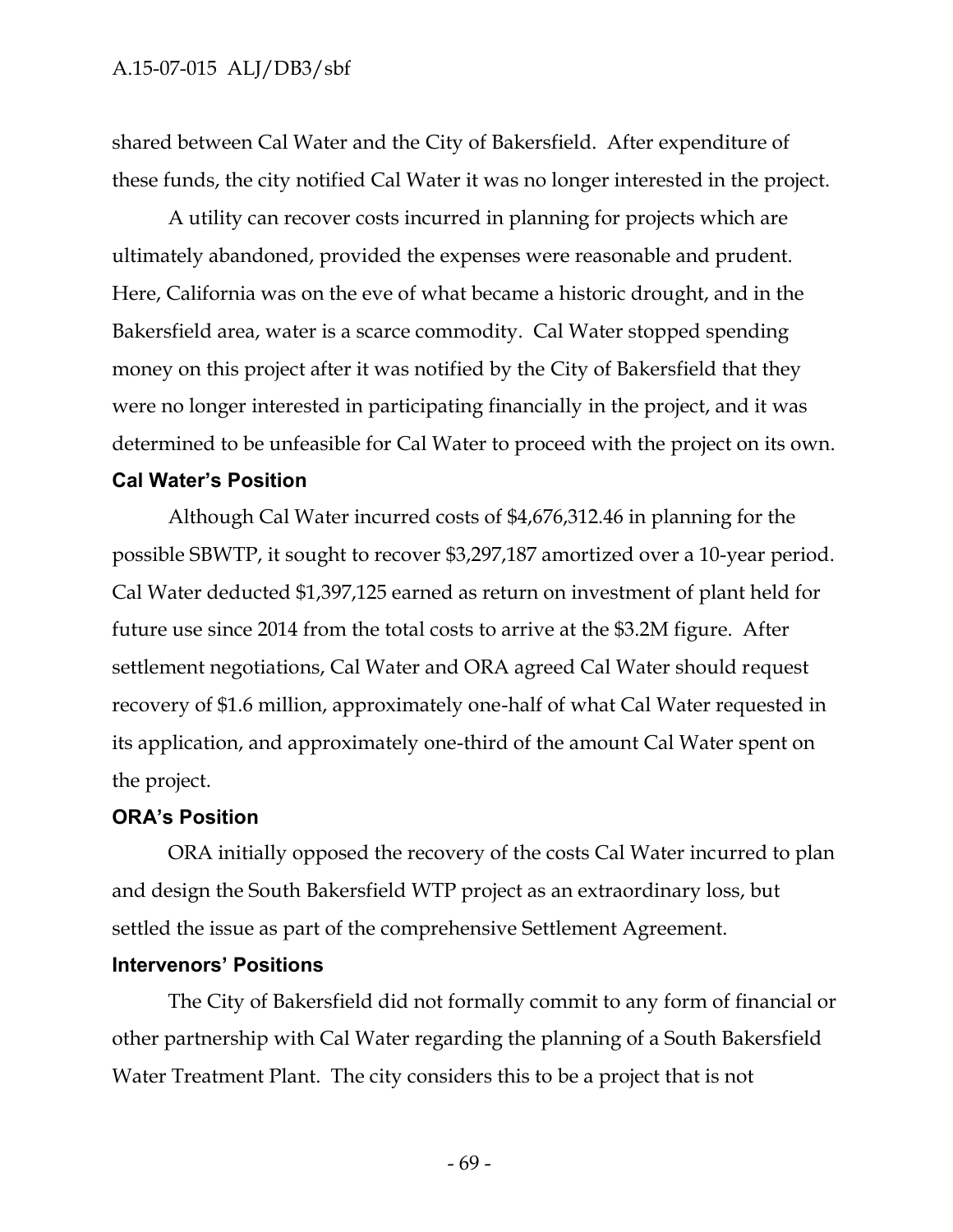necessary, practical or feasible, and will not provide any benefit to ratepayers in Bakersfield. The city opposes any cost recovery.

#### **Resolution**

We agree with the Cal Water's and ORA's settlement positions. Given the length of time it takes to plan, build and bring a water treatment plant into service, Cal Water's expenditures were reasonable under the circumstances. Cal Water should be allowed to amortize \$1.6 million of costs over a 10-year period, with the unamortized balance earning Cal Water's cost of debt.

#### **b. Escalation Year Adjustments for 2018 and 2019**

The parties did not settle upon specific escalation/attrition year adjustments and procedures for the second and third years of the GRC period.

## **Cal Water's Position**

Cal Water does not oppose ORA's recommendation that Cal Water file advice letters in each of its 23 districts for 2018 and 2019, even if the filing contemplates a "zero" rate change. Cal Water argues these should be Tier 1 rather than Tier 2 advice letters, as has been the practice. In escalation filings, Tier 1 advice letters are effective 45 days after filing.

Cal Water disagrees with ORA's contention that in districts that "fail" the pro forma earnings test, revenue requirements and rates would have to be adjusted downward, rather than simply deferring an escalation adjustment. The Commission's Rate Case Plan does not require a company to implement rate reductions in the event a utility's pro forma rate of return exceeds its authorized rate of return for the subject 12-month period. Rather, the RCP limits Commission-approved escalation year increases to those districts that are not already over-earning.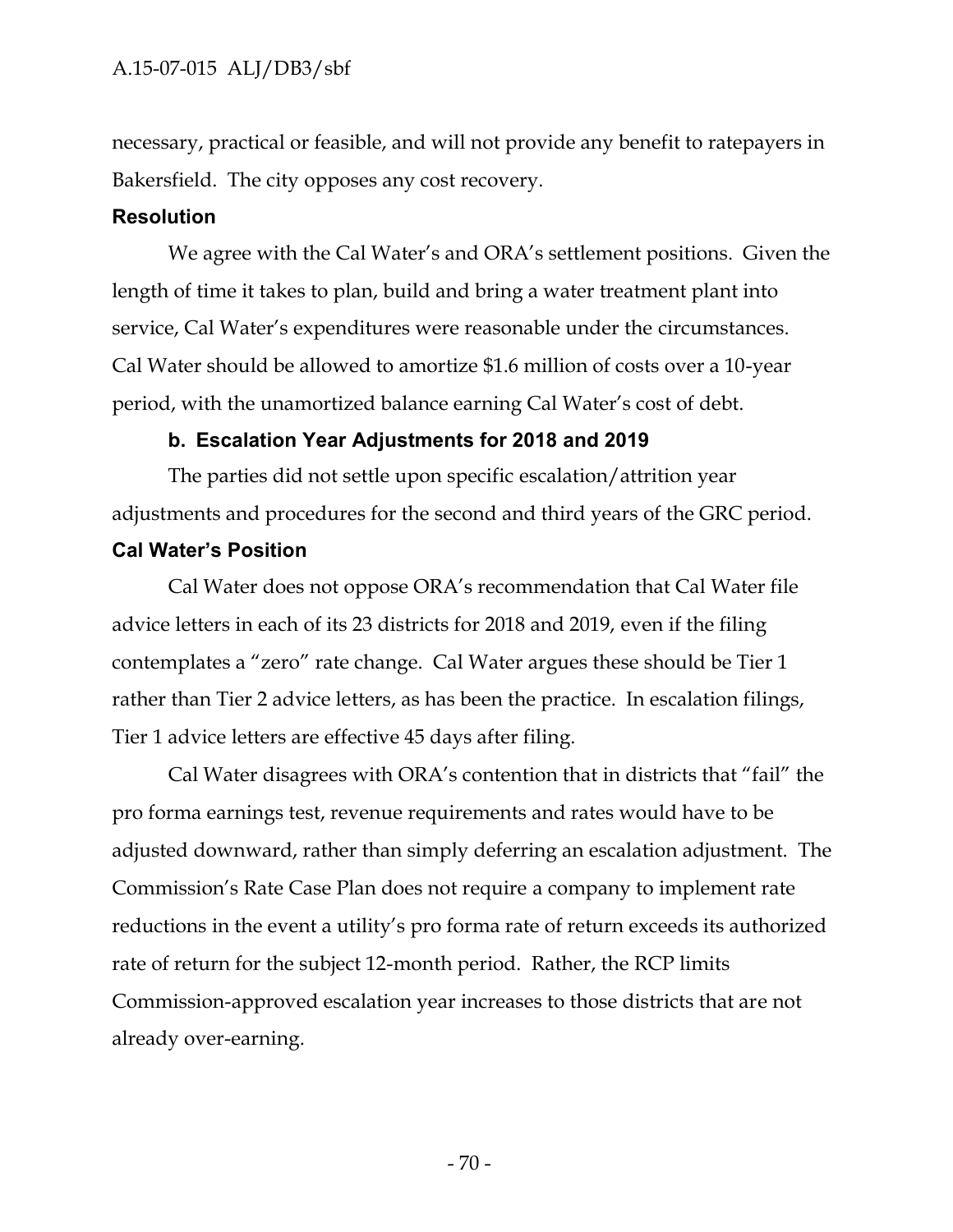## **ORA's Position**

ORA contends that Cal Water should be required to file escalation / attrition advice letters for each of its 23 districts, regardless of whether the filing results in an increase or decrease in tariff rates. Cal Water's proposal to exclude the pro forma earnings test and adopt fixed amounts in its escalation/attrition filings should be rejected.

## **Intervenors' Positions**

The City of Bakersfield did not offer an alternative ratemaking proposal for the South Bakersfield WTP in its testimony, but generally opposed any increase in water rates affecting Cal Water's Bakersfield and Kern River Valley customers.

## **Resolution**

Because we have not been presented with a compelling reason to do otherwise, we will follow the procedures we set forth in the Rate Case Plan for Class A Water Utilities<sup>13</sup> for the filing of escalation and attrition year advice letters for 2018 and 2019. Escalation Years 1 and 2 rate increases shall be sought by filing a Tier 1 advice letter no later than 45 days prior to the first day of the escalation year. The advice letter filing shall include all calculations and documentation necessary to support the requested rate change. The requested rate change shall be subject to the pro forma earnings test, as specified in D.04-06-018.

# **Evidentiary Hearings**

As discussed above, on July 18, 2016, evidentiary hearings were held in the Commission's San Francisco courtroom on the issue of whether Cal Water

<sup>13</sup> D.07-05-062.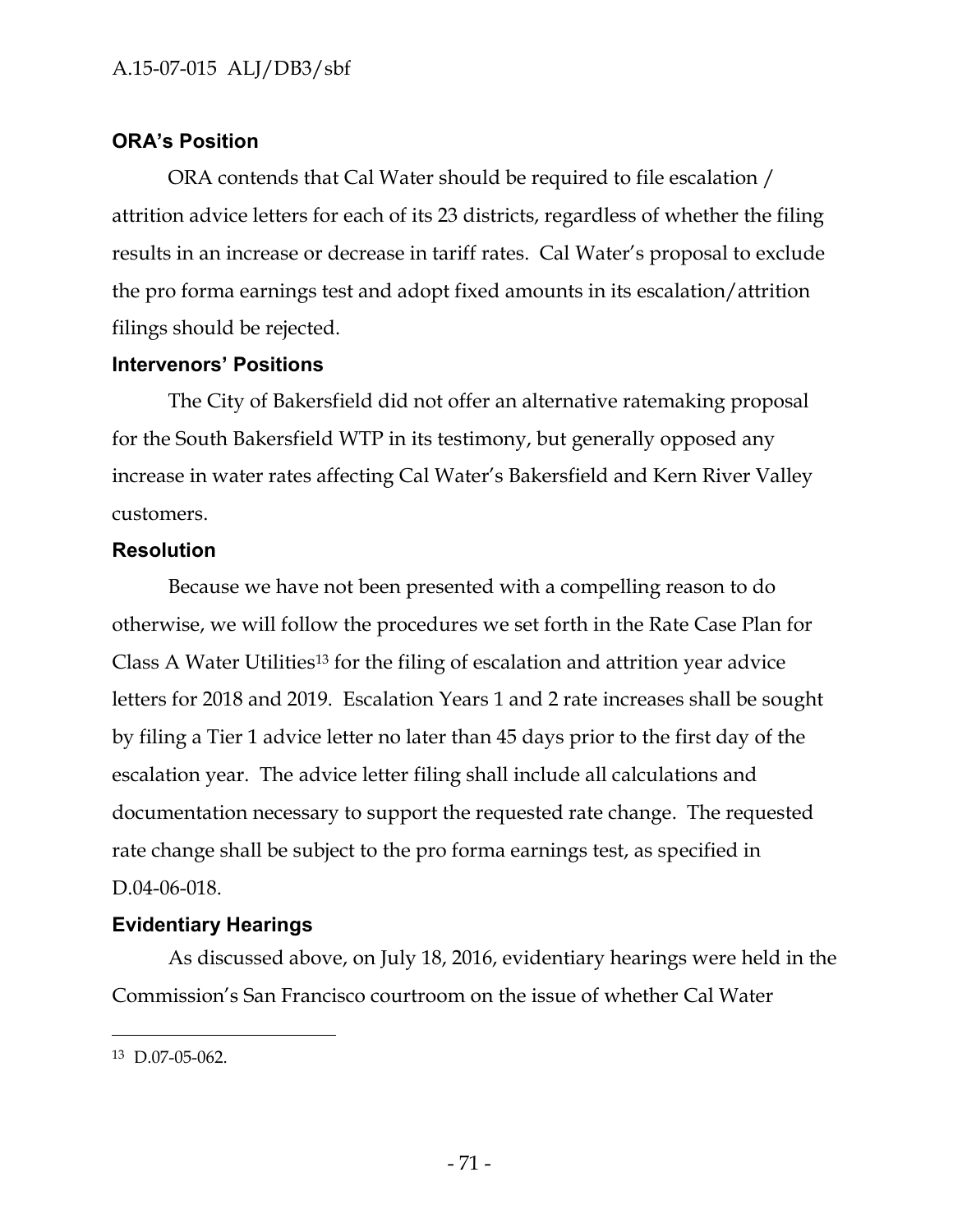should be permitted to recover all or part of the planning costs for a Bakersfield Water Treatment Plant which was not previously authorized by the Commission, and which Cal Water no longer plans to pursue.

## **Outstanding Motions for Commission Consideration**

On October 3, 2016, Cal Water, ORA, CWUC, the City of Visalia, the Leona Valley Town Council and Jeffrey Young filed a joint motion to correct the proposed Settlement. This motion is granted.

On October 3, 2016, Cal Water and ORA filed a joint motion to accept tariffs and tables associated with the proposed Settlement. This motion is granted.

## **12. Categorization and Need for Hearing**

On July 23, 2015, Resolution ALJ 176-3360 preliminarily determined this application would be categorized as ratesetting and preliminarily determined that hearings would be necessary. We confirm these preliminary determinations.

## **13. Comments on Proposed Decision**

The proposed decision in this matter was mailed to the parties in accordance with § 311 of the Public Utilities Code and comments are allowed pursuant to Rule 14.3 of the Commission's Rules of Practice and Procedure. Opening comments were submitted by Cal Water and ORA jointly, and by ORA individually. Cal Water submitted reply comments. All comments were reviewed and considered, and minor changes were made to the Proposed Decision.

# **14. Assignment of Proceeding**

Catherine J.K. Sandoval is the assigned Commissioner and Dan H. Burcham is the assigned Administrative Law Judge in this proceeding.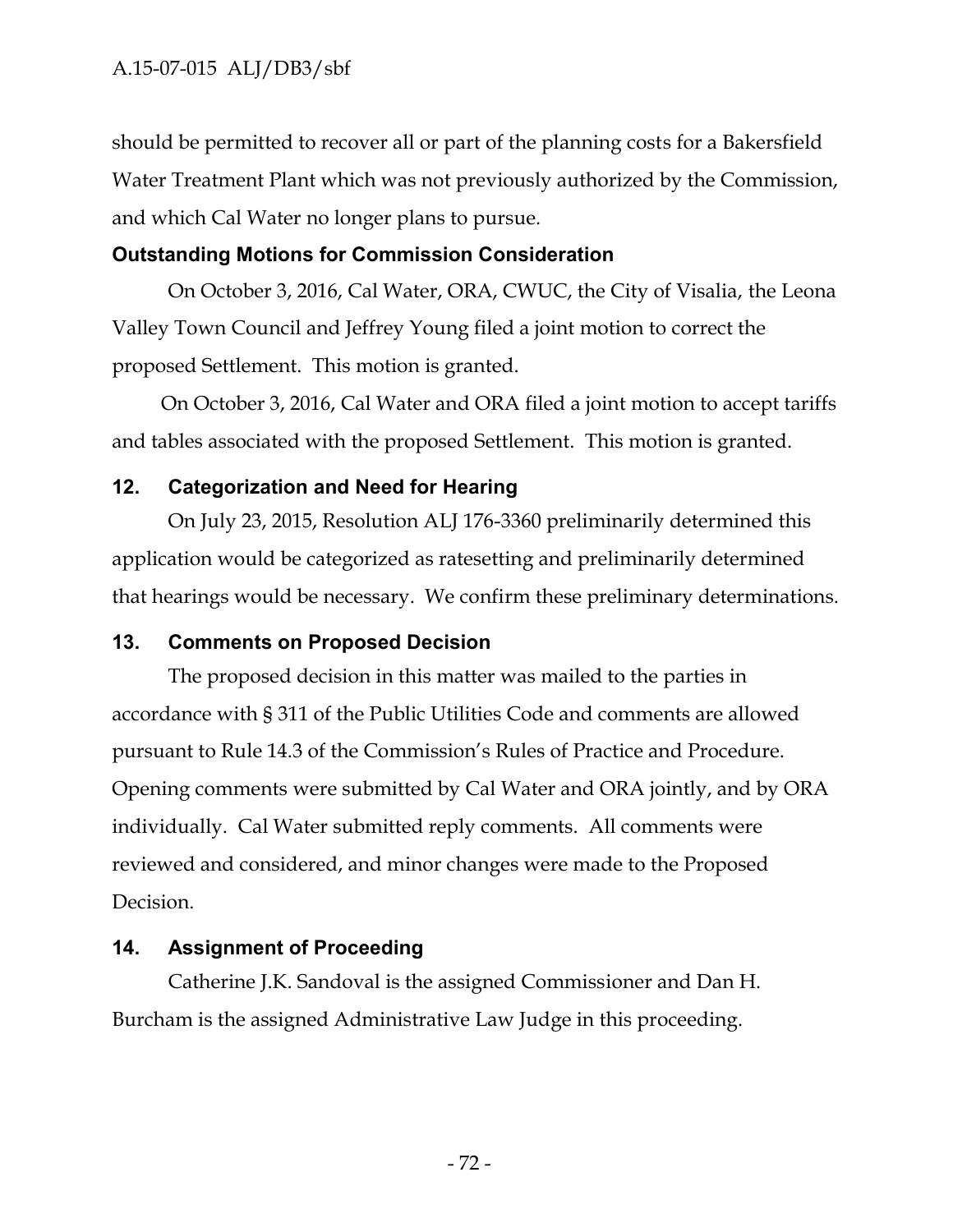#### **Findings of Fact**

1. On July 9, 2015, California Water Service Company filed an application for an order: 1) authorizing it to increase rates for water service by \$94,838,100 or 16.5percent in test year 2017; 2) authorizing it to increase rates on January 1, 2018 by \$22,959,600 or 3.4 percent and on January 1, 2019 by \$22,588,200 or 3.3 percent in accordance with the Commission's Rate Case Plan; and 4) adopting other related rulings and relief necessary to implement the Commission's ratemaking policies.

2. On September 2, 2016, California Water Service Company, the Office of Ratepayer Advocates, the City of Visalia, the County of Kern, the County of Lake, the Leona Valley Town Council, Timothy Groover-Merrick and Jeffrey Young served and filed a motion to adopt the settlement agreement, resolving many of the issues in the application. The Settlement and supporting documents were served and filed concurrently therewith.

3. The record for the proposed Settlement consists of the application and supporting documents, opening comments, reply comments, testimony of the parties, the exhibit list, the Settlement and corrections to the Settlement, and the attachments to the proposed Settlement.

4. For ratemaking purposes, Cal Water will fully consolidate the Salinas and King City Districts into a new Monterey Region.

5. For ratemaking purposes, Cal Water will fully consolidate the Palos Verdes and Antelope Valley Districts into a new Los Angeles County Region.

6. For ratemaking purposes, Cal Water will effectuate a transitional consolidation of the Redwood Valley (consisting of the Coast Springs, Lucerne and Unified ratemaking areas) and Bayshore Districts into a new Bay Area Region.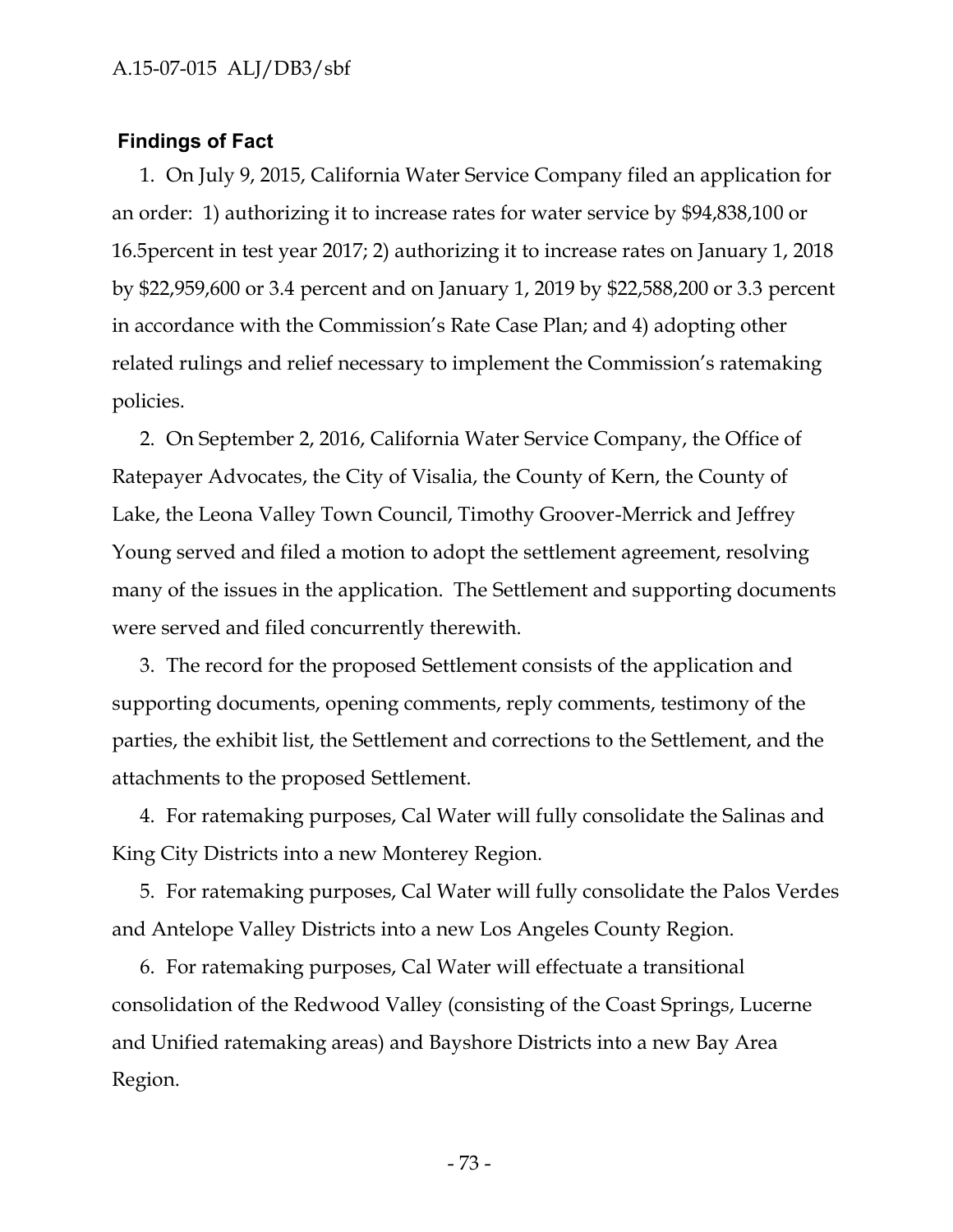7. By way of its application and settlement, California Water Service Company seeks general rate increase in each of its following operating districts and consolidated regions:

- Bay Area Region;
- Bakersfield;
- Bear Gulch;
- Chico;
- Dixon;
- Dominguez;
- East Los Angeles;
- Hermosa Redondo;
- Kern River Valley;
- Livermore;
- Los Altos;
- Los Angeles County Region;
- Marysville;
- Monterey Region;
- Oroville;
- Selma;
- Stockton;
- Visalia;
- Westlake; and
- Willows.

8. The parties to the Settlement adopted by this decision have a sound and thorough understanding of the issues and all of the underlying assumptions and data and could, therefore, make informed decisions in the settlement process.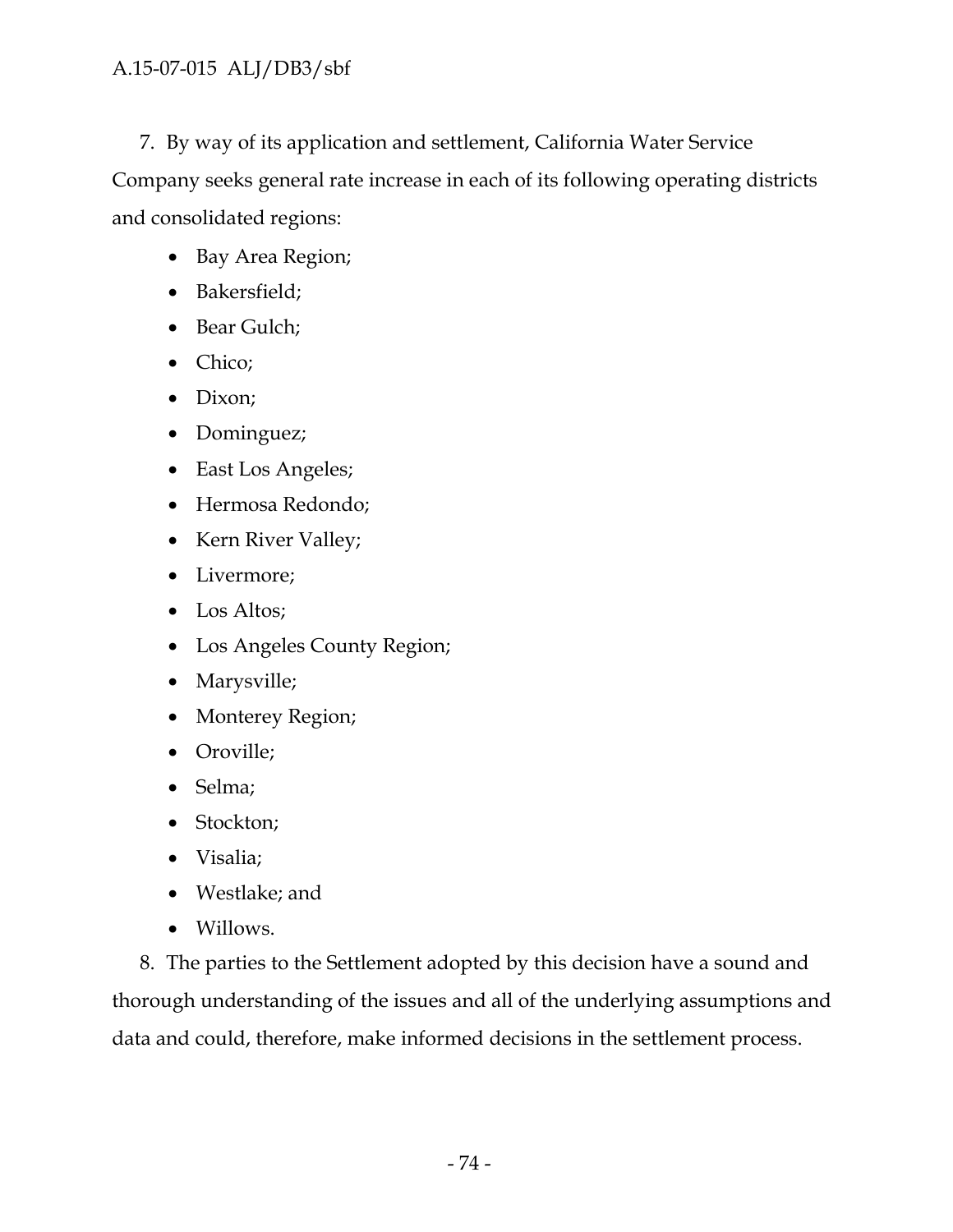9. The Settlement is a balance between the original positions of the parties and the positions agreed upon in settlement.

10. Cal Water meets all applicable water quality requirements.

11. The Settlement will enable Cal Water to continue to provide a safe, reliable source of water at reasonable prices.

12. Cal Water's pilot Sales Reconciliation Mechanism (SRM), previously authorized by the Commission, will remain in place as a pilot program for this GRC cycle, subject to review in Cal Water's next GRC.

13. Cal Water's current Water Revenue Adjustment Mechanism (WRAM) will remain in place through this GRC cycle.

#### **Conclusions of Law**

1. The applicant alone bears the burden of proof to show that its requests are reasonable.

2. Rule 12.1(d) provides that the Commission will not approve settlements, whether contested or uncontested, unless the settlement is reasonable in light of the whole record, consistent with the law and in the public interest.

3. The proposed Settlement fairly balances the interests of the utility and the ratepayers.

4. The Settlement is reasonable in light of the whole record because it fairly represents the interests of the utility, its shareholders and ratepayers.

5. The Settlement is reasonable in light of the whole record because the parties to the Settlement have a thorough understanding of the issues and could make informed decisions during the settlement process.

6. The Settlement is consistent with the law because its terms and conditions do not violate existing law.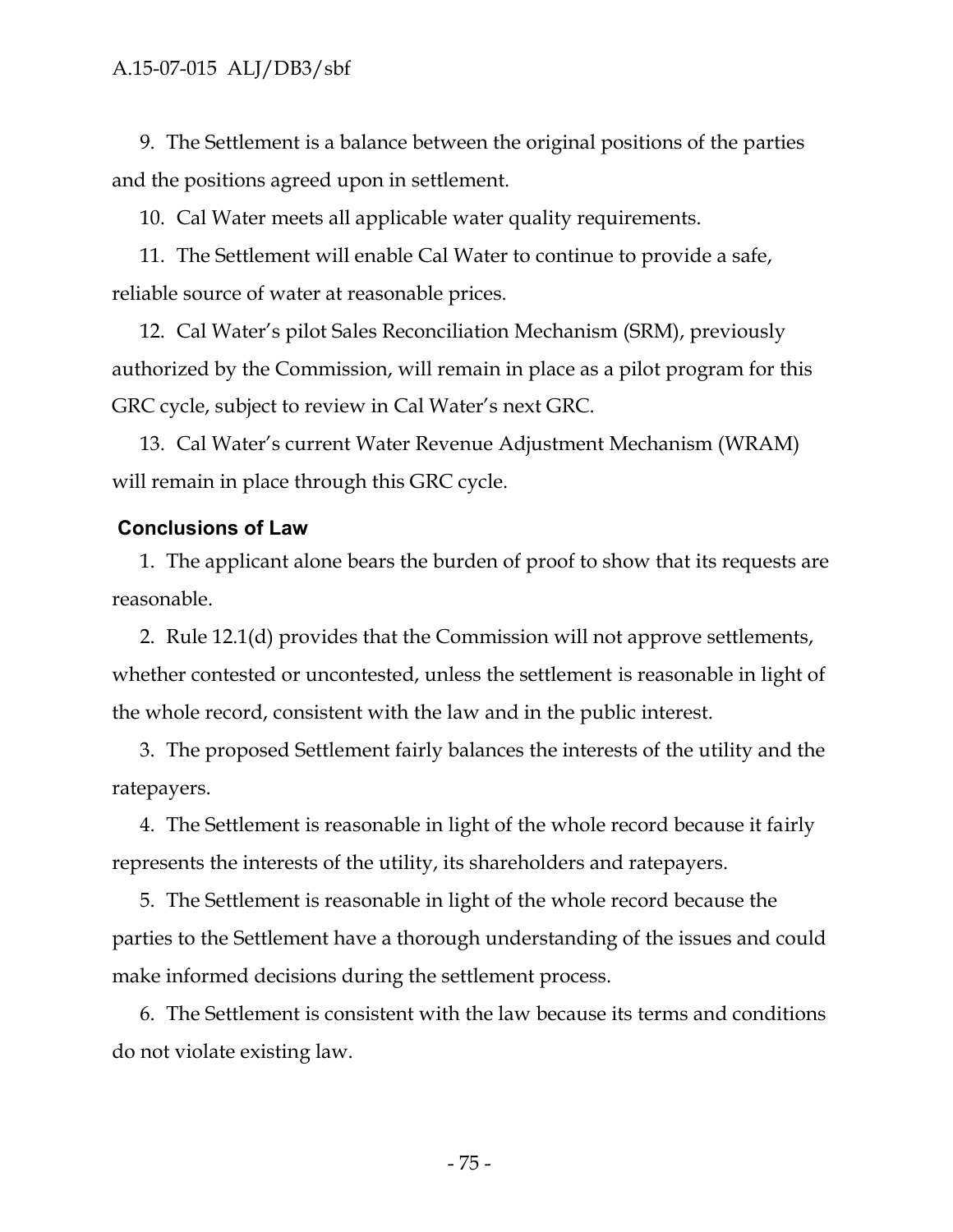7. The Settlement is consistent with the law because it does not bind the Commission in any future proceeding.

8. The Settlement is in the public interest because it satisfies the public interest of settling litigated disputes.

9. The Settlement is in the public interest because it resolves the competing concerns of the parties in a collaborative and cooperative manner.

10. Adoption of the Settlement is binding on all parties to the proceeding. However, pursuant to Rule 12.5, the Settlement does not bind or otherwise impose a precedent in this or any future proceeding. Cal Water must not presume in any subsequent application that the Commission would deem the outcome adopted herein to be presumed reasonable and it must, therefore, fully justify every request and ratemaking proposal without reference to, or reliance on, the adoption of the Settlement. .<br>closed.<br>**O R D E R** 

11. The proceeding should be closed.

#### **IT IS ORDERED** that:

1. The motion to adopt the settlement agreement between California Water Service Company, the Office of Ratepayer Advocates, the California Water Utility Council (the Utility Workers Union of America, AFL-CIO), the City of Visalia, the County of Kern, the County of Lake, Mr. Timothy Groover-Merrick, the Leona Valley Town Council and Mr. Jeffrey Young, filed on September 2, 2016, is granted. The Settlement agreement and attachments to the motion, are attached as Exhibit A to this decision, and adopted.

2. The motion to correct the settlement agreement between California Water Service Company, the Office of Ratepayer Advocates, the California Water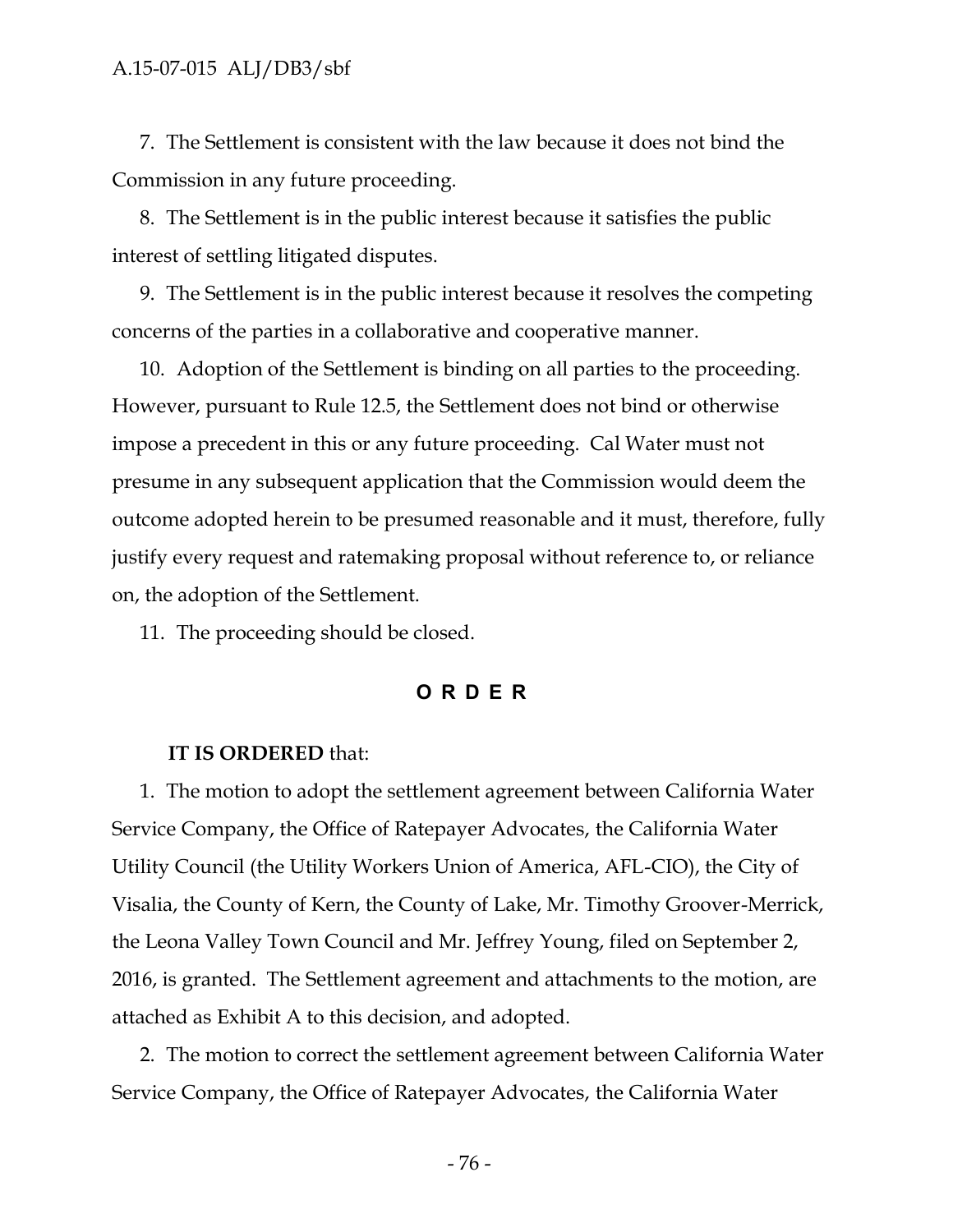Utility Council (the Utility Workers Union of America, AFL-CIO), the City of Visalia, the County of Kern, the County of Lake, Mr. Timothy Groover-Merrick, the Leona Valley Town Council and Mr. Jeffrey Young, filed on October 3, 2016, is granted.

3. The joint motion of California of California Water Service Company and the Office of Ratepayer Advocates to Accept Tariffs and Tables Associated with the settlement agreement attached to this decision as Exhibit A, filed on October 3, 2016, is granted.

4. Within 60 days of the effective date of this decision, California Water Service Company is authorized to file Tier 1 advice letters with revised tariff schedules in compliance with this decision for each district and rate area in this proceeding. The adopted rates for test year 2017 are included as Exhibit D to this decision. This filing shall be subject to approval by the Commission's Division of Water and Audits.

5. Cal Water shall continue its Low Income Ratepayer Assistance (LIRA) program, which provides a discount of 50 percent of the 5/8 inch residential charge. The cap on the monthly LIRA benefit shall increase to \$48 for all districts for this general rate case cycle.

6. The Rate Support Fund (RSF) shall continue as currently implemented, except that it shall be discontinued in the Antelope Valley District, modified in the Kern River Valley District, and temporarily continued in the Redwood Valley District during transitional consolidation, as detailed in the settlement agreement attached to this decision as Exhibit A. All customers will be assessed an RSF surcharge, except for Low Income Ratepayer Assistance customers in an RSF area and fire protection service customers, which are the same exclusions as exist currently. The RSF calculation remains the same as currently approved by the

- 77 -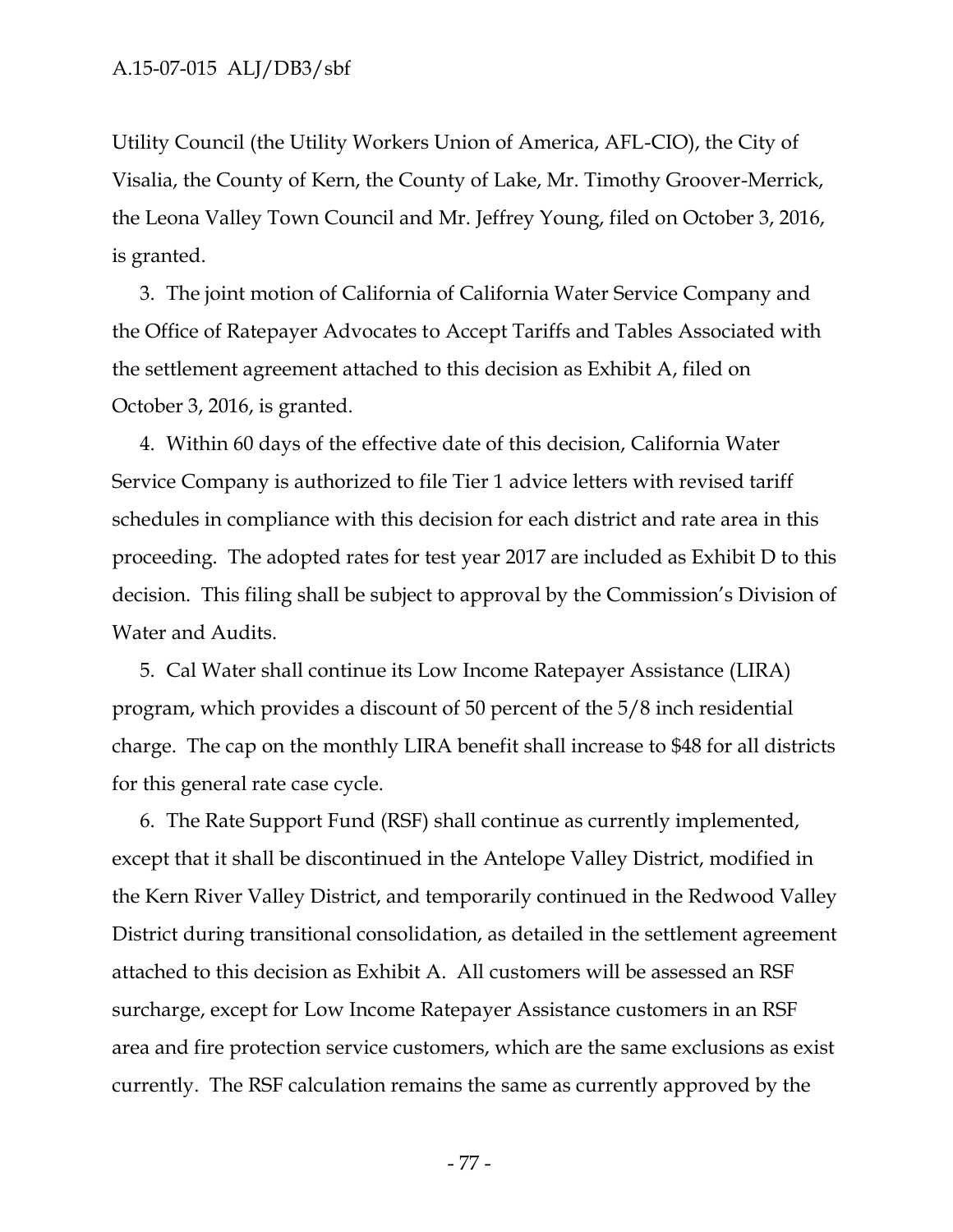#### A.15-07-015 ALJ/DB3/sbf

Commission, with the exception that the Discontinued RSF Quantity Rate is updated to \$5.28 per one hundred cubic feet to correspond to the updated system-wide average rate.

7. The pilot conservation rate design that has been in effect for California Water Service Company since 2008 shall be permanent, without limiting the possibility of future modifications and improvements.

8. California Water Service Company is authorized to hire a Cross-Connection Control Manager, with a salary of up to \$125,000, which shall be treated as a Customer Support Services payroll expense because all customers will benefit from an enhanced cross-connection control program.

9. California Water Service Company is authorized to add a new recycled water tariff for the East Los Angeles District via a Tier 1 advice letter, with the recycled water rate calculated using the non-residential service charge rate in effect at the time the Commission adopts the settlement agreement, attached to this decision as Exhibit A.

10. California Water Service Company shall include capitalized financing costs of its projects in project totals consistent with California utility industry practices approved by the Commission and the Commission's Uniform System of Accounts.

11. California Water Service Company shall keep the currently approved drought Sales Reconciliation Mechanism in place as a pilot for this general rate case (GRC) cycle, to be reviewed in the next GRC cycle.

12. California Water Service Company's Sales Reconciliation Mechanism Balancing Account (Preliminary Statement AR) is removed from the utility's tariff.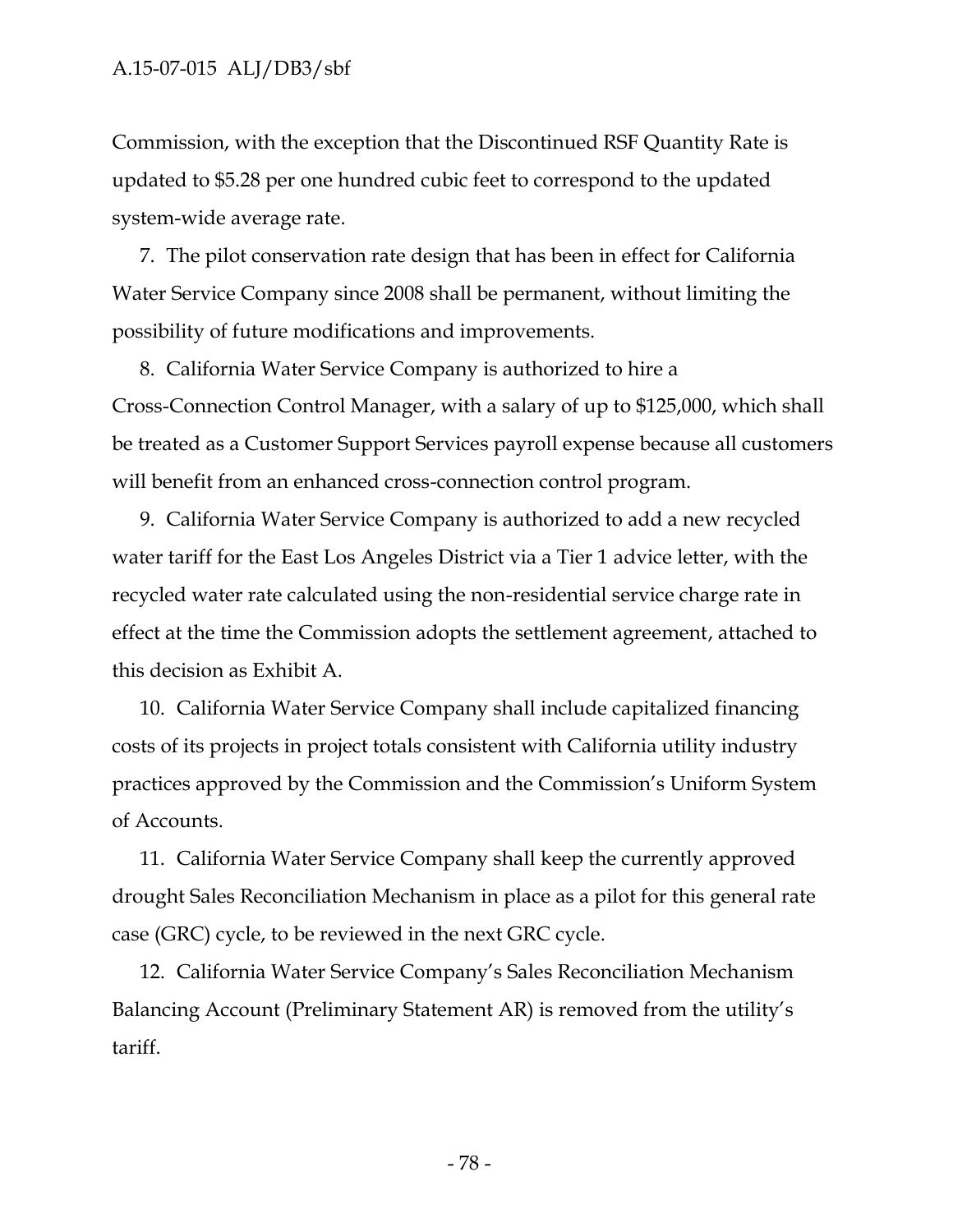13. California Water Service Company is authorized to implement a Balanced Payment Plan with the same conditions specified in its 2012 General Rate Case settlement (Decision 14-08-011, Exhibit A (Settlement Agreement) at 26-27).

14. California Water Service Company is authorized to modify its Tariff Rule 15 as it pertains to Water Supply Fees, via a Tier 1 advice letter consistent with the terms and conditions of the settlement agreement, attached to this decision as Exhibit A.

15. To the extent that other matters before the Commission impact the rates or tariffs adopted in this decision, California Water Service Company is authorized to incorporate those outcomes into the tariffs implemented for this General Rate Case, consistent with the terms and conditions of the settlement agreement, attached to this decision as Exhibit A.

16. California Water Service Company is authorized to incorporate into the calculation of new rates any revenue requirement changes approved by the Commission after the July 9, 2015, filing of this General Rate Case application, and to notify customers of such changes via a bill insert utilizing language similar to that specified in the settlement agreement, attached to this decision as Exhibit A.

17. California Water Service Company is authorized to modify or eliminate its memorandum and balancing accounts consistent with the terms and conditions of the settlement agreement, attached to this decision as Exhibit A.

18. California Water Service Company is authorized to refund \$74,307 from the Credit Card Pilot Program Memorandum Account to customers as a credit via the filing of a Tier 2 advice letter. When the amortization is complete, and the remaining amounts are rolled into the District-Specific Balancing Accounts,

- 79 -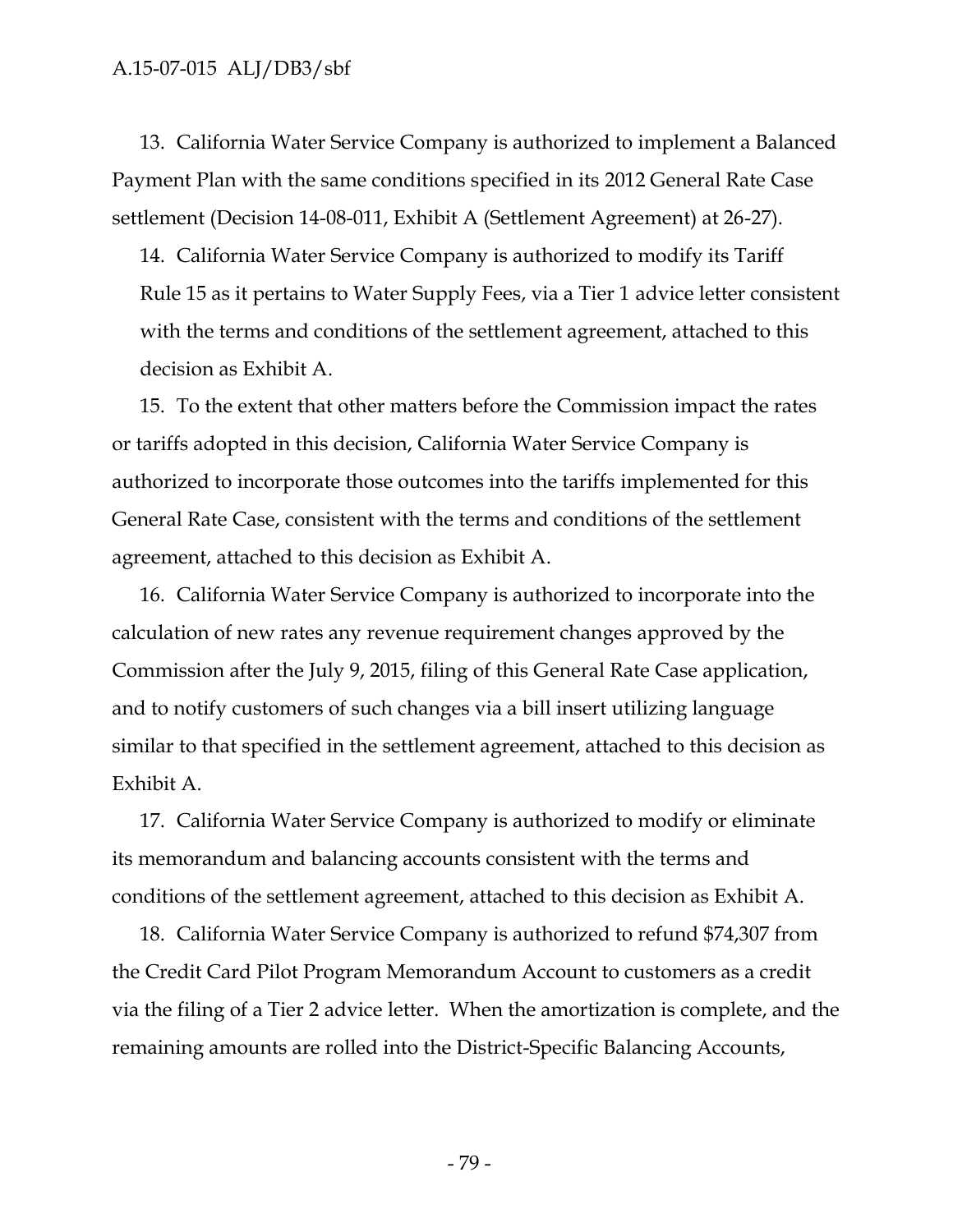California Water Service Company may file a Tier 1 advice letter to eliminate Preliminary Statement J2.

19. California Water Service Company is authorized to add a tariff for temporary metered service via a Tier 1 advice letter that is substantially similar to Attachment 6 of the settlement agreement, attached to this decision as Exhibit A.

20. California Water Service Company is authorized, through its tariff for temporary metered service, to collect a \$2,400 deposit for a hydrant meter with a backflow assembly for preventing cross-connections.

21. California Water Service Company is authorized to implement a new tariff, applicable to all areas, that applies to all fire protection services, for governmentally and privately owned properties receiving service for on-site fire sprinklers, stand pipes, fire hydrants, or any other fire protection system that is not owned and maintained by the utility, but are connected to the water system for fire protection purposes only, which eliminates the Public Fire Hydrant Tariffs and consolidates all other fire protection tariffs under a single Schedule.

22. California Water Service Company is authorized to add a modified Rule 15 regarding main extensions via a Tier 1 advice letter that is substantially similar to the draft provided in Attachment 6 of the settlement agreement, attached to this decision as Exhibit A.

23. California Water Service Company is authorized to recover \$1,600,000 of the costs incurred in planning for the South Bakersfield Water Treatment Plant, these costs to be amortized over a 10-year period.

24. Within 60 days of the adoption of this decision, Cal Water is authorized to file a Tier 2 Advice Letter to amortize the \$1,627,008 balance in the East Los Angeles Memorandum Account (Preliminary Statement AQ) for the